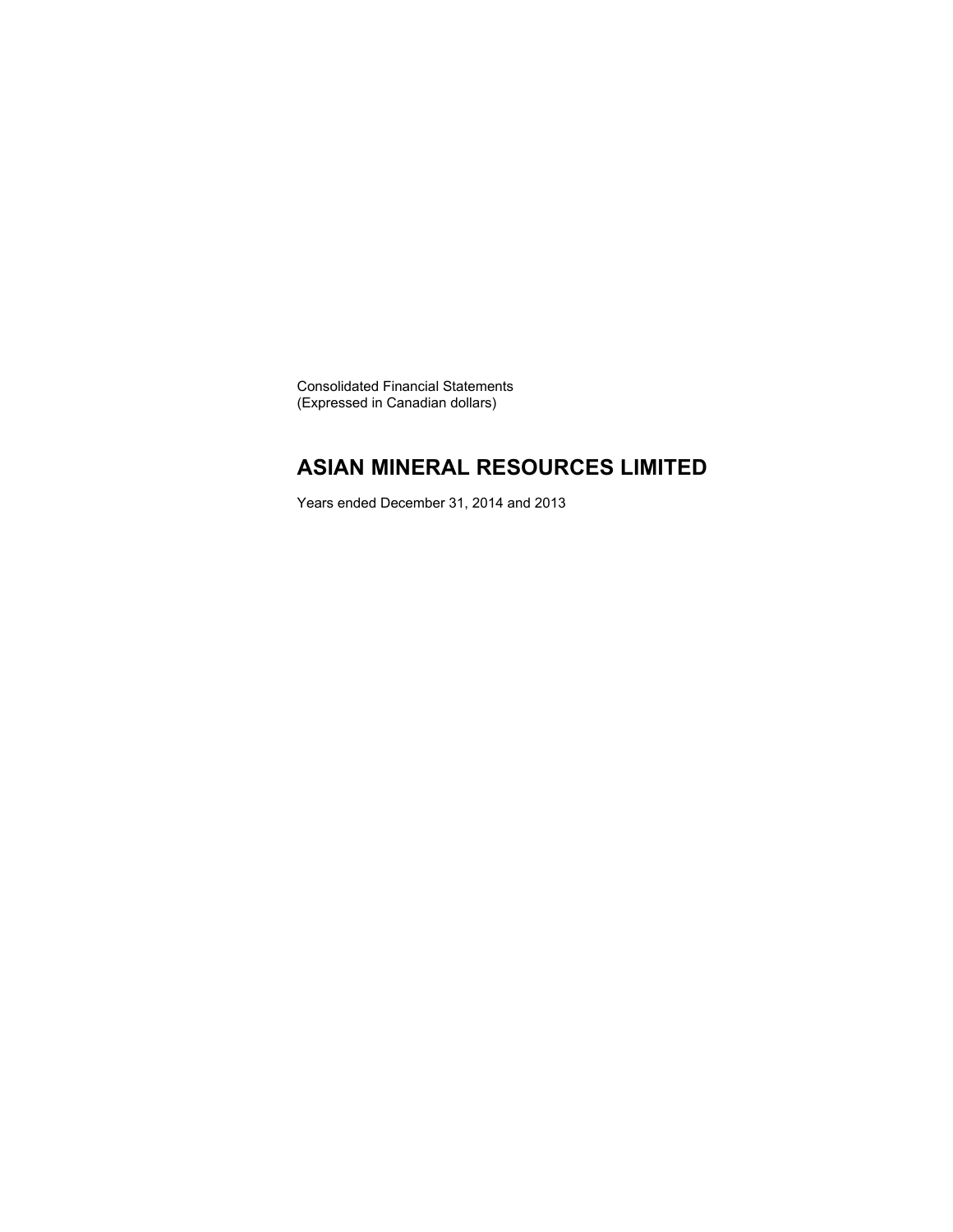

KPMG LLP Chartered Accountants PO Box 10426 777 Dunsmuir Street Vancouver BC V7Y 1K3 Canada

Telephone (604) 691-3000 Fax (604) 691-3031 Internet www.kpmg.ca

# **INDEPENDENT AUDITORS' REPORT**

To the Shareholders of Asian Mineral Resources Limited

We have audited the accompanying consolidated financial statements of Asian Mineral Resources Limited, which comprise the consolidated balance sheets as at December 31, 2014 and 2013, the consolidated statements of operations and comprehensive income (loss), changes in equity and cash flows for the years then ended, and notes, comprising a summary of significant accounting policies and other explanatory information.

# *Management's Responsibility for the Consolidated Financial Statements*

Management is responsible for the preparation and fair presentation of these consolidated financial statements in accordance with International Financial Reporting Standards, and for such internal control as management determines is necessary to enable the preparation of consolidated financial statements that are free from material misstatement, whether due to fraud or error.

## *Auditors' Responsibility*

Our responsibility is to express an opinion on these consolidated financial statements based on our audits. We conducted our audits in accordance with Canadian generally accepted auditing standards. Those standards require that we comply with ethical requirements and plan and perform the audits to obtain reasonable assurance about whether the consolidated financial statements are free from material misstatement.

An audit involves performing procedures to obtain audit evidence about the amounts and disclosures in the consolidated financial statements. The procedures selected depend on our judgment, including the assessment of the risks of material misstatement of the consolidated financial statements, whether due to fraud or error. In making those risk assessments, we consider internal control relevant to the entity's preparation and fair presentation of the consolidated financial statements in order to design audit procedures that are appropriate in the circumstances, but not for the purpose of expressing an opinion on the effectiveness of the entity's internal control. An audit also includes evaluating the appropriateness of accounting policies used and the reasonableness of accounting estimates made by management, as well as evaluating the overall presentation of the consolidated financial statements.

We believe that the audit evidence we have obtained is sufficient and appropriate to provide a basis for our audit opinion.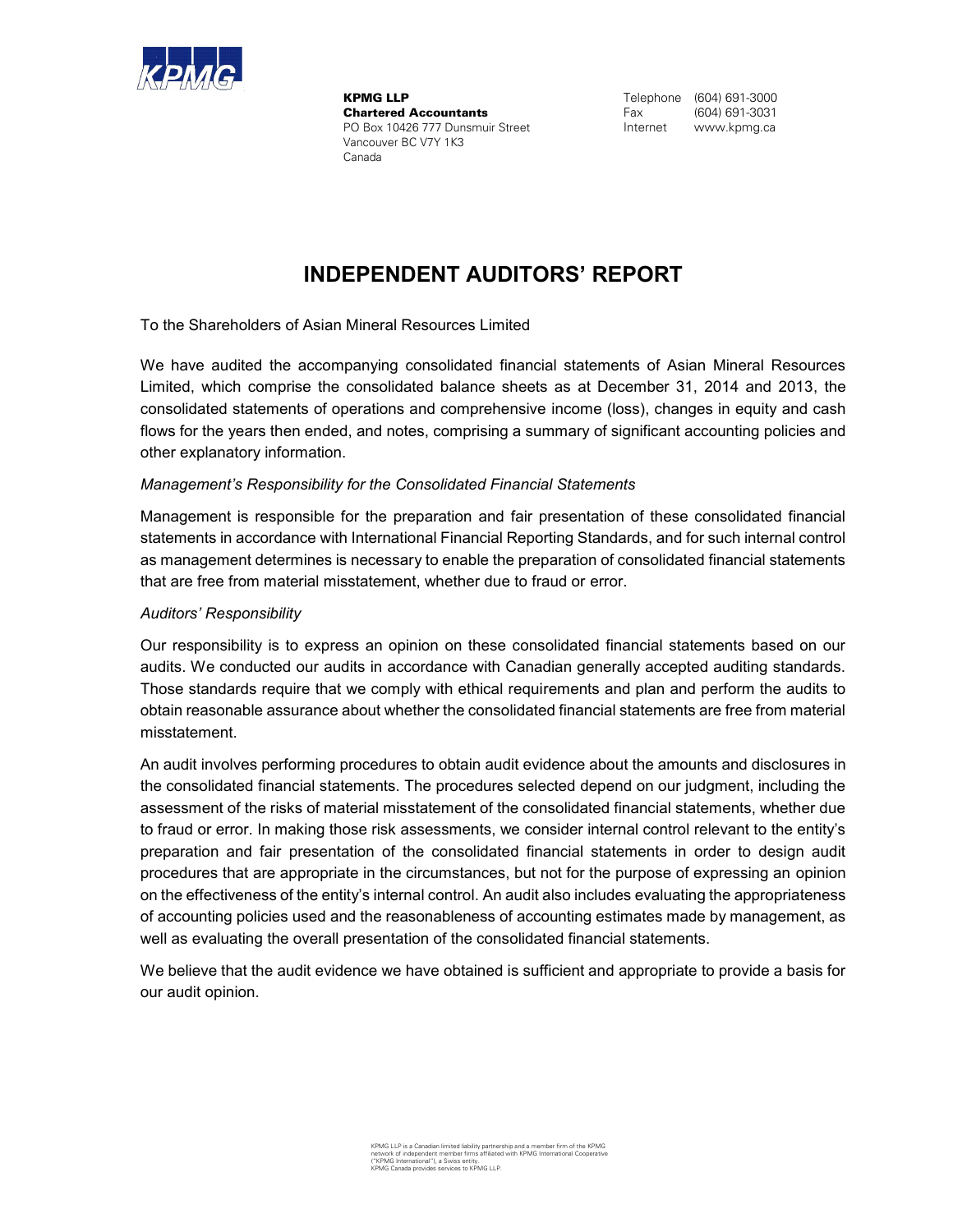

# *Opinion*

In our opinion, the consolidated financial statements present fairly, in all material respects, the consolidated financial position of Asian Mineral Resources Limited as at December 31, 2014 and 2013, and its consolidated financial performance and its consolidated cash flows for the years then ended in accordance with International Financial Reporting Standards.

# *Emphasis of Matter*

Without qualifying our opinion, we draw attention to Note 1 in the consolidated financial statements which describes that the Company's ability to continue as a going concern will be dependent on sustaining profitable operations and positive cash flows from the Ban Phuc mine. These conditions, along with other matters as set forth in Note 1, indicate the existence of material uncertainties that may cast significant doubt about the Company's ability to continue as a going concern.

# **KPMG LLP (Signed)**

Chartered Accountants

April 30, 2015 Vancouver, Canada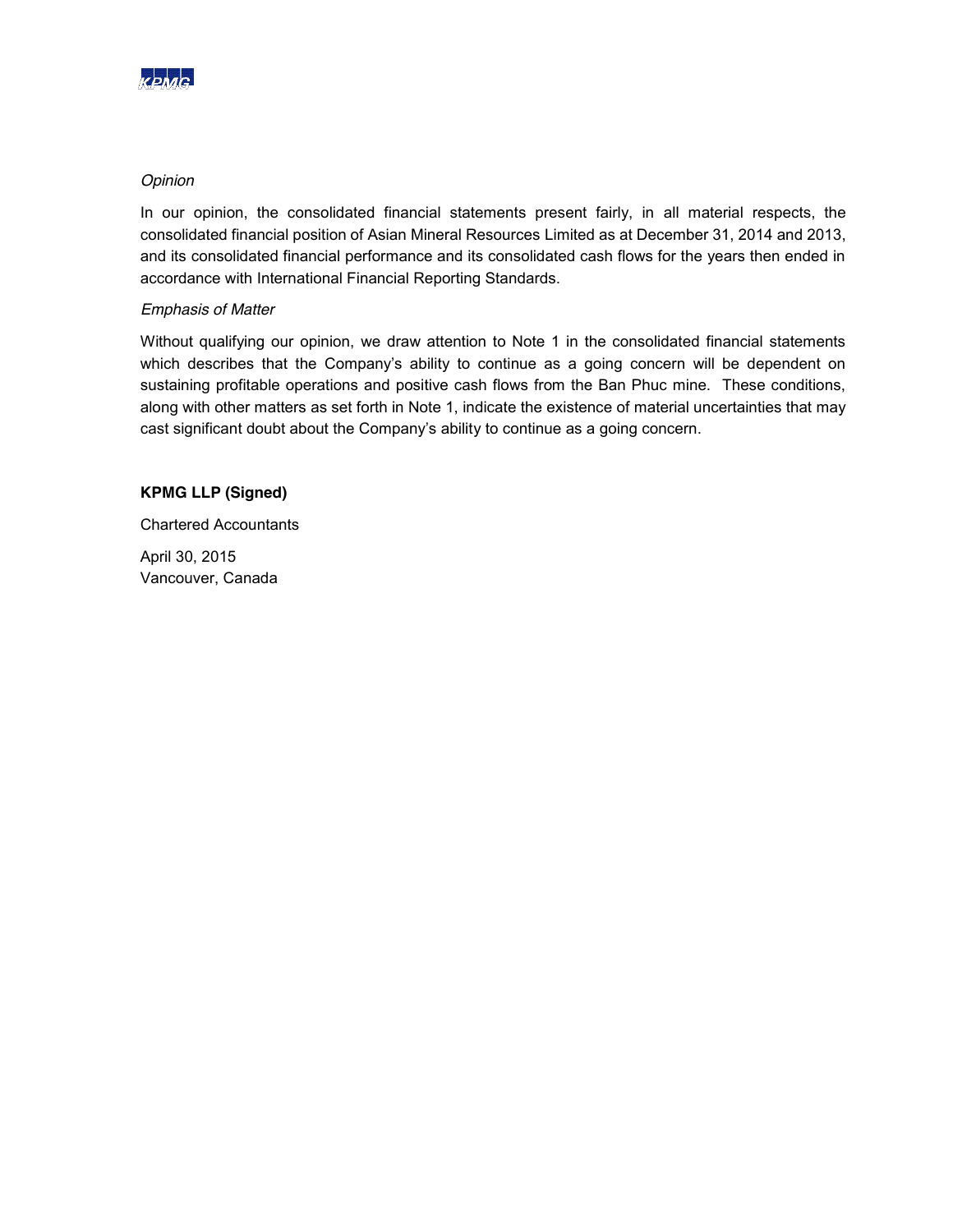Consolidated Balance Sheets (Expressed in Canadian dollars)

| 2013<br>2014<br><b>Notes</b><br>(Restated - note 2)<br><b>Assets</b><br>Current assets:<br>\$<br>\$<br>Cash and cash equivalents<br>5,001,954<br>6,375,127<br>Accounts receivable and prepaid expenses<br>16,341,270<br>4,207,268<br>8<br>Inventories<br>4,707,357<br>5,863,982<br>9<br>27,207,206<br>15,289,752<br>Non-current assets:<br>Plant, property and equipment<br>10<br>47,219,656<br>57,210,338<br>Mineral property interest<br>492,964<br>677,323<br>11<br>47,712,620<br>57,887,661<br><b>Total assets</b><br>\$<br>\$<br>73, 177, 413<br>74,919,826<br>Liabilities and Shareholders'<br>Equity<br><b>Current liabilities:</b><br>Trade payables and accrued liabilities<br>\$<br>8,659,100<br>\$<br>9,909,106<br>12<br>Bank term loan<br>9,280,742<br>4,900,274<br>13<br>17,939,842<br>14,809,380<br>Non-current liabilities:<br>Bank term loan<br>9,281,466<br>17,016,114<br>13<br>Provision for closure and rehabilitation<br>399,072<br>315,960<br>14<br>2,250,776<br>4,712,806<br>Other non-current liabilities<br>15<br>11,931,314<br>22,044,880<br><b>Total liabilities</b><br>29,871,156<br>36,854,260<br>Shareholders' equity:<br>128,236,565<br>Share capital<br>128,083,456<br>16<br>Share-based payments reserve<br>669,328<br>661,766<br>2,722,783<br>1,148,043<br>Currency translation reserve<br>Deficit<br>(85,901,641)<br>(91, 906, 204)<br>45,727,035<br>Equity attributable to shareholders of the Company<br>37,987,061<br>Non-controlling interest<br>(678, 365)<br>(1,663,908)<br>26<br>Total shareholders' equity<br>45,048,670<br>36,323,153<br>Total liabilities and shareholders' equity<br>\$<br>74,919,826<br>73, 177, 413 |  | December 31, | December 31, |  |  |
|--------------------------------------------------------------------------------------------------------------------------------------------------------------------------------------------------------------------------------------------------------------------------------------------------------------------------------------------------------------------------------------------------------------------------------------------------------------------------------------------------------------------------------------------------------------------------------------------------------------------------------------------------------------------------------------------------------------------------------------------------------------------------------------------------------------------------------------------------------------------------------------------------------------------------------------------------------------------------------------------------------------------------------------------------------------------------------------------------------------------------------------------------------------------------------------------------------------------------------------------------------------------------------------------------------------------------------------------------------------------------------------------------------------------------------------------------------------------------------------------------------------------------------------------------------------------------------------------------------------------------------------------------------------------|--|--------------|--------------|--|--|
|                                                                                                                                                                                                                                                                                                                                                                                                                                                                                                                                                                                                                                                                                                                                                                                                                                                                                                                                                                                                                                                                                                                                                                                                                                                                                                                                                                                                                                                                                                                                                                                                                                                                    |  |              |              |  |  |
|                                                                                                                                                                                                                                                                                                                                                                                                                                                                                                                                                                                                                                                                                                                                                                                                                                                                                                                                                                                                                                                                                                                                                                                                                                                                                                                                                                                                                                                                                                                                                                                                                                                                    |  |              |              |  |  |
|                                                                                                                                                                                                                                                                                                                                                                                                                                                                                                                                                                                                                                                                                                                                                                                                                                                                                                                                                                                                                                                                                                                                                                                                                                                                                                                                                                                                                                                                                                                                                                                                                                                                    |  |              |              |  |  |
|                                                                                                                                                                                                                                                                                                                                                                                                                                                                                                                                                                                                                                                                                                                                                                                                                                                                                                                                                                                                                                                                                                                                                                                                                                                                                                                                                                                                                                                                                                                                                                                                                                                                    |  |              |              |  |  |
|                                                                                                                                                                                                                                                                                                                                                                                                                                                                                                                                                                                                                                                                                                                                                                                                                                                                                                                                                                                                                                                                                                                                                                                                                                                                                                                                                                                                                                                                                                                                                                                                                                                                    |  |              |              |  |  |
|                                                                                                                                                                                                                                                                                                                                                                                                                                                                                                                                                                                                                                                                                                                                                                                                                                                                                                                                                                                                                                                                                                                                                                                                                                                                                                                                                                                                                                                                                                                                                                                                                                                                    |  |              |              |  |  |
|                                                                                                                                                                                                                                                                                                                                                                                                                                                                                                                                                                                                                                                                                                                                                                                                                                                                                                                                                                                                                                                                                                                                                                                                                                                                                                                                                                                                                                                                                                                                                                                                                                                                    |  |              |              |  |  |
|                                                                                                                                                                                                                                                                                                                                                                                                                                                                                                                                                                                                                                                                                                                                                                                                                                                                                                                                                                                                                                                                                                                                                                                                                                                                                                                                                                                                                                                                                                                                                                                                                                                                    |  |              |              |  |  |
|                                                                                                                                                                                                                                                                                                                                                                                                                                                                                                                                                                                                                                                                                                                                                                                                                                                                                                                                                                                                                                                                                                                                                                                                                                                                                                                                                                                                                                                                                                                                                                                                                                                                    |  |              |              |  |  |
|                                                                                                                                                                                                                                                                                                                                                                                                                                                                                                                                                                                                                                                                                                                                                                                                                                                                                                                                                                                                                                                                                                                                                                                                                                                                                                                                                                                                                                                                                                                                                                                                                                                                    |  |              |              |  |  |
|                                                                                                                                                                                                                                                                                                                                                                                                                                                                                                                                                                                                                                                                                                                                                                                                                                                                                                                                                                                                                                                                                                                                                                                                                                                                                                                                                                                                                                                                                                                                                                                                                                                                    |  |              |              |  |  |
|                                                                                                                                                                                                                                                                                                                                                                                                                                                                                                                                                                                                                                                                                                                                                                                                                                                                                                                                                                                                                                                                                                                                                                                                                                                                                                                                                                                                                                                                                                                                                                                                                                                                    |  |              |              |  |  |
|                                                                                                                                                                                                                                                                                                                                                                                                                                                                                                                                                                                                                                                                                                                                                                                                                                                                                                                                                                                                                                                                                                                                                                                                                                                                                                                                                                                                                                                                                                                                                                                                                                                                    |  |              |              |  |  |
|                                                                                                                                                                                                                                                                                                                                                                                                                                                                                                                                                                                                                                                                                                                                                                                                                                                                                                                                                                                                                                                                                                                                                                                                                                                                                                                                                                                                                                                                                                                                                                                                                                                                    |  |              |              |  |  |
|                                                                                                                                                                                                                                                                                                                                                                                                                                                                                                                                                                                                                                                                                                                                                                                                                                                                                                                                                                                                                                                                                                                                                                                                                                                                                                                                                                                                                                                                                                                                                                                                                                                                    |  |              |              |  |  |
|                                                                                                                                                                                                                                                                                                                                                                                                                                                                                                                                                                                                                                                                                                                                                                                                                                                                                                                                                                                                                                                                                                                                                                                                                                                                                                                                                                                                                                                                                                                                                                                                                                                                    |  |              |              |  |  |
|                                                                                                                                                                                                                                                                                                                                                                                                                                                                                                                                                                                                                                                                                                                                                                                                                                                                                                                                                                                                                                                                                                                                                                                                                                                                                                                                                                                                                                                                                                                                                                                                                                                                    |  |              |              |  |  |
|                                                                                                                                                                                                                                                                                                                                                                                                                                                                                                                                                                                                                                                                                                                                                                                                                                                                                                                                                                                                                                                                                                                                                                                                                                                                                                                                                                                                                                                                                                                                                                                                                                                                    |  |              |              |  |  |
|                                                                                                                                                                                                                                                                                                                                                                                                                                                                                                                                                                                                                                                                                                                                                                                                                                                                                                                                                                                                                                                                                                                                                                                                                                                                                                                                                                                                                                                                                                                                                                                                                                                                    |  |              |              |  |  |
|                                                                                                                                                                                                                                                                                                                                                                                                                                                                                                                                                                                                                                                                                                                                                                                                                                                                                                                                                                                                                                                                                                                                                                                                                                                                                                                                                                                                                                                                                                                                                                                                                                                                    |  |              |              |  |  |
|                                                                                                                                                                                                                                                                                                                                                                                                                                                                                                                                                                                                                                                                                                                                                                                                                                                                                                                                                                                                                                                                                                                                                                                                                                                                                                                                                                                                                                                                                                                                                                                                                                                                    |  |              |              |  |  |
|                                                                                                                                                                                                                                                                                                                                                                                                                                                                                                                                                                                                                                                                                                                                                                                                                                                                                                                                                                                                                                                                                                                                                                                                                                                                                                                                                                                                                                                                                                                                                                                                                                                                    |  |              |              |  |  |
|                                                                                                                                                                                                                                                                                                                                                                                                                                                                                                                                                                                                                                                                                                                                                                                                                                                                                                                                                                                                                                                                                                                                                                                                                                                                                                                                                                                                                                                                                                                                                                                                                                                                    |  |              |              |  |  |
|                                                                                                                                                                                                                                                                                                                                                                                                                                                                                                                                                                                                                                                                                                                                                                                                                                                                                                                                                                                                                                                                                                                                                                                                                                                                                                                                                                                                                                                                                                                                                                                                                                                                    |  |              |              |  |  |
|                                                                                                                                                                                                                                                                                                                                                                                                                                                                                                                                                                                                                                                                                                                                                                                                                                                                                                                                                                                                                                                                                                                                                                                                                                                                                                                                                                                                                                                                                                                                                                                                                                                                    |  |              |              |  |  |
|                                                                                                                                                                                                                                                                                                                                                                                                                                                                                                                                                                                                                                                                                                                                                                                                                                                                                                                                                                                                                                                                                                                                                                                                                                                                                                                                                                                                                                                                                                                                                                                                                                                                    |  |              |              |  |  |
|                                                                                                                                                                                                                                                                                                                                                                                                                                                                                                                                                                                                                                                                                                                                                                                                                                                                                                                                                                                                                                                                                                                                                                                                                                                                                                                                                                                                                                                                                                                                                                                                                                                                    |  |              |              |  |  |
|                                                                                                                                                                                                                                                                                                                                                                                                                                                                                                                                                                                                                                                                                                                                                                                                                                                                                                                                                                                                                                                                                                                                                                                                                                                                                                                                                                                                                                                                                                                                                                                                                                                                    |  |              |              |  |  |
|                                                                                                                                                                                                                                                                                                                                                                                                                                                                                                                                                                                                                                                                                                                                                                                                                                                                                                                                                                                                                                                                                                                                                                                                                                                                                                                                                                                                                                                                                                                                                                                                                                                                    |  |              |              |  |  |
|                                                                                                                                                                                                                                                                                                                                                                                                                                                                                                                                                                                                                                                                                                                                                                                                                                                                                                                                                                                                                                                                                                                                                                                                                                                                                                                                                                                                                                                                                                                                                                                                                                                                    |  |              |              |  |  |
|                                                                                                                                                                                                                                                                                                                                                                                                                                                                                                                                                                                                                                                                                                                                                                                                                                                                                                                                                                                                                                                                                                                                                                                                                                                                                                                                                                                                                                                                                                                                                                                                                                                                    |  |              |              |  |  |
|                                                                                                                                                                                                                                                                                                                                                                                                                                                                                                                                                                                                                                                                                                                                                                                                                                                                                                                                                                                                                                                                                                                                                                                                                                                                                                                                                                                                                                                                                                                                                                                                                                                                    |  |              |              |  |  |
|                                                                                                                                                                                                                                                                                                                                                                                                                                                                                                                                                                                                                                                                                                                                                                                                                                                                                                                                                                                                                                                                                                                                                                                                                                                                                                                                                                                                                                                                                                                                                                                                                                                                    |  |              |              |  |  |
|                                                                                                                                                                                                                                                                                                                                                                                                                                                                                                                                                                                                                                                                                                                                                                                                                                                                                                                                                                                                                                                                                                                                                                                                                                                                                                                                                                                                                                                                                                                                                                                                                                                                    |  |              |              |  |  |
|                                                                                                                                                                                                                                                                                                                                                                                                                                                                                                                                                                                                                                                                                                                                                                                                                                                                                                                                                                                                                                                                                                                                                                                                                                                                                                                                                                                                                                                                                                                                                                                                                                                                    |  |              |              |  |  |
|                                                                                                                                                                                                                                                                                                                                                                                                                                                                                                                                                                                                                                                                                                                                                                                                                                                                                                                                                                                                                                                                                                                                                                                                                                                                                                                                                                                                                                                                                                                                                                                                                                                                    |  |              |              |  |  |
|                                                                                                                                                                                                                                                                                                                                                                                                                                                                                                                                                                                                                                                                                                                                                                                                                                                                                                                                                                                                                                                                                                                                                                                                                                                                                                                                                                                                                                                                                                                                                                                                                                                                    |  |              |              |  |  |
|                                                                                                                                                                                                                                                                                                                                                                                                                                                                                                                                                                                                                                                                                                                                                                                                                                                                                                                                                                                                                                                                                                                                                                                                                                                                                                                                                                                                                                                                                                                                                                                                                                                                    |  |              |              |  |  |
|                                                                                                                                                                                                                                                                                                                                                                                                                                                                                                                                                                                                                                                                                                                                                                                                                                                                                                                                                                                                                                                                                                                                                                                                                                                                                                                                                                                                                                                                                                                                                                                                                                                                    |  |              |              |  |  |
|                                                                                                                                                                                                                                                                                                                                                                                                                                                                                                                                                                                                                                                                                                                                                                                                                                                                                                                                                                                                                                                                                                                                                                                                                                                                                                                                                                                                                                                                                                                                                                                                                                                                    |  |              |              |  |  |
|                                                                                                                                                                                                                                                                                                                                                                                                                                                                                                                                                                                                                                                                                                                                                                                                                                                                                                                                                                                                                                                                                                                                                                                                                                                                                                                                                                                                                                                                                                                                                                                                                                                                    |  |              |              |  |  |
|                                                                                                                                                                                                                                                                                                                                                                                                                                                                                                                                                                                                                                                                                                                                                                                                                                                                                                                                                                                                                                                                                                                                                                                                                                                                                                                                                                                                                                                                                                                                                                                                                                                                    |  |              |              |  |  |
|                                                                                                                                                                                                                                                                                                                                                                                                                                                                                                                                                                                                                                                                                                                                                                                                                                                                                                                                                                                                                                                                                                                                                                                                                                                                                                                                                                                                                                                                                                                                                                                                                                                                    |  |              |              |  |  |
|                                                                                                                                                                                                                                                                                                                                                                                                                                                                                                                                                                                                                                                                                                                                                                                                                                                                                                                                                                                                                                                                                                                                                                                                                                                                                                                                                                                                                                                                                                                                                                                                                                                                    |  |              |              |  |  |
|                                                                                                                                                                                                                                                                                                                                                                                                                                                                                                                                                                                                                                                                                                                                                                                                                                                                                                                                                                                                                                                                                                                                                                                                                                                                                                                                                                                                                                                                                                                                                                                                                                                                    |  |              | \$           |  |  |

Going concern (note 1) Subsequent event (note 15) Contingencies (note 28)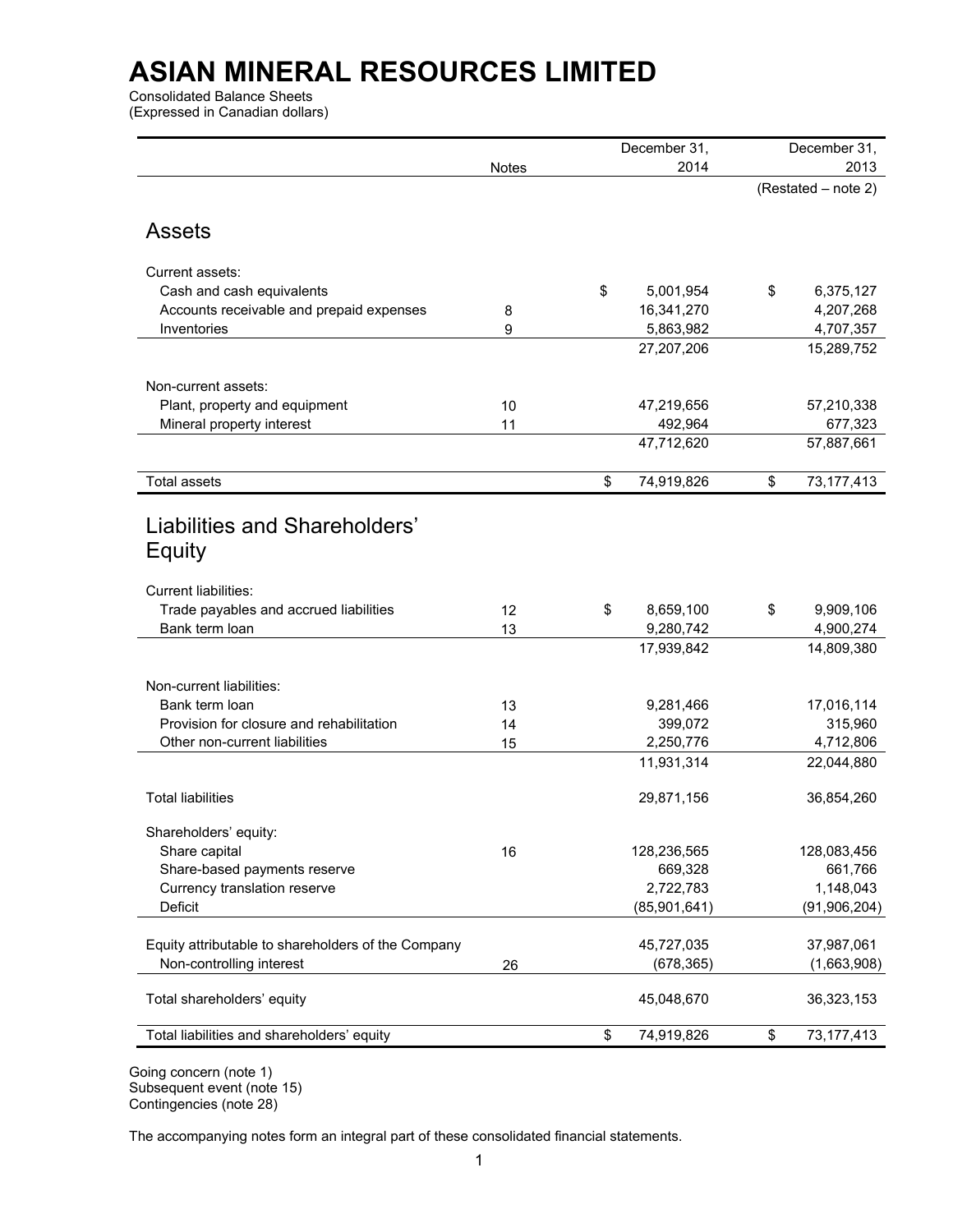Consolidated Statements of Operations and Comprehensive Income (Loss) (Expressed in Canadian dollars)

Years ended December 31, 2014 and 2013

|                                                                                          | Notes | 2014             | 2013                |  |  |
|------------------------------------------------------------------------------------------|-------|------------------|---------------------|--|--|
|                                                                                          |       |                  | (Restated - note 2) |  |  |
| Revenue                                                                                  | 17    | 87,818,927<br>\$ | 9,156,036<br>\$     |  |  |
| Costs of sales:                                                                          |       |                  |                     |  |  |
| <b>Production costs</b>                                                                  | 18    | (59, 987, 998)   | (5,491,766)         |  |  |
| Royalty                                                                                  |       | (4, 488, 365)    | (1,424,438)         |  |  |
| Concentrate transport and logistics                                                      |       | (7, 711, 117)    | (985, 834)          |  |  |
|                                                                                          |       | 15,631,447       | 1,253,998           |  |  |
| General and administrative expenses                                                      | 19    | (6, 289, 282)    | (11,028,796)        |  |  |
| Exploration                                                                              |       | (1,204,589)      | (107, 728)          |  |  |
| Operating income (loss)                                                                  |       | 8,137,576        | (9,882,526)         |  |  |
| Finance income                                                                           |       | 1,911            | 74,133              |  |  |
| Finance expense                                                                          | 20    | (1,634,468)      | (999, 592)          |  |  |
|                                                                                          |       | (1,632,557)      | (925, 459)          |  |  |
| Income (loss) for the year                                                               |       | 6,505,019        | (10, 807, 985)      |  |  |
| Other comprehensive income (loss):<br>Foreign currency translation gain (loss)           |       | 1,749,711        | (16, 173)           |  |  |
| Comprehensive income (loss) for the year                                                 |       | \$<br>8,254,730  | \$(10,824,158)      |  |  |
| Net income (loss) for the year attributable to:                                          |       |                  |                     |  |  |
| Shareholders of the Company                                                              |       | \$<br>5,694,447  | (9,842,270)<br>\$   |  |  |
| Non-controlling interest                                                                 |       | 810,572          | (965, 715)          |  |  |
|                                                                                          |       | \$<br>6,505,019  | \$(10,807,985)      |  |  |
|                                                                                          |       |                  |                     |  |  |
| Comprehensive income (loss) for the year attributable to:<br>Shareholders of the Company |       | 7,269,187<br>\$  | (9,856,826)<br>\$   |  |  |
| Non-controlling interest                                                                 | 26    | 985,543          | (967, 332)          |  |  |
|                                                                                          |       |                  |                     |  |  |
| Comprehensive income (loss) for the year                                                 |       | \$<br>8,254,730  | \$(10,824,158)      |  |  |
| Basic and diluted shareholders' earnings (loss) per<br>share                             | 16(f) | \$<br>0.01       | \$<br>(0.02)        |  |  |
| Weighted average number of common shares outstanding                                     |       | 778,144,181      | 715,090,301         |  |  |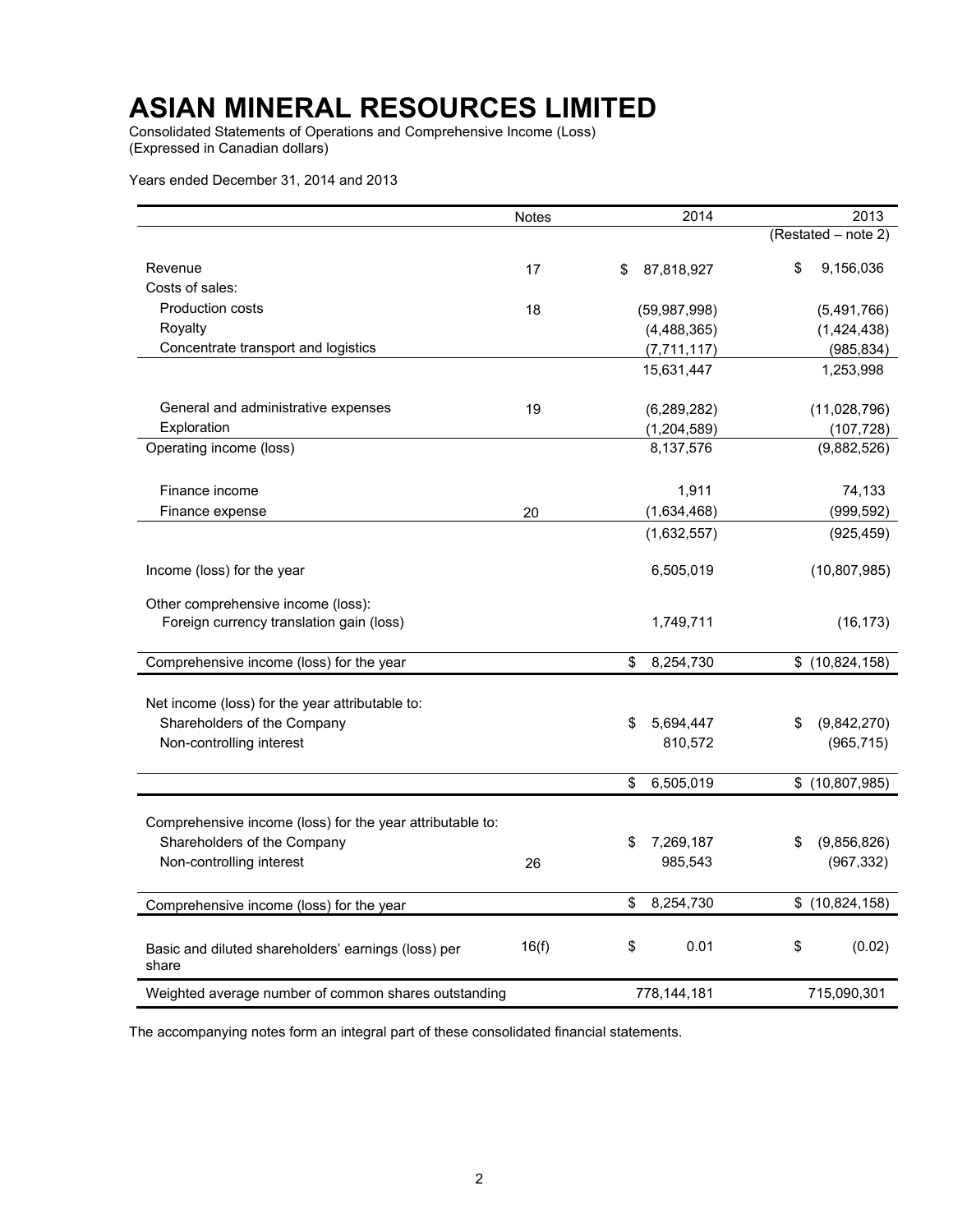Consolidated Statement of Changes in Equity

(Expressed in Canadian dollars, except number of common shares)

Years ended December 31, 2014 and 2013

|                                                   | Number of   |                          | Share-                   |   |             |                          |               |                  |                  |
|---------------------------------------------------|-------------|--------------------------|--------------------------|---|-------------|--------------------------|---------------|------------------|------------------|
|                                                   | common      | Share                    | based                    |   | Currency    |                          |               | Non-             |                  |
|                                                   | shares      | capital                  | payments                 |   | translation |                          | Shareholders' | controlling      |                  |
|                                                   | (note 16)   | (note 16)                | reserve                  |   | reserve     | Deficit                  | equity        | interest         | Total            |
| Balance, January 1, 2013                          | 525,207,162 | 115,833,103<br>\$        | \$<br>516,433            | S | 1,162,598   | \$ (82, 226, 485)        | \$35,285,649  | (696, 575)<br>\$ | \$<br>34,589,074 |
| Issue of shares, net of costs                     | 250,971,210 | 12,250,353               |                          |   |             | $\overline{\phantom{a}}$ | 12,250,353    |                  | 12,250,353       |
| Share-based payments                              |             | $\overline{\phantom{a}}$ | 307,884                  |   |             |                          | 307,884       |                  | 307,884          |
| Expiry of options                                 |             |                          | (162, 551)               |   |             | 162,551                  |               |                  |                  |
| Currency translation loss                         |             | $\overline{\phantom{a}}$ | $\overline{\phantom{0}}$ |   | (14, 555)   |                          | (14, 555)     | (1,618)          | (16, 173)        |
| Loss for the year                                 |             |                          | $\overline{\phantom{0}}$ |   |             | (9,842,270)              | (9,842,270)   | (965, 715)       | (10, 807, 985)   |
| Balance, December 31, 2013<br>(Restated – note 2) | 776,178,372 | 128,083,456              | 661,766                  |   | 1,148,043   | (91,906,204)             | 37,987,061    | (1,663,908)      | 36,323,153       |
| Issue of shares, net of costs                     | 2,816,670   | 153,109                  |                          |   |             |                          | 153,109       |                  | 153,109          |
| Share-based payments                              |             | $\overline{\phantom{a}}$ | 317,678                  |   |             |                          | 317,678       |                  | 317,678          |
| Expiry of options                                 |             | $\overline{\phantom{a}}$ | (310, 116)               |   |             | 310,116                  |               |                  |                  |
| Currency translation gain                         |             | $\overline{\phantom{a}}$ |                          |   | 1,574,740   |                          | 1,574,740     | 174,971          | 1,749,711        |
| Net income (loss) for the year                    |             | $\overline{\phantom{0}}$ | $\overline{\phantom{a}}$ |   |             | 5,694,447                | 5,694,447     | 810,572          | 6,505,019        |
| Balance, December 31, 2014                        | 778,995,042 | 128,236,565              | \$<br>669,328            |   | 2,722,783   | \$ (85,901,641)          | \$45,727,035  | (678, 365)       | 45,048,670       |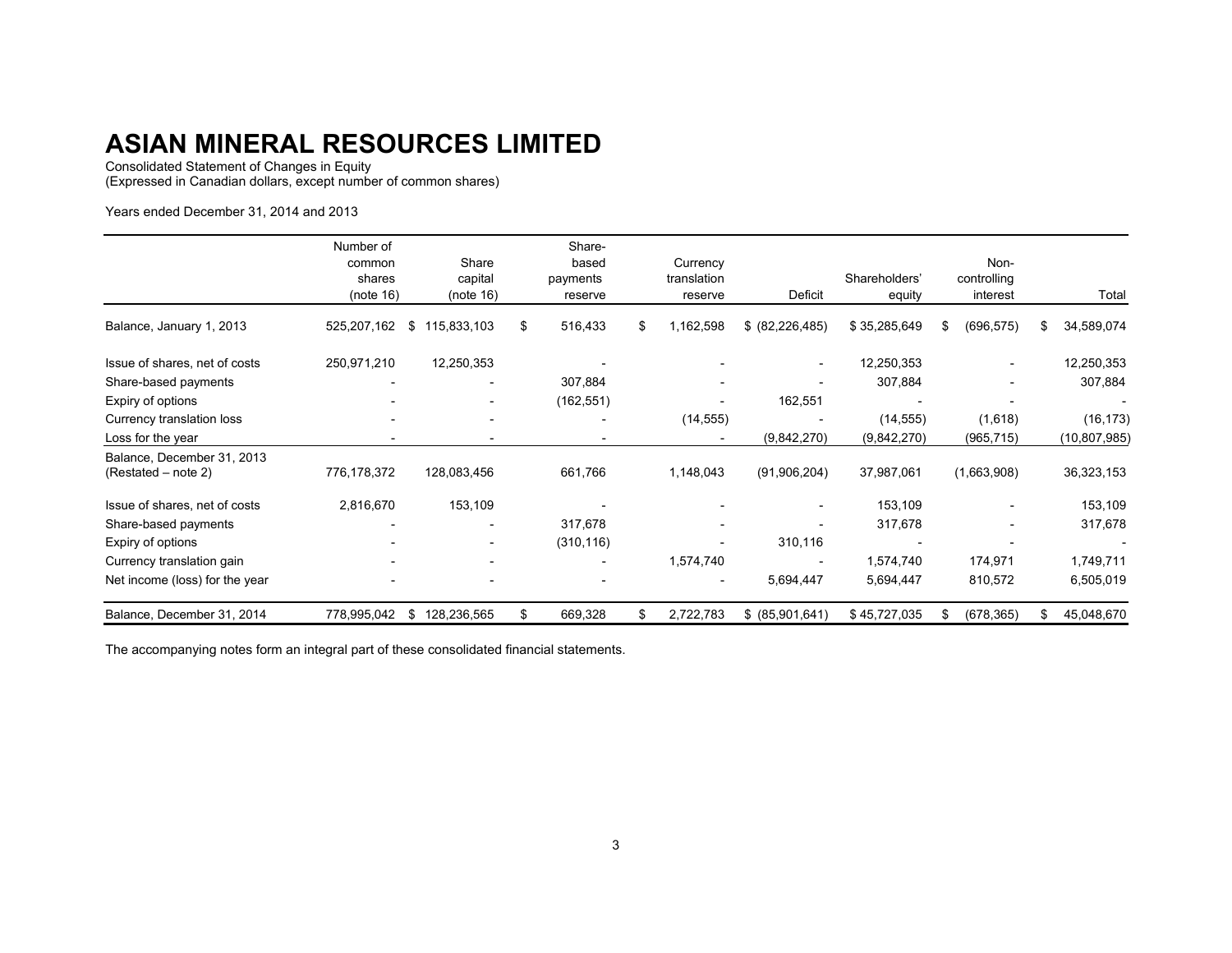Consolidated Statements of Cash flows (Expressed in Canadian dollars)

Years ended December 31, 2014 and 2013

|                                                                                       | <b>Notes</b> | 2014            | 2013                |
|---------------------------------------------------------------------------------------|--------------|-----------------|---------------------|
| Cash provided by (used in):                                                           |              |                 |                     |
| Operating activities:                                                                 |              |                 |                     |
| Net income (loss) for the year                                                        |              | 6,505,019<br>\$ | (10, 807, 985)<br>S |
| Items not involving cash:                                                             |              |                 |                     |
| Share-based payments                                                                  | 16(d)(ii)    | 428,168         | 427,193             |
| Amortization and depreciation                                                         |              | 27,445,635      | 2,425,154           |
| Unrealized foreign exchange (gain) loss                                               |              | 174,969         | (16, 173)           |
| Changes in non-cash operating working capital:                                        |              |                 |                     |
| Accounts receivable and prepaid expenses                                              |              | (12, 134, 002)  | (3,342,244)         |
| Inventories                                                                           |              | (1, 156, 625)   | (3,570,610)         |
| Accounts payable and accrued liabilities                                              |              | (3,628,924)     | 11,787,102          |
| Cash flow provided by (used in) operating activities                                  |              | 17,634,240      | (3,097,563)         |
|                                                                                       |              |                 |                     |
| Investing activities:                                                                 |              |                 |                     |
| Purchase of property, plant and equipment                                             | 10           | (14, 439, 304)  | (39, 994, 270)      |
| Cash flow used in investing activities                                                |              | (14, 439, 304)  | (39, 994, 270)      |
|                                                                                       |              |                 |                     |
| Financing activities:                                                                 |              |                 |                     |
| Issuance of common shares and warrants, net of                                        |              |                 |                     |
| issue costs                                                                           | 16(d)(i), 23 | 42,619          | 12,201,793          |
| Draw down of bank term loan                                                           | 13           |                 | 21,270,528          |
| Repayment of bank term loan                                                           | 13           | (3,354,179)     |                     |
| Cash flow provided by (used in) financing activities                                  |              | (3,311,560)     | 33,472,321          |
|                                                                                       |              |                 |                     |
| Net decrease in cash and cash equivalents                                             |              | (116, 624)      | (9,619,512)         |
| Effect of foreign exchange rate fluctuations on cash held<br>in foreign jurisdictions |              | (1,256,549)     | 725,059             |
| Cash and cash equivalents, beginning of year                                          |              | 6,375,127       | 15,269,580          |
| Cash and cash equivalents, end of year                                                |              | \$5,001,954     | 6,375,127<br>\$     |

Supplemental cash flow information (note 23)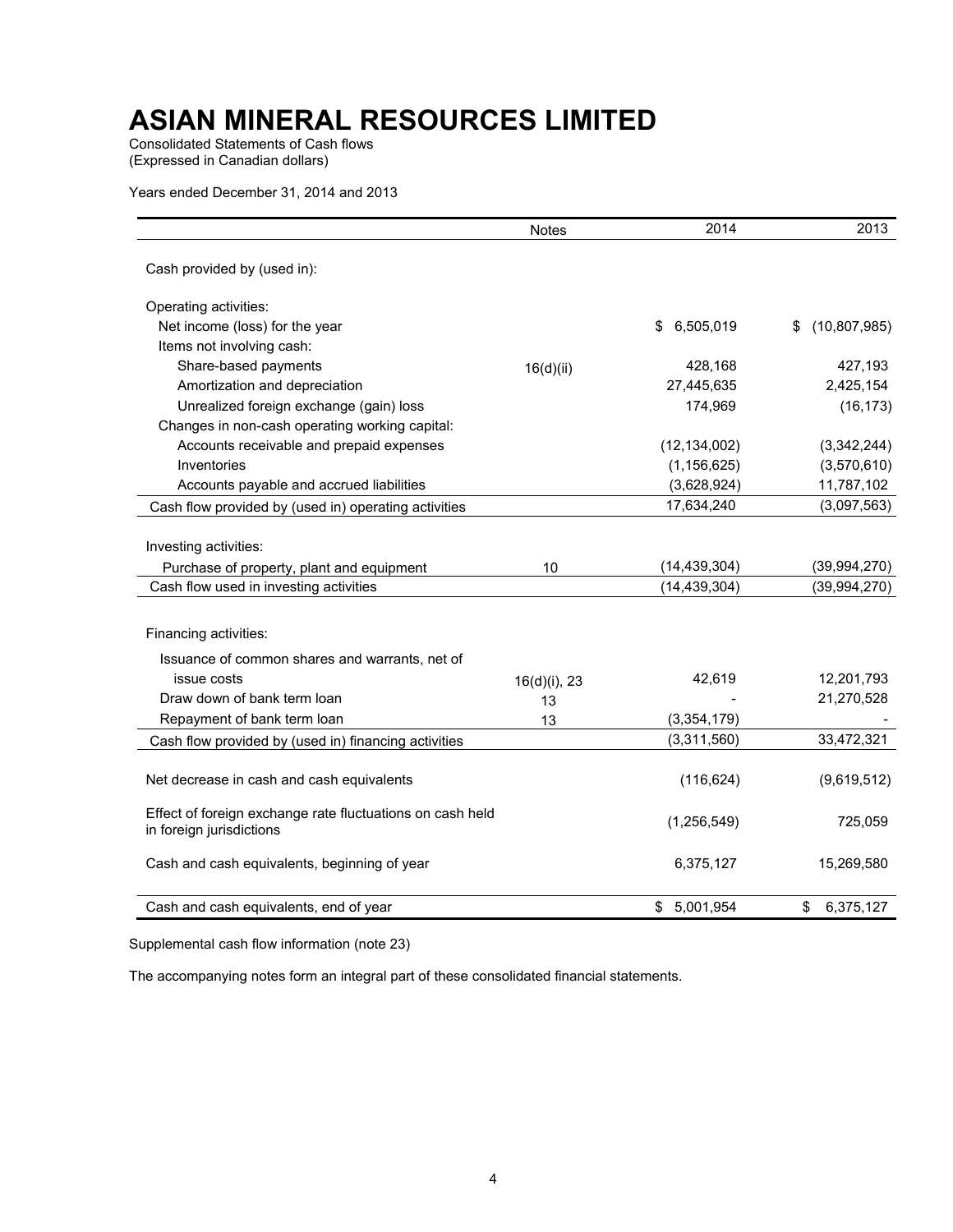Notes to the Consolidated Financial Statements (Expressed in Canadian dollars, unless otherwise stated)

Years ended December 31, 2014 and 2013

### **1. Nature of business and going concern:**

Asian Mineral Resources Limited (the "Company" or "AMR") is incorporated under the laws of the Province of British Columbia by a certificate of continuance as of December 31, 2004, having previously been incorporated and registered under the New Zealand Companies Act 1993. On April 19, 2004, the Company became listed on the TSX-Venture Exchange (TSX-V). The Company's principal business activities are the exploration and development of mineral property interests and extraction and processing of nickel mineral deposits. Its principal mineral property interest, held through a joint venture, is in the Ban Phuc Project Area located 160 km west of Hanoi in Son La Province, in northwestern Vietnam. The Company's registered corporate office is located at 120 Adelaide Street West, Suite 2500, Toronto, Ontario, Canada M5H 1T1.

Following feasibility studies in 2005 and 2007, the Company received a mining license in late 2007. Due to market conditions, development was delayed until 2012. Full commercial production began November 1, 2013, at which point the Company commenced recording income related to revenues from metals sales and the costs incurred to produce those revenues in profit or loss.

As at December 31, 2014, the Company has cash and cash equivalents of \$5.0 million and working capital of \$9.3 million. During the year ended December 31, 2014, the Company earned net income of \$6.5 million and has an accumulated deficit of \$85.9 million. The Company incurred significant losses and negative cash flow from operations in the years prior to 2014. Whether the Company will maintain profitability and positive cash flow is uncertain and depends on numerous factors including but not limited to production level, production cost, ore grade, metallurgy, and nickel price. The factors indicate the existence of a material uncertainty that casts significant doubt about the Company's ability to continue as a going concern. Management is currently negotiating a new working capital credit facility and additional financing to pursue its business objective.

These consolidated financial statements have been prepared on a going concern basis, which assumes that the Company will continue in operation for the foreseeable future and will be able to realize its assets and discharge its liabilities in the normal course as they come due. There can be no assurance that the Company will continue to achieve profitability and positive cash flows from the Ban Phuc mine. Should the Company not be able to continue as a going concern, adjustments to the carrying values and classification of its assets and liabilities would be required, and these adjustments could be material.

The business of mining and exploring for minerals involves a high degree of risk and there can be no assurance that current operations, including exploration programs, will result in profitable mining operations. The recoverability of the carrying value of exploration and development properties and the Company's continued existence is dependent upon the preservation of its interest in the underlying properties, the discovery of economically recoverable reserves, the achievement of profitable operations, the ability of the Company to raise additional financing, if necessary, or alternatively upon the Company's ability to dispose of its interest on an advantageous basis. Changes in future conditions could require material write-downs of the carrying values.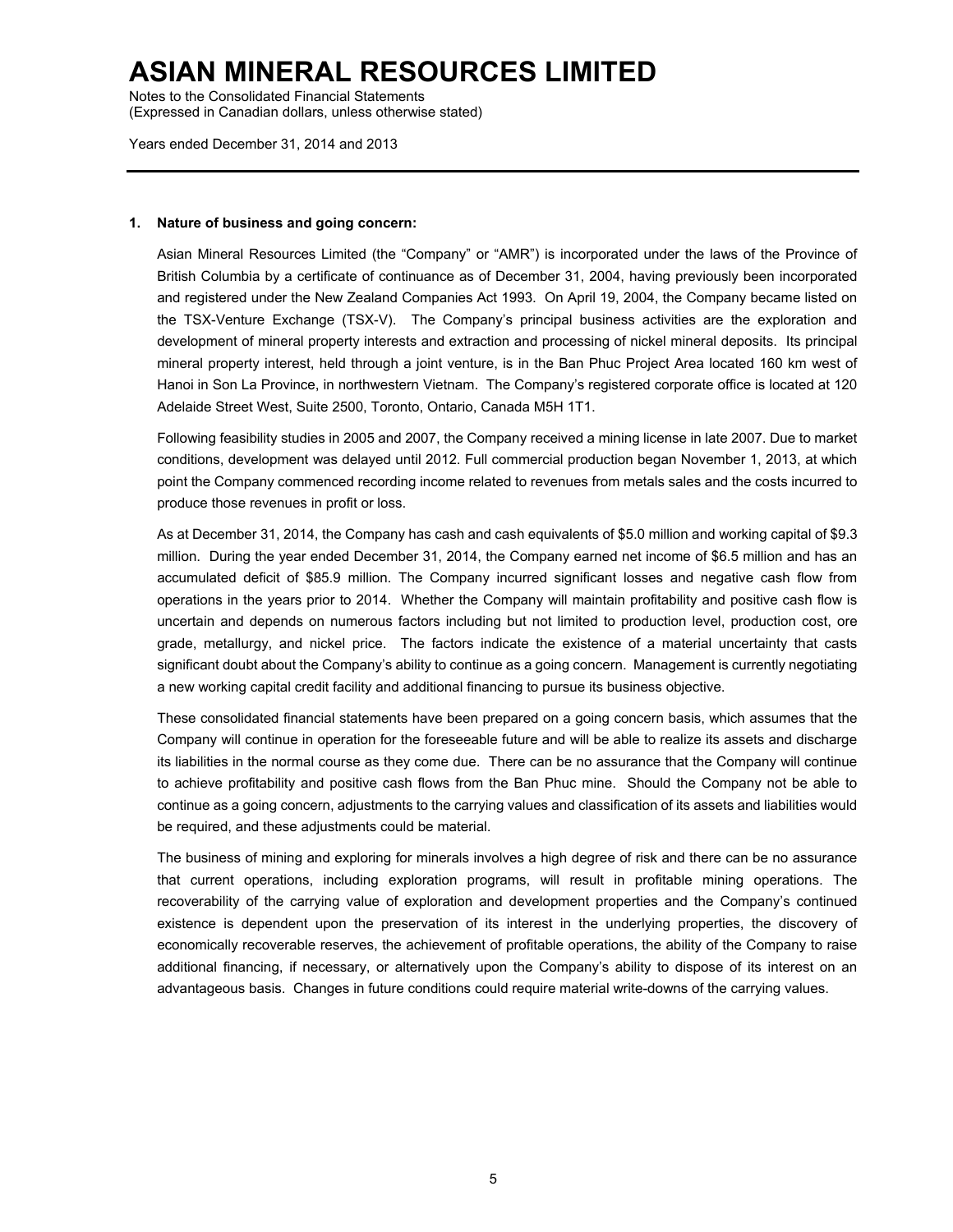Notes to the Consolidated Financial Statements (Expressed in Canadian dollars, unless otherwise stated)

Years ended December 31, 2014 and 2013

### **2. Restatement of previously issued financial statements**

During the preparation of the current year financial statements, the Company determined that the allocation of net loss between shareholders and non-controlling interest ("NCI") had been incorrectly calculated for the year ended December 31, 2013. The correction of this error resulted in an increase to shareholders' equity of \$1,163,469 as at December 31, 2013 and corresponding decreases to deficit and NCI, respectively. The correction of this error resulted in a reduction of the net loss and comprehensive loss attributable to shareholders of \$1,163,469 for the year ended December 31, 2013 offset by a corresponding increase in net loss and comprehensive loss attributable to NCI.

### **3. Basis of preparation:**

(a) Statement of compliance:

These consolidated financial statements have been prepared in accordance with International Financial Reporting Standards ("IFRS") as issued by the International Accounting Standards Board ("IASB").

(b) Approval of the financial statements:

The consolidated financial statements of the Company for the year ended December 31, 2014 were reviewed by the Audit Committee and approved and authorized for issue by the Board of Directors on April 27, 2015.

(c) Comparative figures:

 Certain comparative figures have been reclassified to conform to the current year's financial statement presentation.

## **4. Significant accounting policies:**

The accounting policies set out below have been applied consistently for all periods presented in these consolidated financial statements.

(a) Basis of measurement:

These consolidated financial statements have been prepared on the historical cost basis, utilizing the accrual method of accounting unless otherwise described in the following notes.

(b) Revenue recognition:

Revenue from sales of nickel concentrate is sold under pricing arrangements whereby revenue is recognized at the time of shipment, at which time legal title and risk pass to the customer and provisional revenue is recorded at current month average price as per the London Metals Exchange. The quoted period established to finalize the sales price is the second month after the shipment month, within which the contract is required to be settled. Changes between the prices recorded upon recognition of provisional revenue and final price due to fluctuation in metal market prices result in the existence of an embedded derivative in the accounts receivable. This embedded derivative is recorded at fair value, with changes in fair value classified as a component of revenue and receivables. Changes in the estimate of concentrate nickel content resulting from the final independent analysis of the concentrate are recognized at the point at which such analysis is agreed upon between the Company and its customers.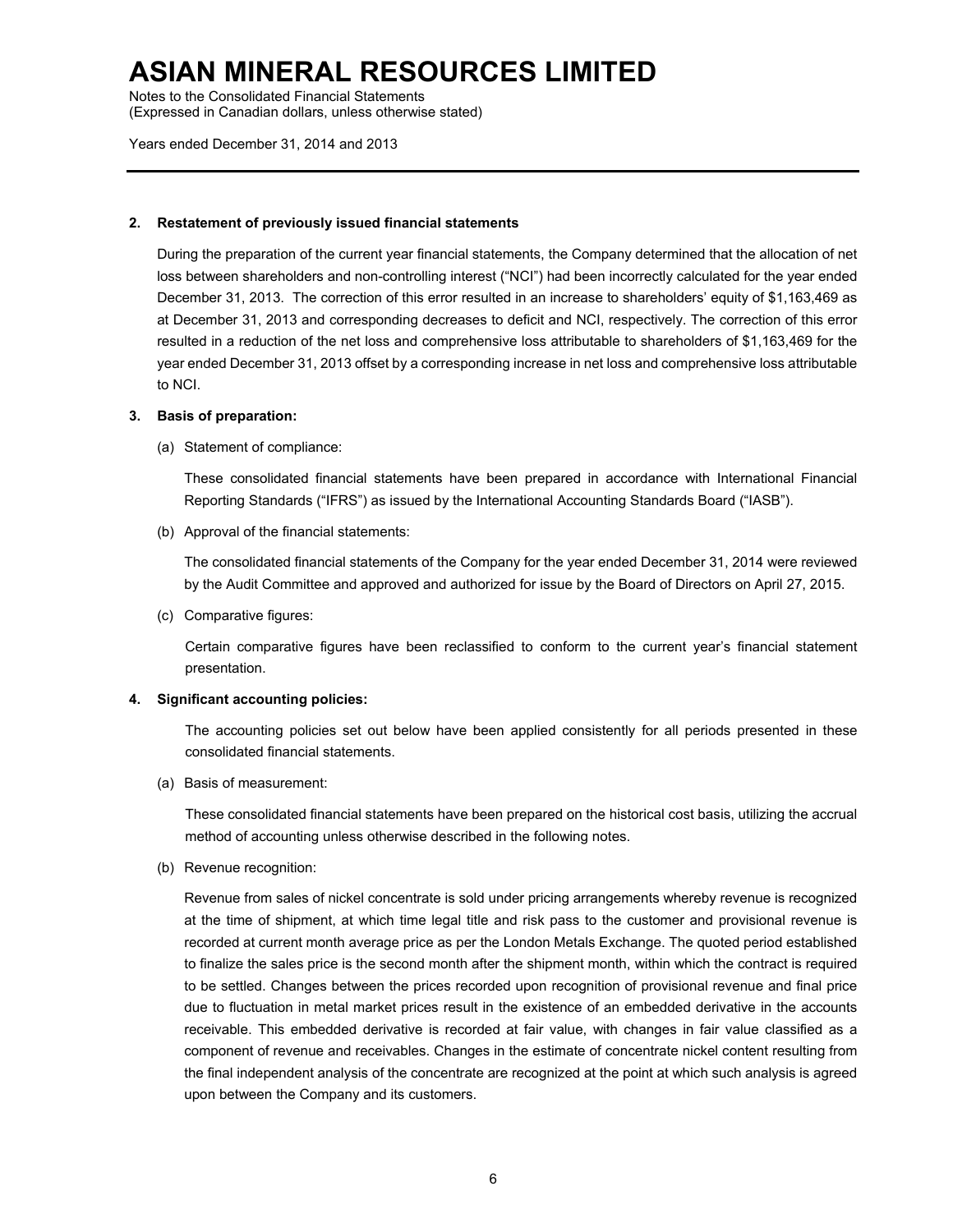Notes to the Consolidated Financial Statements (Expressed in Canadian dollars, unless otherwise stated)

Years ended December 31, 2014 and 2013

### **4. Significant accounting policies (continued):**

(c) Currency translation:

The functional and presentation currency of the Company is the Canadian dollar. The functional currency of its subsidiary, Ban Phuc Nickel Mines Limited Liability Company ("BPNM"), is the United States dollar. Transactions in currencies other than the functional currency are recorded at the rate of exchange prevailing on the date of the transaction. Monetary assets and liabilities are translated at the exchange rate in place on the reporting date. Non-monetary items that are measured at historical cost in a foreign currency are translated at the exchange rate on the date of the transaction. Non-monetary assets and liabilities denominated in foreign currencies that are measured at fair value are retranslated to the functional currency at the exchange rate at the date the fair value was determined. Foreign currency translation differences are recognized in profit or loss.

 For consolidation purposes, BPNM is translated into the Company's presentation currency of Canadian dollars. Assets and liabilities are translated using the exchange rate prevailing at the end of the reporting period. Income and expense items are translated at the average exchange rate for the relevant period. Translation differences are recognized in other comprehensive income (loss) and are accumulated within equity in the currency translation reserve.

(d) Basis of consolidation:

These consolidated financial statements include the accounts of the Company and its subsidiaries. All intercompany transactions and balances are eliminated on consolidation. For partially owned subsidiaries, the interest attributable to non-controlling shareholders is reflected in non-controlling interest. The Company determines whether it shall consolidate a subsidiary by assessing whether it has control over the subsidiary. Factors considered in such an assessment include whether the Company is exposed, or has rights, to variable returns from its involvement with the subsidiary and has the ability to affect those returns through its power over the subsidiary,

Significant subsidiaries of the Company are as follows:

| Name                                            | Country of<br>incorporation | Effective<br>interest |
|-------------------------------------------------|-----------------------------|-----------------------|
| Ban Phuc Nickel Mines Limited Liability Company | Vietnam                     | 90%                   |
| Asian Mineral Resources Nickel Limited          | Cook Islands                | 100%                  |
| Asian Nickel Exploration Limited                | Cook Islands                | 100%                  |

(e) Cash and cash equivalents:

Cash and cash equivalents consist of cash in hand, deposits held at call with banks and other short-term highly liquid investments with original maturities of three months or less when acquired.

(f) Inventories:

Inventories include nickel concentrate in progress and produced, and consumable materials and supplies. The cost of nickel concentrate in progress and produced is determined principally by average production costs. Production inventories are stated at the lower of average production costs and net realizable value.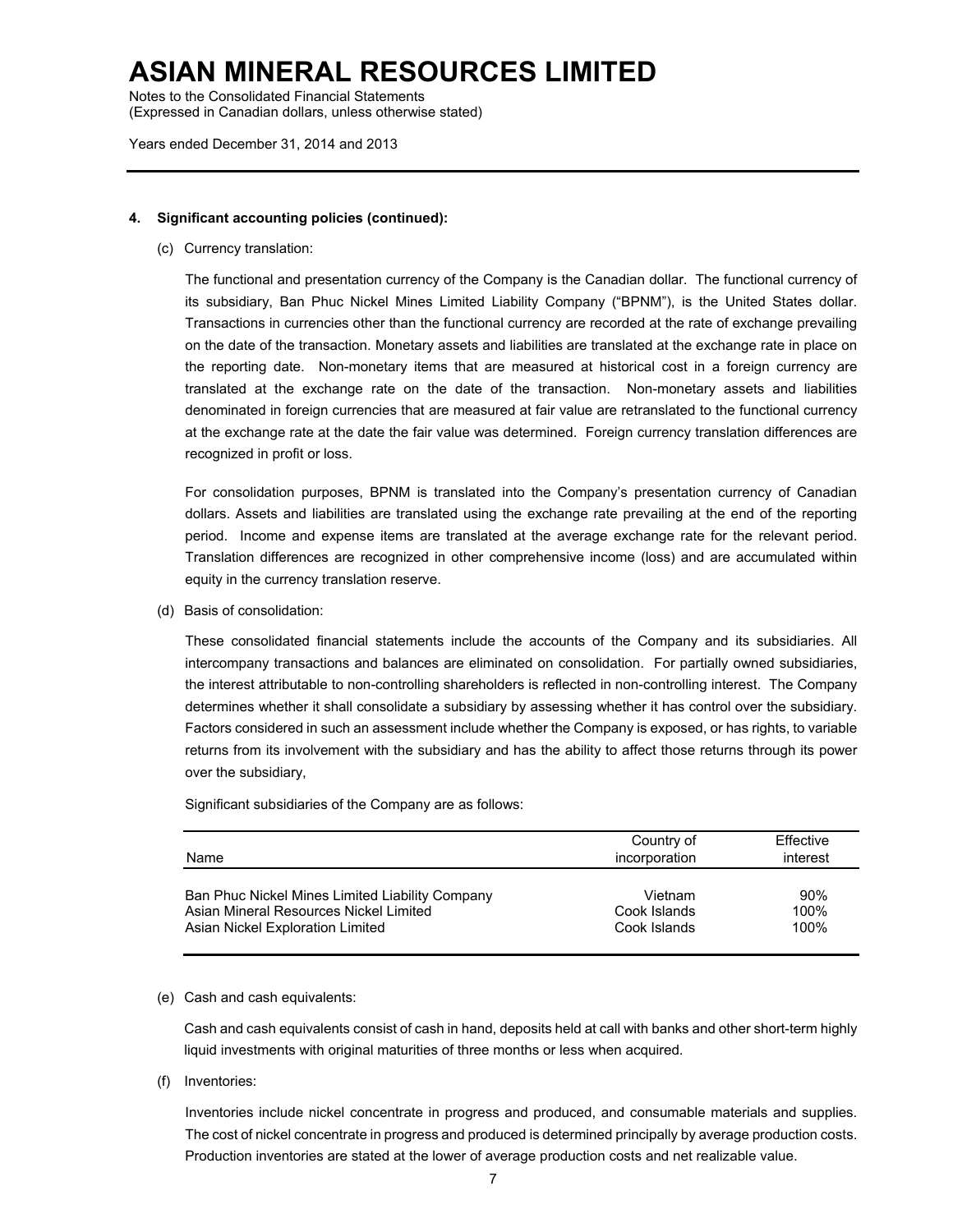Notes to the Consolidated Financial Statements (Expressed in Canadian dollars, unless otherwise stated)

Years ended December 31, 2014 and 2013

### **4. Significant accounting policies (continued):**

(f) Inventories (continued)

Costs of nickel concentrate inventories include all costs incurred up until production of a tonne of nickel concentrate such as mining costs, processing costs, maintenance costs, road transport costs and directly attributable general and administration costs but exclude royalties. Net realizable value is determined with reference to estimated contained nickel, copper and cobalt metal and current market prices at the reporting period end date.

Consumable materials and supplies inventory consists of consumables used in development activities, such as explosives, fuel and spare parts which are valued at the lower of cost and replacement cost (approximates net realizable value) and, where appropriate, less a provision for obsolescence.

Inventory produced prior to achieving commercial production was recognized as revenue in the income statement when sold.

(g) Prepayments:

Prepayments to suppliers and contractors are based on the contract progress, with payments made at specified stages of the contract. These payments are recognized in the balance sheet as prepaid expenses.

(h) Property, plant and equipment:

Property, plant and equipment are stated at cost less accumulated depreciation and accumulated impairment losses. Plant and equipment includes capitalized development expenditures. Cost includes expenditures that are directly attributable to the acquisition or construction of an asset and includes the direct charges associated with bringing the asset to the location and condition necessary for its intended use and an initial estimate of the costs of dismantling and removing the item and restoring the site on which it is located.

Depreciation is provided on plant and equipment, calculated on a straight line basis so as to write off the net cost or other revalued amount of each asset over its expected useful life to its estimated residual value. The estimated useful lives, residual values and depreciation method are reviewed at the end of each annual financial period with the affect of any changes recognized on a prospective basis.

| Asset                                                                                                                                          | <b>Basis</b>                                                                                    | Rate range                                  |
|------------------------------------------------------------------------------------------------------------------------------------------------|-------------------------------------------------------------------------------------------------|---------------------------------------------|
| Building, machinery, motor vehicles, infrastructure<br>Furniture and office equipment<br>Licenses and franchises<br>Plant and mine development | Straight-line<br>Straight-line<br>Straight-line<br>Unit of production based<br>mineral reserves | 14% - 25%<br>$11\% - 33\%$<br>$11\% - 33\%$ |

The expenditures related to construction are capitalized as construction-in-progress and are included within properties, plant and equipment. Construction in progress represents the cost of remaining plant and mine development which is under construction. Costs directly attributable with ongoing construction related activities during the commissioning phase of new assets incurred in the period before they are operating in the way intended by management are capitalized, all other costs not directly attributable are expensed. No depreciation is provided for construction in progress during the period of construction.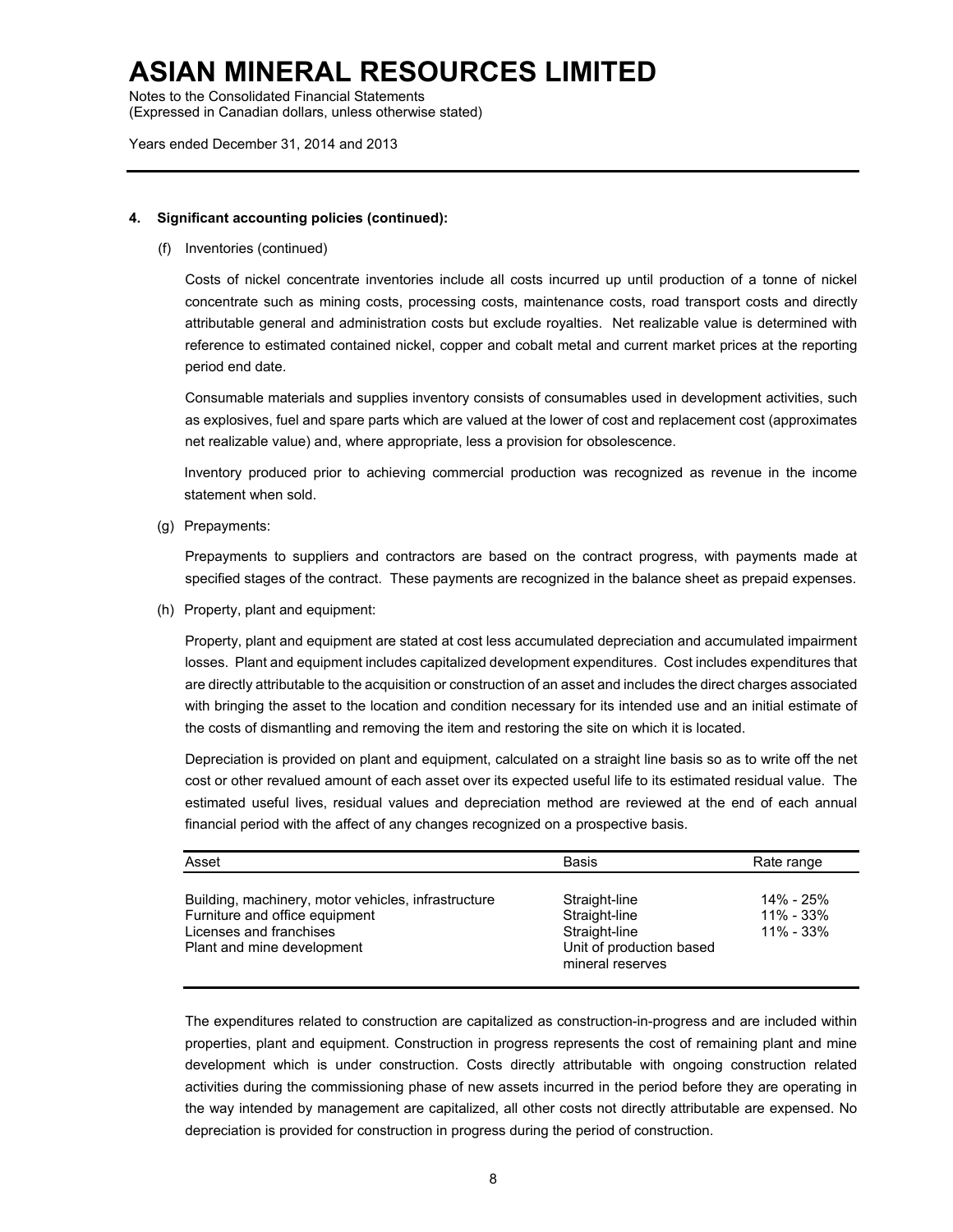Notes to the Consolidated Financial Statements (Expressed in Canadian dollars, unless otherwise stated)

Years ended December 31, 2014 and 2013

### **4. Significant accounting policies (continued):**

(i) Mineral property interest:

Exploration expenses incurred prior to determination of the technical feasibility and commercial viability of mining operations and issuance of a mining license are expensed as incurred. Mineral property acquisition costs and exploration and development expenditures incurred subsequent to the determination of technical feasibility and commercial viability of mining operations and issuance of a mining license are deferred, less accumulated amortization and accumulated impairment losses, if any, until the property to which they relate commences commercial production, is sold, allowed to lapse or is abandoned. Technical feasibility and commercial viability generally coincide with the establishment of proven and probable reserves; however, this determination may be impacted by management's assessment of certain modifying factors. When commercial production in an area of interest has commenced, the associated costs are amortized over the estimated economic life of the mine on a units-of-production basis using proven and probable reserves (as defined by National Instrument 43-101).

Changes in factors such as estimates of proven and probable reserves that affect units-of-production calculations are accounted for on a prospective basis.

(j) Impairment of long-lived assets:

At the end of each year or at each reporting date, the Company reviews the carrying amounts of its long-lived assets to determine whether there is any indication that those assets may be impaired. If any such indication exists, the recoverable amount of the asset is estimated in order to determine the extent of the impairment loss, if any. Where the asset does not generate cash flows that are independent from other assets, the Company estimates the recoverable amount of the cash-generating unit ("CGU") to which the asset belongs.

The recoverable amount of a CGU is the higher of the CGU's fair value less costs to sell and its value-in-use. In assessing value-in-use, the estimated future cash flows are discounted to their present value using a pretax discount rate that reflects current market assessment of the time value of money and the risks specific to the asset for which the estimates of future cash flows have not been adjusted.

If the recoverable amount of an asset or CGU is estimated to be less than its carrying amount, the carrying amount of the asset or CGU is reduced to its recoverable amount. Impairment losses are recognized in profit and loss in the period the impairment indicator is identified.

An impairment loss is reversed if there is an indication that there has been a change in the estimates used to determine the recoverable amount. The carrying amount of the asset or CGU is increased to its recoverable amount, but only to the extent that the increased carrying amount does not exceed the carrying amount that would have been determined had no impairment loss been recognized for the asset or CGU in prior years. The reversal of an impairment loss is recognized immediately in profit and loss.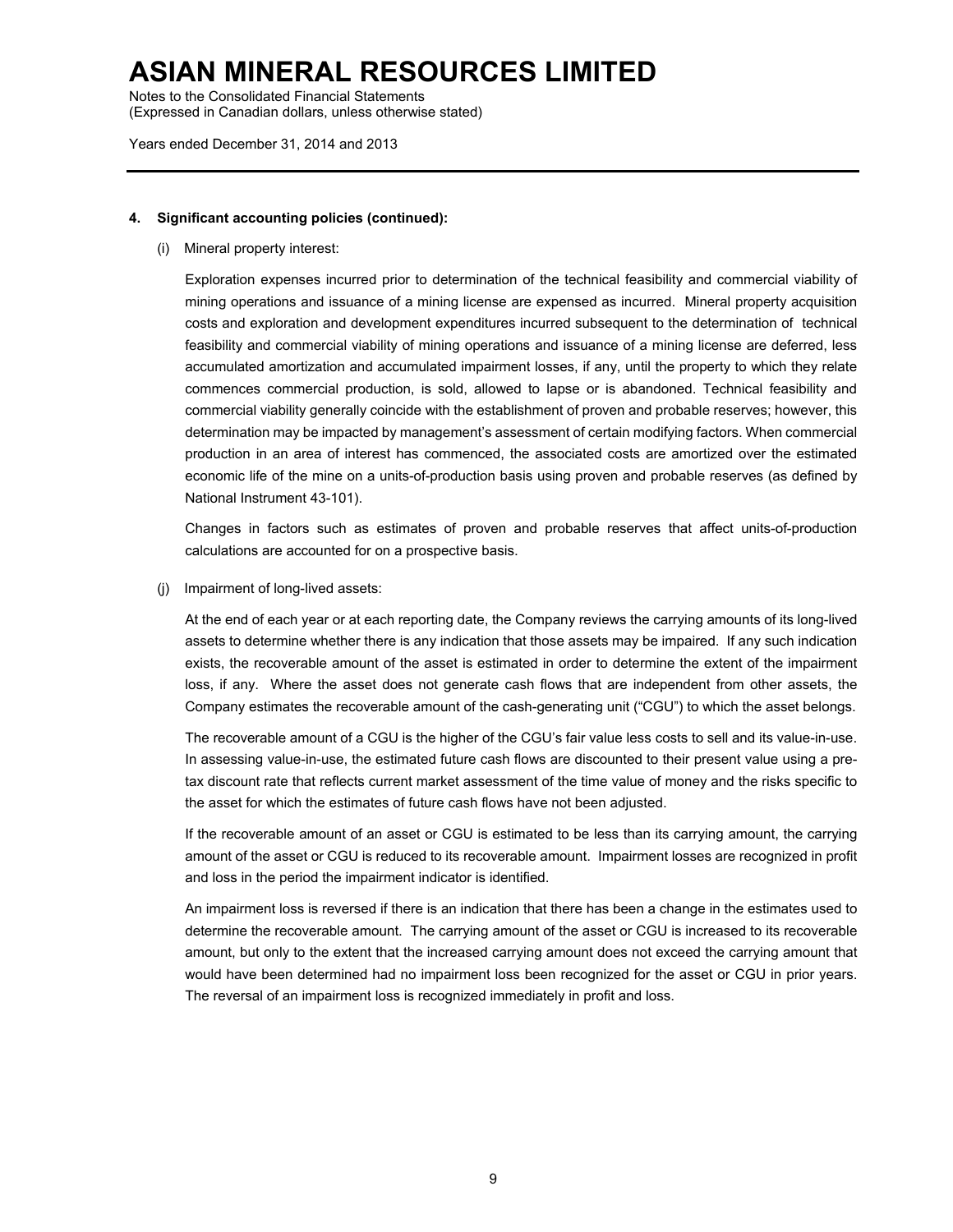Notes to the Consolidated Financial Statements (Expressed in Canadian dollars, unless otherwise stated)

Years ended December 31, 2014 and 2013

### **4. Significant accounting policies (continued):**

(k) Reserve estimates:

The Company estimates its ore reserves and mineral resources based on information compiled by Qualified Persons as defined in accordance with Canadian Securities Administrators National Instrument 43-101 *Standards for Disclosure of Mineral Projects* ("NI 43-101"). Reserves are used when performing impairment assessments on the Company's mineral property, for forecasting the timing of payment of mine closure, reclamation and rehabilitation costs, and in determining the depletion of mineral properties.

There are numerous uncertainties inherent in estimating ore reserves, and assumptions that are valid at the time of estimation may change significantly when new information becomes available. Changes in the forecasted prices of commodities, exchange rates, production costs or recovery rates may change the economic status of reserves and may, ultimately, result in changes to reserve estimates. Any adjustments are accounted for prospectively.

(l) Provision for closure and rehabilitation:

A provision for closure and rehabilitation is recognized when there is a legal or constructive obligation to remediate as a result of exploration, development and production activities undertaken, if the amount of the provision can be measured reliably. The estimated future obligations include the costs of dismantling, and removal of facilities and restoration. The provision for future restoration costs is the best estimate of the present value of the expenditure required to settle the restoration obligation at the reporting date. The environmental rehabilitation obligation is capitalized as part of the carrying amount of the associated longlived asset and a liability is recorded. The environmental rehabilitation cost is amortized on the same basis as the related asset. Future restoration costs are reviewed annually and any changes in the estimate are reflected in the present value of the restoration provision at the reporting date.

(m) Mining rights grant fee:

 In late 2010, the Vietnamese Government passed a new law, the Mineral Law 2010. Decree 15 of the law included a new statutory fee titled "mining rights grant fee". The Mineral Law 2010 provided the fee to be determined based on price, reserve, quality and type of the relevant mineral; however, until late 2013, both the Mineral Law 2010 and the Decree 15 did not specify the formula for calculation and thus there was no basis to estimate the fee payable. In November 2013, the Vietnamese Government issued Decree 203 which outlined the formula to calculate the mining rights grant fee and on that basis the Company estimated the cost of the fee and recognized a provision of \$4.6 million in the 2013 consolidated financial statements. On February 6, 2015, the Company received Decision No. 288/QD-BTNMT issued by the Ministry of Natural Resources and Environment ("MONRE") to amend the contents specified in the Mineral Mining License. Refer to note 14 for further details of the amendment.

(n) Share capital:

Common shares are classified as equity. The Company records proceeds from share issuances net of issue costs and any tax effects. Common shares issued for consideration other than cash are valued at the quoted market price on the date the shares are issued.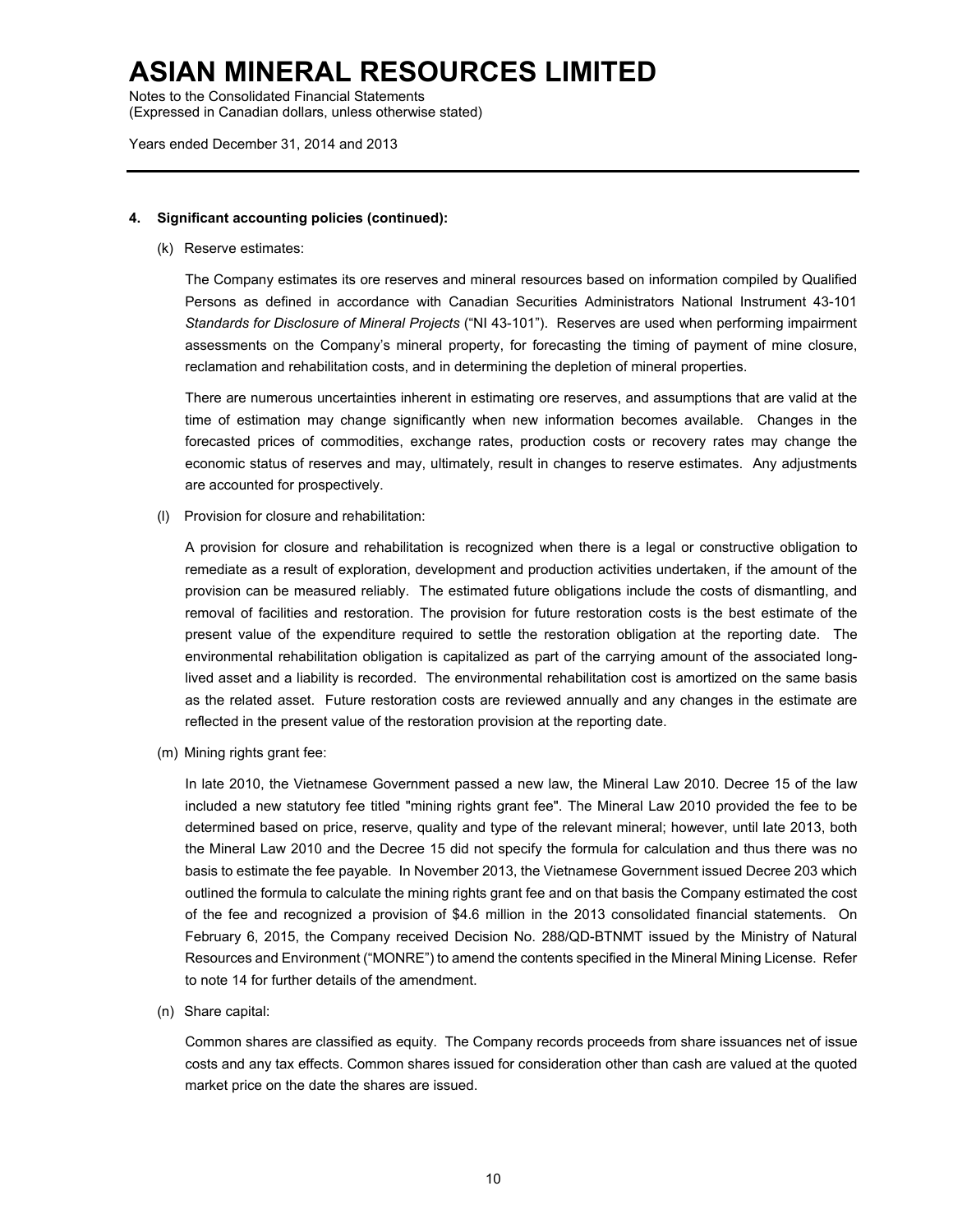Notes to the Consolidated Financial Statements (Expressed in Canadian dollars, unless otherwise stated)

Years ended December 31, 2014 and 2013

### **4. Significant accounting policies (continued):**

(o) Share-based payments:

The Company has a share option plan, under which the fair value of all share-based awards is estimated using the Black-Scholes Option Pricing Model at the grant date and amortized over the vesting periods. An individual is classified as an employee when the individual is an employee for legal or tax purposes (direct employee) or provides services similar to those performed by a direct employee, including directors of the Company. Share-based payments to non-employees are measured at the fair value of the goods or services received, or the fair value of the equity instruments issued if it is determined the fair value of the goods or services received cannot be reliably measured and are recorded at the date the goods or services are received. The amount recognized as an expense is adjusted to reflect the number of awards expected to vest. The offset is credited to share-based payment reserve.

Upon the exercise of the share purchase options, consideration paid together with the amount previously recognized in the share-based payment reserve is recorded as an increase to share capital. Charges for share purchase options that are forfeited before vesting are reversed from the share-based payments reserves. For those share purchase options that expire or are forfeited after vesting, the amount previously recorded in share-based payments reserve is transferred to deficit.

(p) Interest expense:

Interest is recognized on a time proportion basis, taking into account the principal outstanding and the effective rate over the period to maturity.

(q) Royalties and export tariffs:

A royalty is payable to the Vietnamese Government calculated at 10% of the value of nickel concentrate sale price less export tax, processing costs, bagging costs, freight costs, custom charges and warehouse costs. Royalty expense is recorded when revenue from the sale of nickel concentrate is recognized.

Export tariff is payable to the Vietnamese Government and calculated at 20% of the value of nickel concentrate sale price less sea freight costs.

(r) Income taxes:

Income tax expense comprises current and deferred tax. Current tax and deferred tax are recognized in the statement of operations except to the extent that the tax relates to a business combination, or items recognized directly in equity or in other comprehensive income (loss).

A deferred tax asset is recognized for unused tax losses, tax credits and deductible temporary differences, to the extent that it is probable that future taxable profits will be available against which they can be utilized.

Deferred tax assets are reviewed each reporting date and are reduced to the extent that it is no longer probable that the related tax benefit will be realized.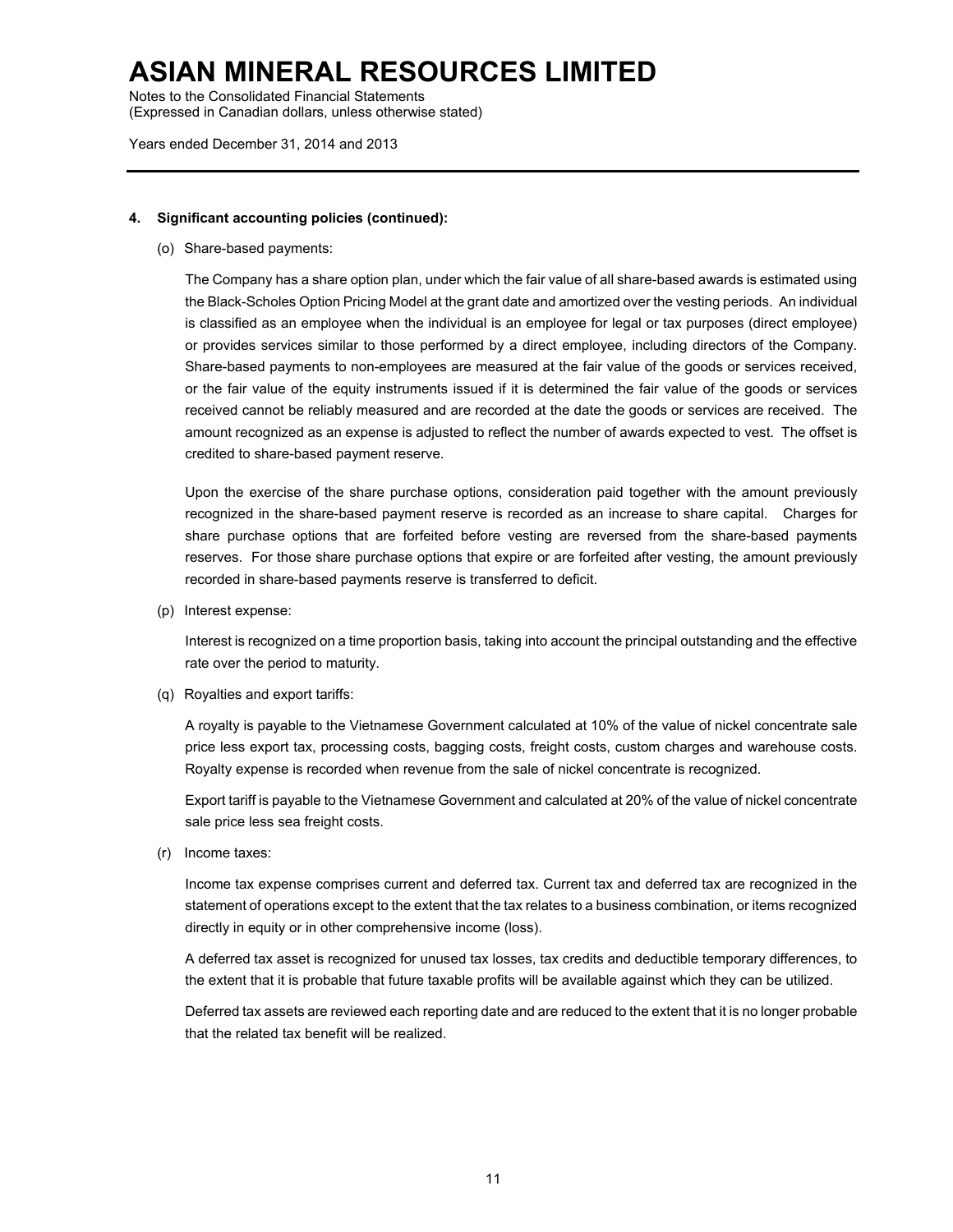Notes to the Consolidated Financial Statements (Expressed in Canadian dollars, unless otherwise stated)

Years ended December 31, 2014 and 2013

### **4. Significant accounting policies (continued):**

(r) Income taxes:

Deferred tax is recognized in respect of temporary differences between the carrying amounts of assets and liabilities for financial reporting purposes and the amounts used for taxation purposes. Deferred tax is not recognized for the temporary differences arising from the initial recognition of assets or liabilities in a transaction that is not a business combination and that affects neither accounting, nor taxable profit or loss. Deferred tax is measured at the tax rates that are expected to be in effect when temporary differences reverse, based on the laws that have been enacted or substantively enacted at the reporting date. Deferred tax assets and liabilities are offset if there is a legally enforceable right to offset the tax liabilities and assets, and they relate to income taxes levied by the same tax authority.

(s) Financial instruments:

Non-derivative financial assets and liabilities:

The Company initially recognizes loans and receivables and deposits on the date that they are originated. All other financial assets (including assets designated at fair value through profit or loss) are recognized on the trade date at which the Company becomes a party to the contractual provisions of the instrument.

The Company derecognizes a financial asset when the contractual rights to the cash flows from the asset expire, or it transfers the rights to receive the contractual cash flows of the financial asset in a transaction in which substantially all the risks and rewards of ownership of the financial asset are transferred.

Financial assets and liabilities are offset and the net amount presented in the statement of financial position when, and only when, the Company has a legal right to offset the amounts and intends either to settle on a net basis or to realize the asset and settle the liability simultaneously.

The Company classifies its financial assets and liabilities in the following categories:

- (A) Fair value through profit or loss ("FVTPL");
- (B) Held-to-maturity;
- (C) Available-for-sale financial assets ("AFS"); or
- (D) Loans and receivables.

The classification depends on the purpose for which the financial assets or liabilities were acquired. Management determines the classification of financial assets and liabilities at initial recognition.

The Company has the following non-derivative financial assets: loans and receivables.

#### *Financial assets at FVTPL*

A financial asset is classified at fair value through profit or loss if it is classified as held-for-trading or is designated as such upon initial recognition. Financial assets are designated at fair value through profit or loss if the Company manages such investments and makes purchase and sale decisions based on their fair value in accordance with the Company's documented risk management or investment strategy.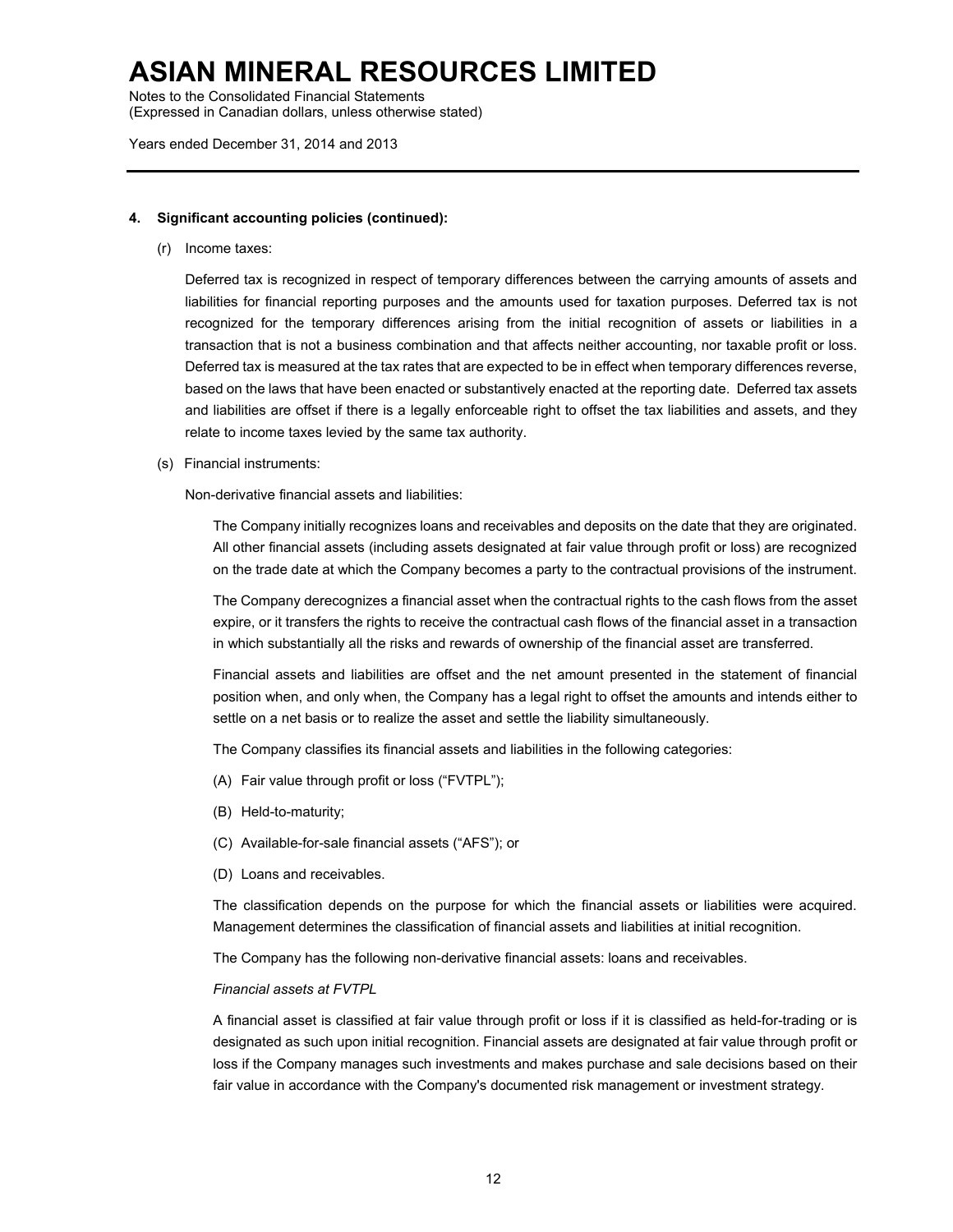Notes to the Consolidated Financial Statements (Expressed in Canadian dollars, unless otherwise stated)

Years ended December 31, 2014 and 2013

### **4. Significant accounting policies (continued):**

(s) Financial instruments (continued):

### *Held-to-maturity investments*

Investments are measured at amortized cost using the effective interest rate method. Transaction costs are added and amortized to the statement of operations over the life of the financial instrument on an effective yield basis. The Company does not have any assets classified as held-to-maturity investments.

#### *Available-for-sale financial assets*

Short-term investments are classified as available-for-sale and are carried at fair value (where determinable based on market prices of actively traded securities) with unrealized gains and losses recognized in other comprehensive income (loss). Management assesses the carrying value of AFS financial assets each period and any impairment charges are recognized in profit or loss. When financial assets classified as available-for-sale are sold, the accumulated fair value adjustments recognized in other comprehensive income (loss) are included in profit and loss. The Company does not have any assets classified as available-for-sale financial assets.

### *Loans and receivables*

Loans and receivables are financial assets with fixed or determinable payments that are not quoted in an active market. Such assets are recognized initially at fair value plus any directly attributable transaction costs. Subsequent to initial recognition, loans and receivables are measured at amortized cost using the effective interest rate method, less any impairment losses. Loans and receivables comprise cash and cash equivalents and accounts receivable.

#### *Impairment of financial assets*

Financial assets, other than those at FVTPL, are assessed for indicators of impairment at each period end. Financial assets are impaired when there is objective evidence that, as a result of one or more events that occurred after the initial recognition of the financial asset, the estimated future cash flows of the investment have been impacted.

#### *Financial liabilities*

Financial liabilities are recognized initially at fair value plus any directly attributable transaction costs. Subsequent to initial recognition, derivative financial liabilities are measured at fair value and other financial liabilities at amortized cost using the effective interest method.

The Company has the following non-derivative financial liabilities: bank term loan, trade payables and accrued liabilities which are classified as other financial liabilities.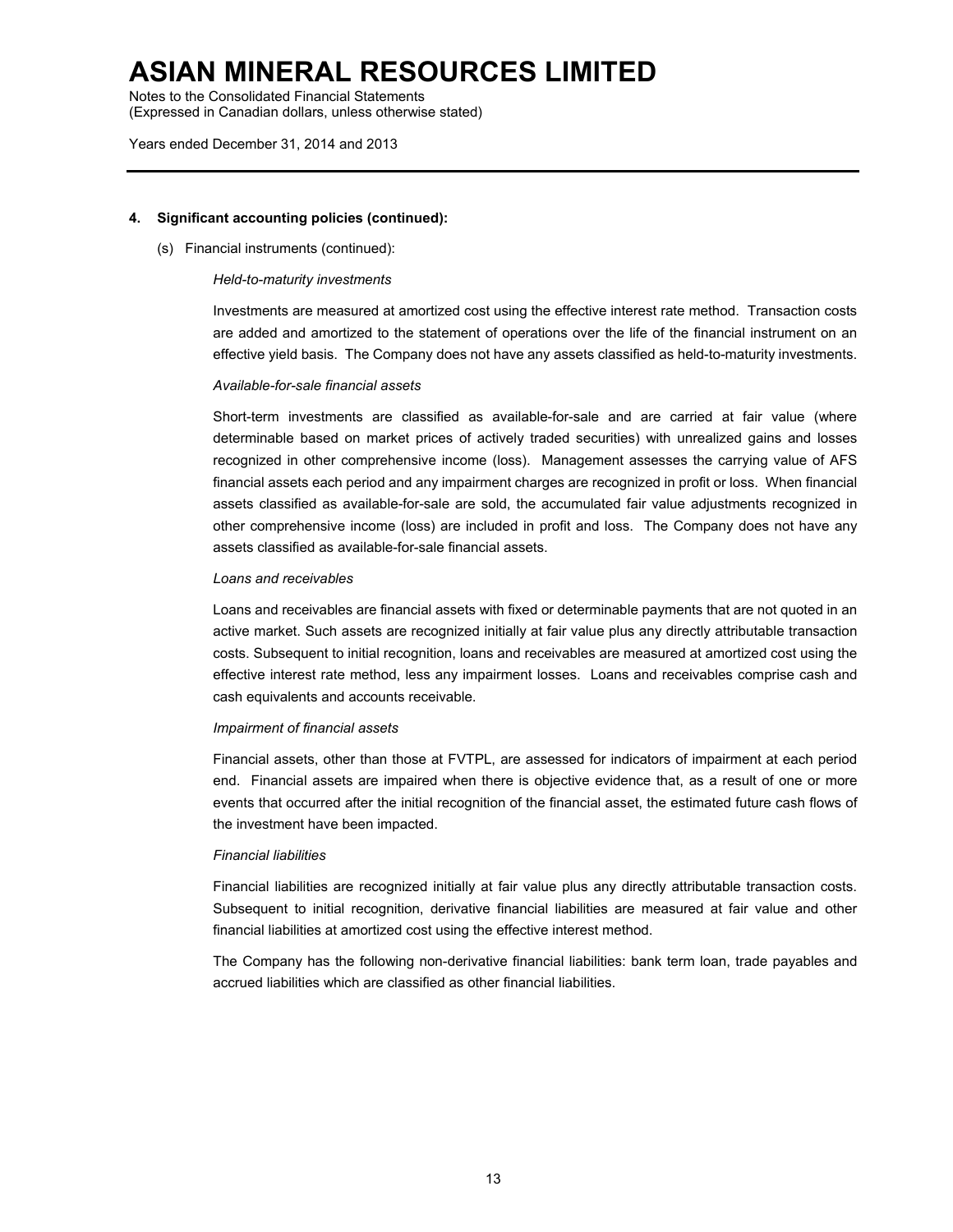Notes to the Consolidated Financial Statements (Expressed in Canadian dollars, unless otherwise stated)

Years ended December 31, 2014 and 2013

### **4. Significant accounting policies (continued):**

(t) Earnings (loss) per share:

Basic earnings (loss) per share is calculated by dividing the income (loss) available to common shareholders by the weighted average number of common shares outstanding during the year. For all periods presented, income (loss) available to common shareholders equals the reported income (loss) attributable to the shareholders of the Company.

Diluted earnings (loss) per share is calculated using the treasury stock method. Under the treasury stock method, the weighted average number of common shares issued and outstanding used for the calculation of diluted earnings (loss) per share assumes that the proceeds to be received on the exercise of dilutive stock options and warrants are used to repurchase common shares at the average market price during the year.

## **5. Changes in accounting standards:**

The Company has adopted the following new standards, along with any consequential amendments, effective January 1, 2014. These changes were made in accordance with the applicable transitional provisions.

The nature and impact of each new standard and amendment applicable to the Company are described below:

### *IFRIC 21, Levies*

In May 2013, the IASB issued IFRIC 21, *Levies*, which provides guidance on accounting for levies in accordance with the requirements of IAS 37, *Provisions, Contingent Liabilities and Contingent Assets*. The interpretation defines a levy as an outflow from an entity imposed by a government in accordance with legislation. It also notes that levies do not arise from executor contracts or other contractual arrangements. The interpretation also confirms that an entity recognizes a liability for a levy only when the triggering event specified in the legislation occurs. IFRIC 21 was applied retrospectively with no material impact on the consolidated financial statements.

The Company has not early adopted any other standard, interpretation or amendment in the consolidated financial statements that have been issued, but not yet effective.

A number of new standards, amendments to standards and interpretations, are not yet effective for the year ended December 31, 2014, and have not been applied in preparing these consolidated financial statements. The following pronouncements are those that the Company considers most significant and are not intended to be a complete list of new pronouncements that may affect the financial statements.

#### *IFRS 9, Financial Instruments*

In November 2009, the IASB issued IFRS 9, *Financial Instruments*, as the first step in its project to replace IAS 39, *Financial Instruments: Recognition and Measurement*. On July 24, 2014 the IASB issued the complete IFRS 9. IFRS 9 retains but simplifies the mixed measurement model and establishes two primary measurement categories for financial assets: amortized cost and fair value. The basis of classification depends on an entity's business model and the contractual cash flows of the financial asset.

Classification is made at the time the financial asset is initially recognized, namely when the entity becomes a party to the contractual provisions of the instrument.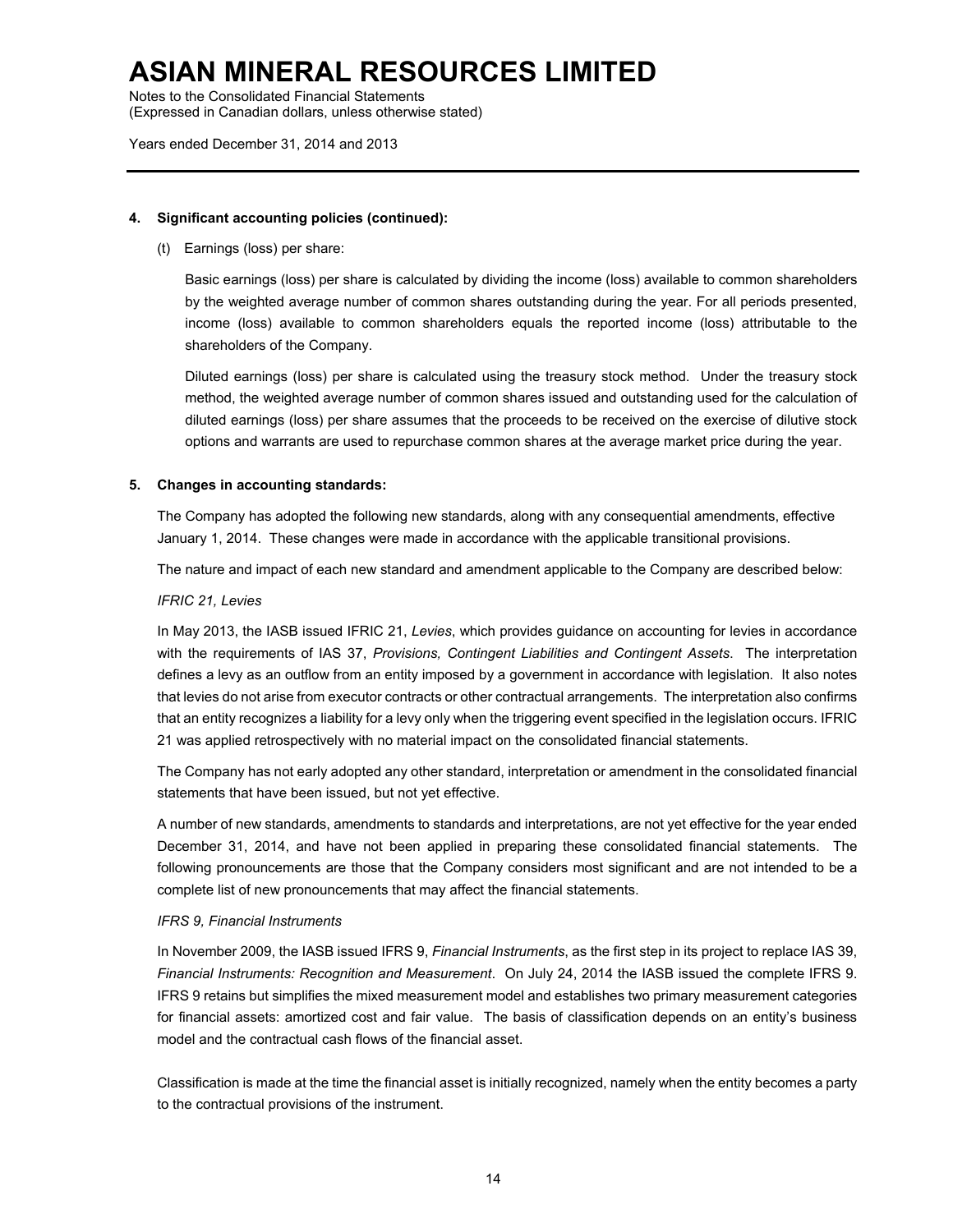Notes to the Consolidated Financial Statements (Expressed in Canadian dollars, unless otherwise stated)

Years ended December 31, 2014 and 2013

## **5. Changes in accounting standards (continued):**

IFRS 9 amends some of the requirements of IFRS 7, *Financial Instruments: Disclosures*, including added disclosures about investments in equity instruments measured at fair value in other comprehensive income, and guidance on the measurement of financial liabilities and de-recognition of financial instruments. The mandatory effective date of IFRS 9 is for annual periods beginning on or after January 1, 2018 with early adoption permitted, and must be applied retrospectively with some exemptions permitted. The Company is currently assessing the impact of adopting IFRS 9 on its consolidated financial statements.

## IFRS 15, *Revenue from Contracts with Customers*

On May 28, 2014, the IASB issued IFRS 15. The new standard is effective for annual periods beginning on or after January 1, 2017 with early adoption permitted. IFRS 15 will replace IAS 11 *Construction Contracts*, IAS 18 *Revenue*, IFRIC 13 *Customer Loyalty Programmes*, IFRIC 15 Agreements for the Construction of Real Estate, IFRIC 18 Transfer of Assets from Customers and SIC 31 Revenue – Barter Transactions Involving Advertising Services.

The standard contains a single model that applies to contracts with customers and two approaches to recognizing revenue: at a point in time or over time. The model features a contract-based five-step analysis of transactions to determine whether, how much and when revenue is recognized. New estimates and judgmental thresholds have also been introduced, which may affect the amount and/or timing of revenue recognized.

The Company intends to adopt IFRS 15 in its consolidated financial statements for the annual period beginning on January 1, 2017. The extent of the impact of adoption of the standard has not yet been determined.

## Amendments to IAS 1, *Presentation of Financial Statements*

On December 18, 2014, the IASB issued amendments to IAS 1 as part of its major initiative to improve presentation and disclosure in financial reports. The amendments are effective for annual periods beginning on or after January 1, 2016 with early adoption permitted. The Company intends to adopt these amendments in its financial statements for the annual period beginning on January 1, 2016. The extent of the impact of adoption of the amendments has not yet been determined.

## **6. Critical judgments in applying accounting policies:**

The critical judgments that the Company's management has made in the process of applying the Company's accounting policies, apart from those involving estimations (note 7), that have the most significant effect on the amounts recognized in the Company's consolidated financial statements are as follows: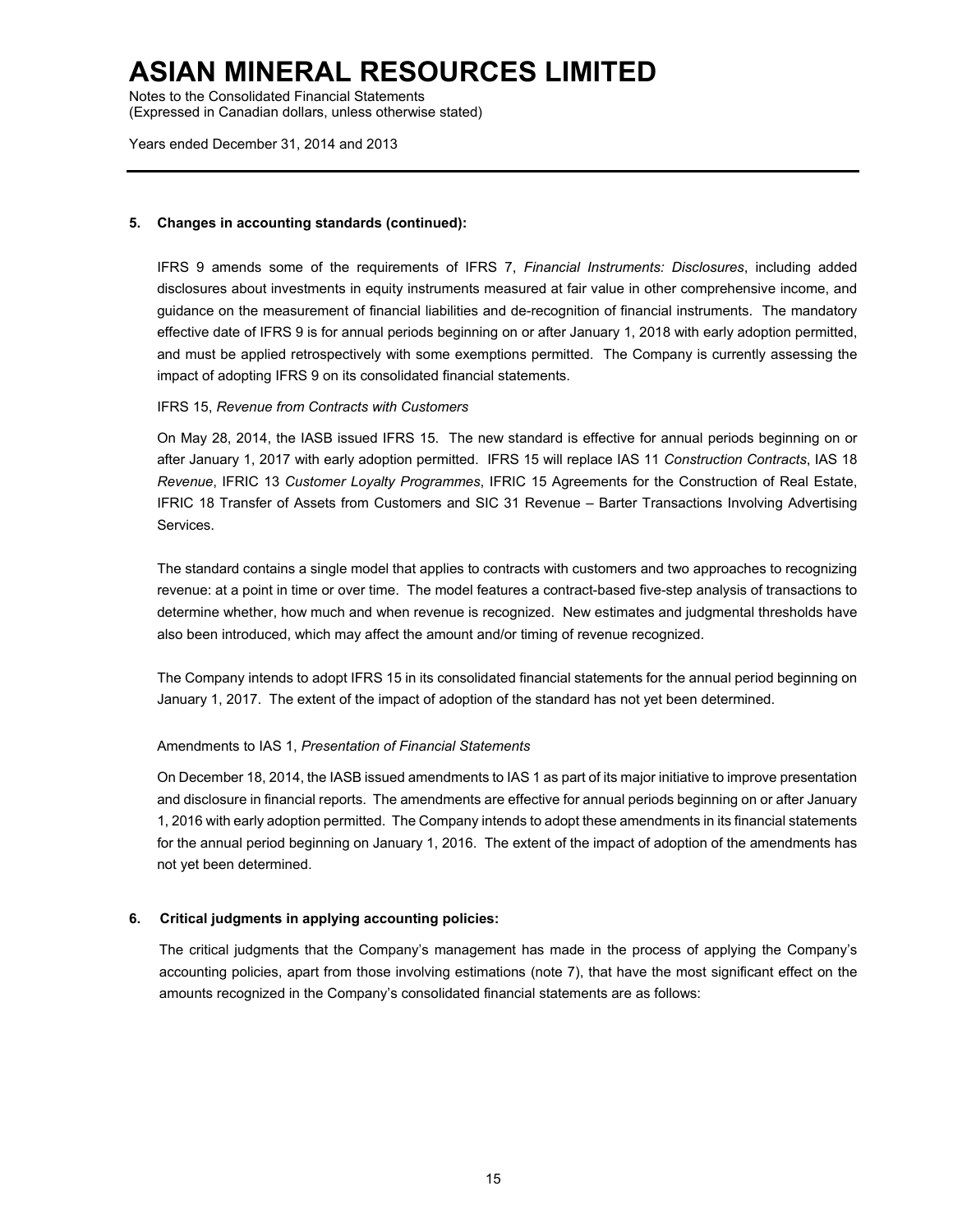Notes to the Consolidated Financial Statements (Expressed in Canadian dollars, unless otherwise stated)

Years ended December 31, 2014 and 2013

### **6. Critical judgments in applying accounting policies (continued):**

(a) Economic recoverability and probability of future economic benefits of exploration, evaluation and development costs:

Management has determined that exploration drilling, evaluation, development and related costs incurred which have been capitalized are economically recoverable. Management uses several criteria in its assessment of economic recoverability and probability of future economic benefits including geologic and metallurgic information, history of conversion of mineral deposits to proven and probable reserves, scoping and feasibility studies, accessible facilities, existing permits and life of mine plans.

(b) Commercial production:

Costs incurred to construct and develop mineral properties, plant and equipment are capitalized until the assets are brought into the location and condition necessary to be capable of operating in the manner intended by management. Depletion of capitalized costs for mineral properties and related plant and equipment begins when operating levels intended by management have been reached. The results of operations of the Company during the years presented in these audited consolidated financial statements have been impacted by management's determination that the Ban Phuc mine reached the operating levels intended by management on November 1, 2013.

(c) Functional currency:

The functional currency for each of the Company's subsidiaries is the currency of the primary economic environment in which the entity operates. It has been determined that the functional currency of BPNM is the United States dollar, while the functional currency for the Company and its other subsidiaries is the Canadian dollar. Assessment of functional currency involves certain judgments to determine the primary economic environment and the Company reconsiders the functional currency of its entities if there is a change in the events and conditions, which determine the primary economic environment.

(d) Going concern:

The assessment of the Company's ability to continue as a going concern involves judgment regarding future funding available for its development of the Ban Phuc mine and for working capital requirements. Judgments must also be made with regard to events or conditions, which might give rise to significant uncertainty.

(e) Provisional pricing contracts:

Nickel concentrate is invoiced when shipped and amounts recognized as revenue are based on the Company's assessment of the mineral content and grade, based on internal assays, of the concentrate shipments. Final assays determine the final payable ounces by the Company's customers. Therefore, there is significant estimation uncertainty surrounding the recognition of revenues based on preliminary assays. Any adjustments to revenue recognized based on final assays are accounted for prospectively.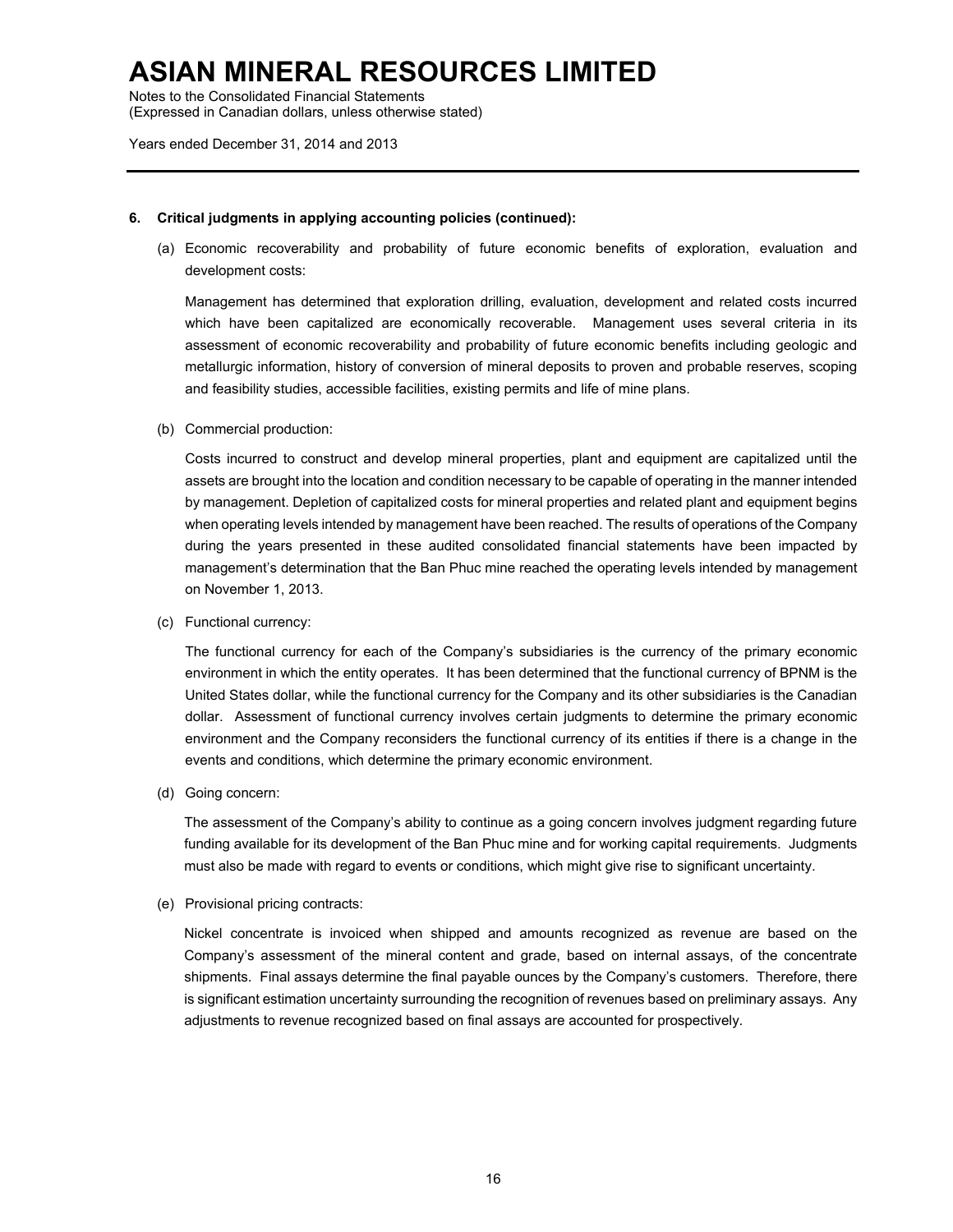Notes to the Consolidated Financial Statements (Expressed in Canadian dollars, unless otherwise stated)

Years ended December 31, 2014 and 2013

### **7. Key sources of estimation uncertainty:**

The preparation of the consolidated financial statements requires management to make estimates and assumptions of the effect of uncertain future events on the carrying amounts of the Company's assets and liabilities at the end of the reporting period. Actual results may differ from those estimates as the estimation process is inherently uncertain. Differences between the actual results and present estimates and assumptions have the potential to materially affect the Company's consolidated financial statements. Estimates are reviewed on an ongoing basis and are based on historical experience and other facts and circumstances. Revisions to estimates and the resulting effect on the carrying amounts of the Company's assets and liabilities are accounted for prospectively.

The significant assumptions about the future and other major sources of estimation uncertainty as at the end of the reporting period that may result in a material adjustment to the carrying amounts of the Company's assets and liabilities are as follows:

(a) Impairment of mineral properties, plant and equipment:

The Company considers both external and internal sources of information in assessing whether there are any indications that mineral properties, plant and equipment are impaired. External sources of information the Company considers include changes in the market, economic and legal environment in which the Company operates that are not within its control and affect the recoverable amount of mineral properties, plant and equipment. Internal sources include the manner in which mineral properties, plant and equipment are being used or are expected to be used, and indications of economic performance of the assets.

In determining the recoverable amounts of the Company's mineral properties, plant and equipment, the Company's management makes estimates of the discounted future after-tax cash flows expected to be derived from its mineral properties using an appropriate discount rate. Reductions in metal price forecasts, increases in estimated future costs of production, increases in estimated future non-expansionary capital expenditures, reductions in the amount of recoverable reserves, resources and exploration potential and/or adverse current economics can result in a write down of the carrying amounts of the Company's mineral properties, plant and equipment.

(b) Operating expenses and costing of work-in-progress inventory:

In determining operating expenses recognized in the consolidated statement of comprehensive income (loss), the Company's management makes estimates of quantities of ore on stockpiles and in process and the recoverable nickel in this material to determine the cost of finished goods sold during the year. Changes in these estimates can result in a change in operating expenses in future periods and carrying amounts of inventories.

(c) Estimated recoverable nickel tonnes and ore reserve tonnes:

The carrying amounts of the Company's mineral properties, plant and equipment are depleted based on recoverable nickel tonnes and ore reserve tonnes. Changes to estimates of recoverable nickel tonnes, ore reserve tonnes and depletable costs, including changes resulting from revisions to the Company's mine plans and changes in metals prices forecasts, can result in a change to future depletion rates and impairment analysis.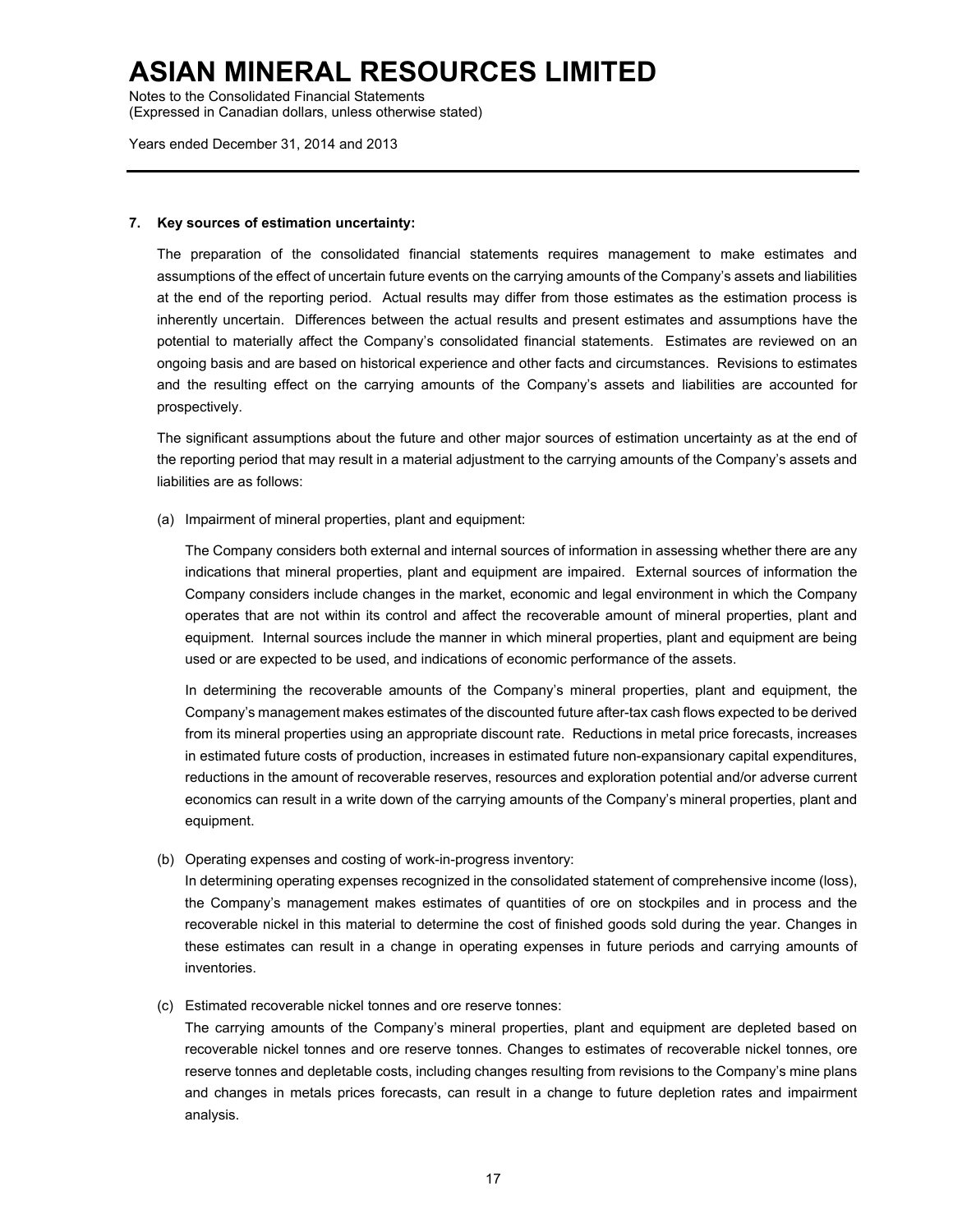Notes to the Consolidated Financial Statements (Expressed in Canadian dollars, unless otherwise stated)

Years ended December 31, 2014 and 2013

### **7. Key sources of estimation uncertainty (continued):**

(d) Estimated mine closure and rehabilitation costs:

The Company's provision for mine closure and reclamation cost obligations represents management's best estimate of the present value of the future cash outflows required to settle the liability which reflects estimates of future costs, inflation, movements in foreign exchange rates and assumption of risks associated with the future cash outflows. Changes in the above factors can result in a change to the provision recognized by the Company.

Changes to the mine closure and rehabilitation cost obligations are recorded with a corresponding change to the carrying amounts of the related mineral properties, plant and equipment in the year identified. Adjustments to the carrying amounts of the related mineral properties, plant and equipment can result in a change to the future depletion expense.

(e) Income taxes:

In assessing the probability of realizing income tax assets, management makes estimates related to expectations of future taxable income, applicable tax opportunities, expected timing of reversals of existing temporary differences and the likelihood that tax positions taken will be sustained upon examination by applicable tax authorities. In making its assessments, management gives additional weight to positive and negative evidence that can be objectively verified. Estimates for future taxable income are based on forecasted income from operations and the application of existing tax laws in each jurisdiction. Weight is attached to tax planning opportunities that are within the Company's control, feasible and can be implemented without significant obstacles. The likelihood that tax positions taken will be sustained upon examination by applicable tax authorities is assessed based on individual facts and circumstances of the relevant tax position evaluated in light of all available evidence. Where applicable tax laws and regulations are either unclear or subject to ongoing varying interpretations, it is reasonably possible that changes in these estimates could occur, which may materially affect the amounts of income tax assets recognized.

(f) Share-based compensation:

The Company includes an estimate of forfeitures, share price volatility, expected life of awards and risk-free interest rates in the calculation of the expense related to certain long-term employee incentive plans. These estimates are based on previous experience and may change throughout the life of an incentive plan. Such changes could impact the share-based compensation expense and share-based payments reserve.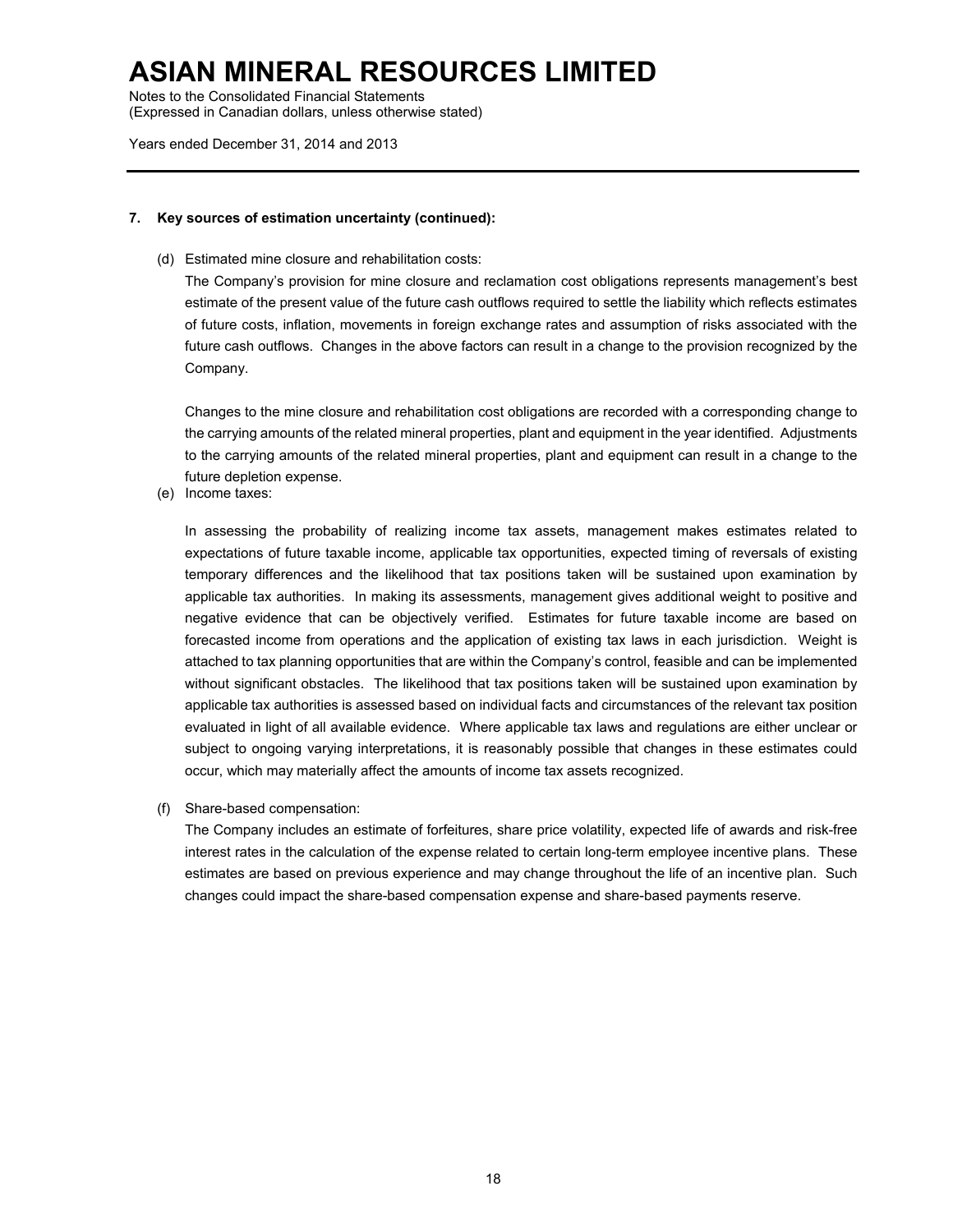Notes to the Consolidated Financial Statements (Expressed in Canadian dollars, unless otherwise stated)

Years ended December 31, 2014 and 2013

### **8. Accounts receivable and prepaid expenses:**

|                                                                                                                         |    | December 31,<br>2014                                        |    |                                                             |
|-------------------------------------------------------------------------------------------------------------------------|----|-------------------------------------------------------------|----|-------------------------------------------------------------|
| Trade receivables<br>VAT/GST refundable<br>Prepayments and advances<br>Other receivables<br>Provision for doubtful debt | S  | 9,681,877<br>5,472,245<br>1,200,500<br>89,686<br>(103, 038) | S  | 1,210,208<br>1,654,085<br>1,336,227<br>101,217<br>(94, 469) |
|                                                                                                                         | S. | 16,341,270                                                  | \$ | 4,207,268                                                   |

The trade receivables consist of receivables from provisional nickel concentrate sales from the Ban Phuc mine. The trade receivables are less than 30 days past due. The fair value of receivables arising from concentrate sales that contain provisional pricing is determined using the appropriate quoted closing price per the London Metal Exchange for the particular metal. As such, these receivables, which meet the definition of an embedded derivative, are classified within Level 2 of the fair value hierarchy (see note 24).

The Company, through its Vietnam subsidiary pays value added tax on the purchase and sale of goods and services at a rate of 5% and 10%. The Company's concentrate is a processed natural resource/mineral which is subject to VAT and applicable tax rate of 0% VAT when exported. The net amount paid or payable is recoverable, but such recovery is subject to review and assessment by local tax authorities.

## **9. Inventories:**

|                                                                                                        | December 31.<br>2014                   | December 31.<br>2013              |
|--------------------------------------------------------------------------------------------------------|----------------------------------------|-----------------------------------|
| Consumable materials and supplies<br>Work in process inventory $(1)$<br>Finished goods inventory $(2)$ | 2,462,720<br>442.321<br>S<br>2.958.941 | 2,163,938<br>272.981<br>2,270,438 |
|                                                                                                        | 5,863,982                              | 4,707,357                         |

(1) The Company held 5,029 tonnes of work in process nickel ore as of December 31, 2014 (2013: 3,250 tonnes), which were carried at cost being the lesser of cost and net realizable value.

(2) The Company held 3,217 tonnes of nickel concentrate finished product as of December 31, 2014 (2013: 2,900 tonnes), which were carried at cost being the lesser of cost and net realizable value.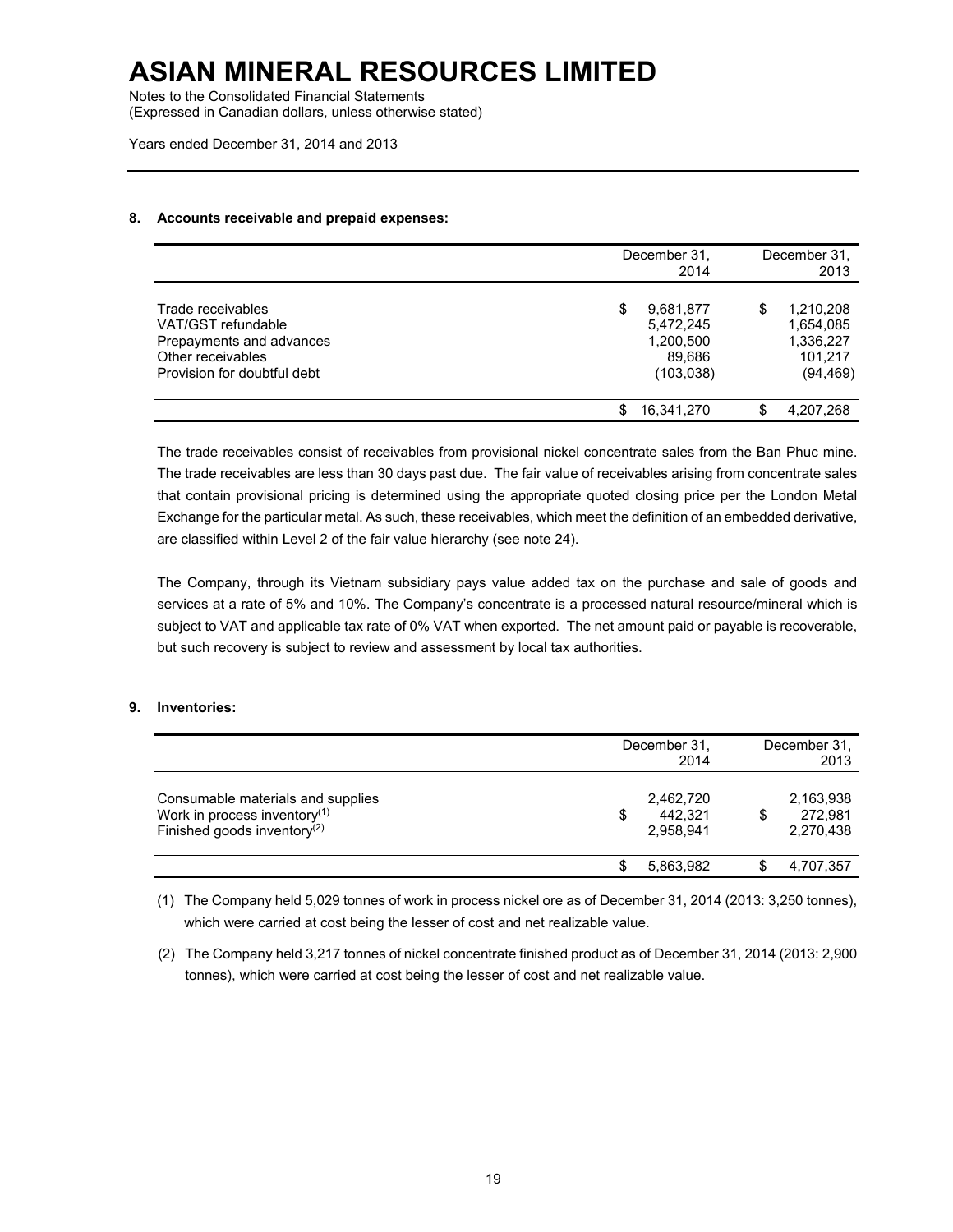Notes to the Consolidated Financial Statements (Expressed in Canadian dollars, unless otherwise stated)

Years ended December 31, 2014 and 2013

#### **10. Property, plant and equipment:**

|                                                                                             | Building, infrastructure<br>mine, machinery, plant,<br>motor, vehicles | Construction<br>in progress |                                          | Furniture, office<br>equipment and<br>intangible assets | Total                                       |
|---------------------------------------------------------------------------------------------|------------------------------------------------------------------------|-----------------------------|------------------------------------------|---------------------------------------------------------|---------------------------------------------|
|                                                                                             |                                                                        |                             |                                          |                                                         |                                             |
| Cost<br>Balance at January 1, 2013<br>\$<br>Additions<br>Translation adjustment             | 1,962,437<br>53,557,370<br>(658,951)                                   | \$                          | 18.935.014<br>(18, 368, 948)<br>(6, 721) | \$<br>197.909<br>4,805,849<br>(59, 388)                 | \$<br>21.095.360<br>39,994,271<br>(725,060) |
| Balance at December 31, 2013                                                                | 54.860.856                                                             |                             | 559,345                                  | 4,944,370                                               | 60,364,571                                  |
| Additions/(Transfer)<br>Translation adjustment<br>Adjustment for mining rights              | 14,562,176<br>2,627,628                                                |                             | 1,655,673<br>83,837                      | 119,825                                                 | 16,217,849<br>2,831,290                     |
| grant fees (note 15)                                                                        |                                                                        |                             |                                          | (1,778,545)                                             | (1,778,545)                                 |
| Balance at December 31, 2014<br>\$                                                          | 72,050,660                                                             | \$                          | 2,298,855                                | \$<br>3,285,650                                         | \$<br>77,635,165                            |
| <b>Accumulated Depreciation</b><br>Balance at January 1, 2013<br>\$<br>Depreciation expense | (609, 673)<br>(2, 166, 594)                                            | \$                          |                                          | \$<br>(119, 406)<br>(258,560)                           | \$<br>(729, 079)<br>(2,425,154)             |
| Balance at December 31, 2013                                                                | (2,776,267)                                                            |                             |                                          | (377, 966)                                              | (3, 154, 233)                               |
| Depreciation expense                                                                        | (26, 694, 007)                                                         |                             |                                          | (567, 269)                                              | (27, 261, 276)                              |
| Balance at December 31, 2014<br>\$                                                          | (29, 470, 274)                                                         | \$                          |                                          | \$<br>(945, 235)                                        | \$<br>(30, 415, 509)                        |
| <b>Net Book Value</b><br>Balance at December 31, 2013 \$                                    | 52,084,589                                                             | \$                          | 559,345                                  | \$<br>4,566,404                                         | \$<br>57,210,338                            |
| Balance at December 31, 2014 \$                                                             | 42,580,386                                                             | \$                          | 2,298,855                                | \$<br>2,340,415                                         | \$<br>47,219,656                            |

On transition from Canadian generally accepted accounting principles to IFRS, an assessment was performed to determine whether an impairment reserve was warranted and on the basis of the discounted cash flow analysis, an impairment in the amount of \$27.8 million was recorded. Similar assessments since that time have indicated that a reversal of the impairment, or a portion thereof, is not warranted as at reporting period end.

## **11. Mineral property interest:**

|                                       | December 31. | December 31,<br>2013  |  |         |
|---------------------------------------|--------------|-----------------------|--|---------|
| Ban Phuc Project Area<br>Amortization | \$           | 677,323<br>(184, 359) |  | 677,323 |
| Net book value                        |              | 492.964               |  | 677,323 |

The Company's mineral property interest is in the Ban Phuc Project Area in Vietnam. The Ban Phuc mine commenced operations on November 1, 2013, at which time construction-in-progress amounts were transferred to appropriate categories of mineral properties, plant and equipment and the Company commenced depreciating these assets based on their useful lives from that date.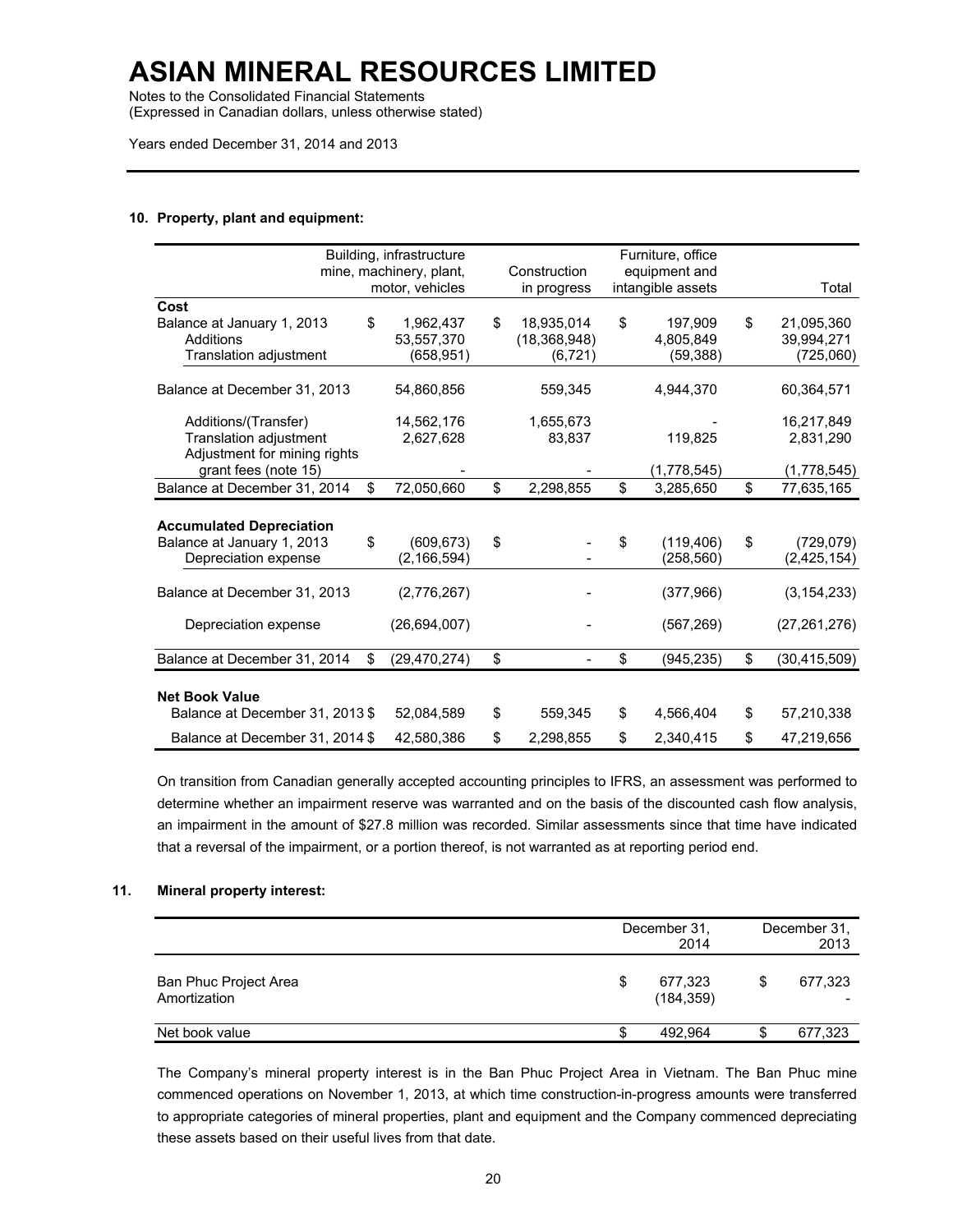Notes to the Consolidated Financial Statements (Expressed in Canadian dollars, unless otherwise stated)

Years ended December 31, 2014 and 2013

### **12. Trade payables and accrued liabilities:**

|                                                       | December 31,<br>2014                    | December 31.<br>2013                    |
|-------------------------------------------------------|-----------------------------------------|-----------------------------------------|
| Trade payables<br>Taxes<br><b>Accrued liabilities</b> | 5,454,628<br>\$<br>2,356,714<br>847,758 | \$<br>6,558,182<br>2,761,756<br>589,168 |
|                                                       | 8,659,100                               | 9,909,106                               |

Taxes include royalty tax, environmental protection fee, foreign contractor tax, payroll tax and the first installment of mining rights grant fees which is due in 2015.

### **13. Bank term loan and credit facility:**

On June 4, 2013, the Company, through its subsidiary BPNM, entered into a US\$11.0 million term loan with a Vietnamese bank (the "Lender"). On July 4, 2013, the Company amended the principal amount of the loan to US\$20.0 million, secured by the assets of BPNM and a guarantee by the Company (hereinafter referred to as "the Loan"). Interest on the Loan accrues at LIBOR (6-month) plus 6.5%. In March 2014, the Loan was restructured such that quarterly principal payments of US\$2.0 million commenced September 30, 2014, while monthly interest payments began in March 2014. In June 2014, the interest rate on the Loan was revised to LIBOR (6-month) plus 5%. The amendments did not result in any material changes to the carrying value of the Loan.

The first two loan repayments totaling US\$4.0 million were made in September and December 2014, such that the remaining balance of the Loan at December 31, 2014 was US\$16.0 million (December 31, 2013 - \$20 million)

Over the term of the Loan, the Lender is entitled to 20% of the annual excess cash of BPNM, once all liabilities are settled, which shall be paid to the Lender within 45 days of the issuance of the annual audited financial statements. Additionally, no repayment shall be made on intercompany or other third party loans during the term of the Loan. BPNM is also required to maintain a maximum ratio of the outstanding loan balance against the value of secured assets of 50% over the term of the Loan. BPNM was in compliance with this requirement as at December 31, 2014.

A clause exists in the loan agreement which allowed the Company to make early principal repayments on the outstanding Loan balance until September 4, 2014; however, such early repayments were subject to a 0.2% fee per month, subject to a formulaic calculation. Thereafter, there is no penalty for early repayments. Management assessed whether this prepayment option is an embedded derivative and should be accounted for separately from the host contract. Management determined that the economic characteristics and risks of the prepayment feature are closely related to those of the host debt contract and, therefore, no embedded derivative was identified.

A US\$3.0 million facility was also arranged with the same local bank in Vietnam in December 2013 to allow an additional source of working capital funding if required. The facility is a revolving working capital loan with a term of three months at the rate of 4%. The facility was secured by the assets of BPNM and a corporate guarantee by the Company. This credit facility expired in December 2014.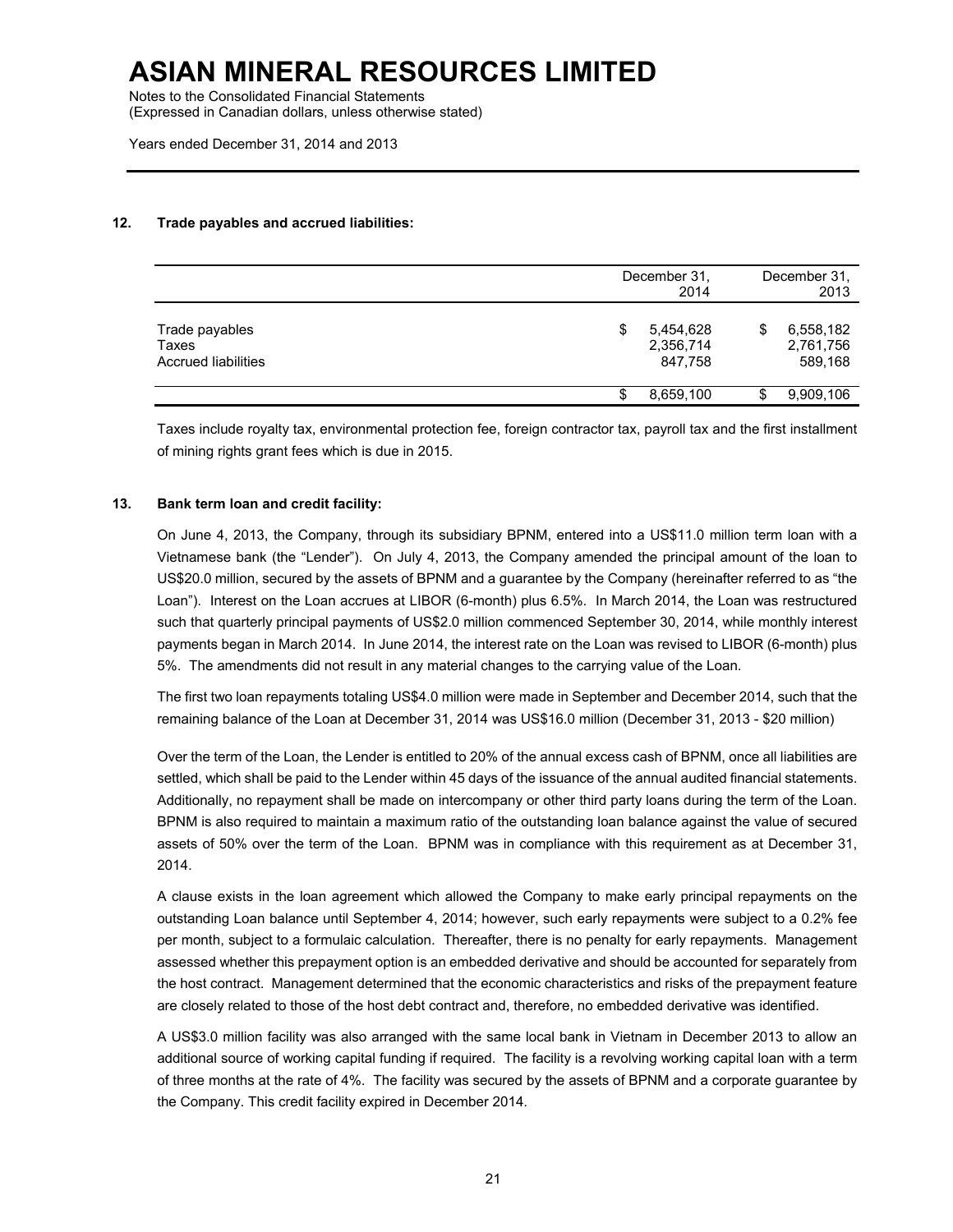Notes to the Consolidated Financial Statements (Expressed in Canadian dollars, unless otherwise stated)

Years ended December 31, 2014 and 2013

### **14. Provision for closure and rehabilitation:**

Based on the Environmental Impact Assessment ("EIA"), and Environment Resettlement and Rehabilitation Program ("ERRP"), as previously submitted to the authorities for the Ban Phuc project, the Ministry of Natural Resources and Environment ("MONRE") provides confirmation of the estimate for closure and rehabilitation. On this basis these consolidated financial statements reflect a provision for site closure and rehabilitation as at December 31, 2014 in the amount of \$399,072 (December 31, 2013 - \$315,960). As of December 31, 2014, the Company has deposited with MONRE \$237,675 (2013: \$195,870) as an advance deposit for future closure and rehabilitation expenditures

## **15. Other non-current liabilities:**

|                                  | December 31.<br>2014       | December 31.<br>2013      |  |  |
|----------------------------------|----------------------------|---------------------------|--|--|
| Mining rights grant fee<br>Other | \$<br>1,934,089<br>316,687 | \$<br>4,630,864<br>81,942 |  |  |
|                                  | 2,250,776                  | 4,712,806                 |  |  |

The Company has recorded a Mining rights grant fee for the right to exploit minerals at Ban Phuc, based on reserve tonnes, as outlined in Mineral Law 2010, Decree 15 and 203 issued by the Vietnamese government and Decision 288 issued by MONRE.

On February 6, 2015, the Company received Decision No. 288/QD-BTNMT issued by the MONRE to amend the contents specified in the Mineral Mining License (the "Decision"). In the Decision, the mining rights grant fee was revised to \$2.9 million and is payable in annual installments over the three years from 2015 to 2017. As at December 31, 2014, the Company recognized a decrease of \$1.8 million in the mining rights grant fee provision and related asset.

## **16. Share capital:**

(a) Authorized:

The Company's share capital consists of an unlimited number of common shares without par value.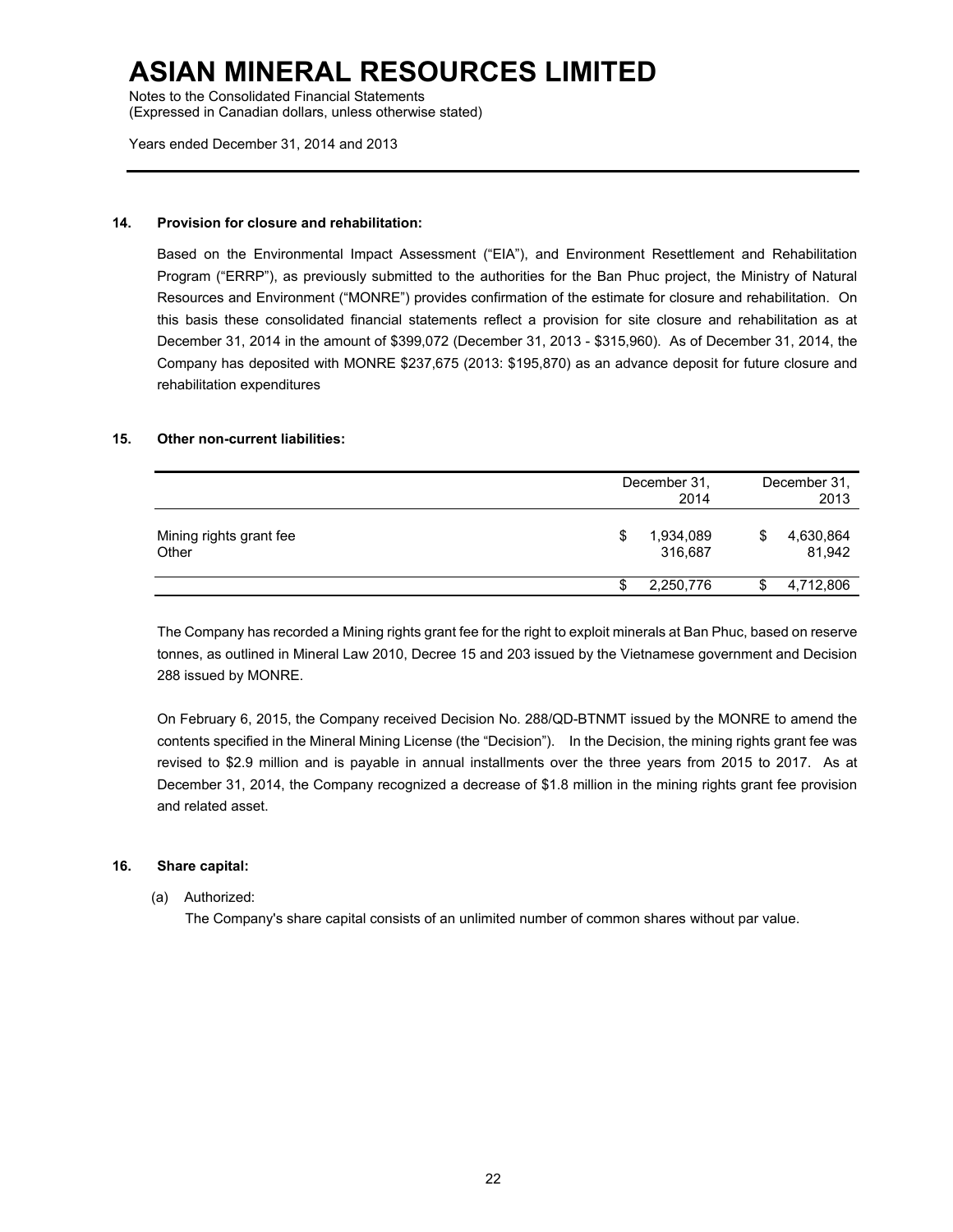Notes to the Consolidated Financial Statements (Expressed in Canadian dollars, unless otherwise stated)

Years ended December 31, 2014 and 2013

### **16. Share capital (continued):**

(b) Issued and outstanding:

|                                                                                                 | Number<br>of shares | Amount            |
|-------------------------------------------------------------------------------------------------|---------------------|-------------------|
|                                                                                                 |                     |                   |
| Balance, January 1, 2013                                                                        | 525,207,162         | \$115.833.103     |
| Issued during the year:<br>Shares issued under private placement (note $16(c(i))$ and $(d(i)))$ | 250.971.210         | 12,250,353        |
| Balance, December 31, 2013                                                                      | 776,178,372         | 128,083,456       |
| Issued during the year:<br>Shares issued in lieu of directors fees (note $16(d(i))$ )           | 2,816,670           | 153.109           |
| Balance, December 31, 2014                                                                      | 778,995,042         | 128.236.565<br>S. |

### (c) Private placements:

- (i) On March 28, 2013, pursuant to a rights offering, the Company issued 250,000,000 common shares at \$0.05 per share for gross proceeds of \$12,500,000. The costs associated with the placement totaled \$298,207 and have been presented directly in equity as a debit to share capital.
- (d) Share-based compensation:
	- (i) Common shares:

In 2013, certain directors entered into compensation agreements to receive common shares of the Company in lieu of directors' fees. Under these agreements, 2,816,670 shares were issued in 2014 for services of \$153,739 and 971,210 shares were issued in 2013 for services of \$48,560. The costs associated with the directors' shares issued in 2014 totaled \$630 and have been presented directly in equity as a debit to share capital.

(ii) Common share options:

The Company grants share purchase options pursuant to the policies of the TSX-Venture Exchange with respect to eligible persons, exercise price, maximum term, vesting, maximum options per person and termination of eligible person status. The purpose of the share purchase options is to retain and motivate management, staff, consultants and other qualified individuals by providing them with the opportunity, through share options, to acquire a proprietary interest in the Company and benefit from its growth.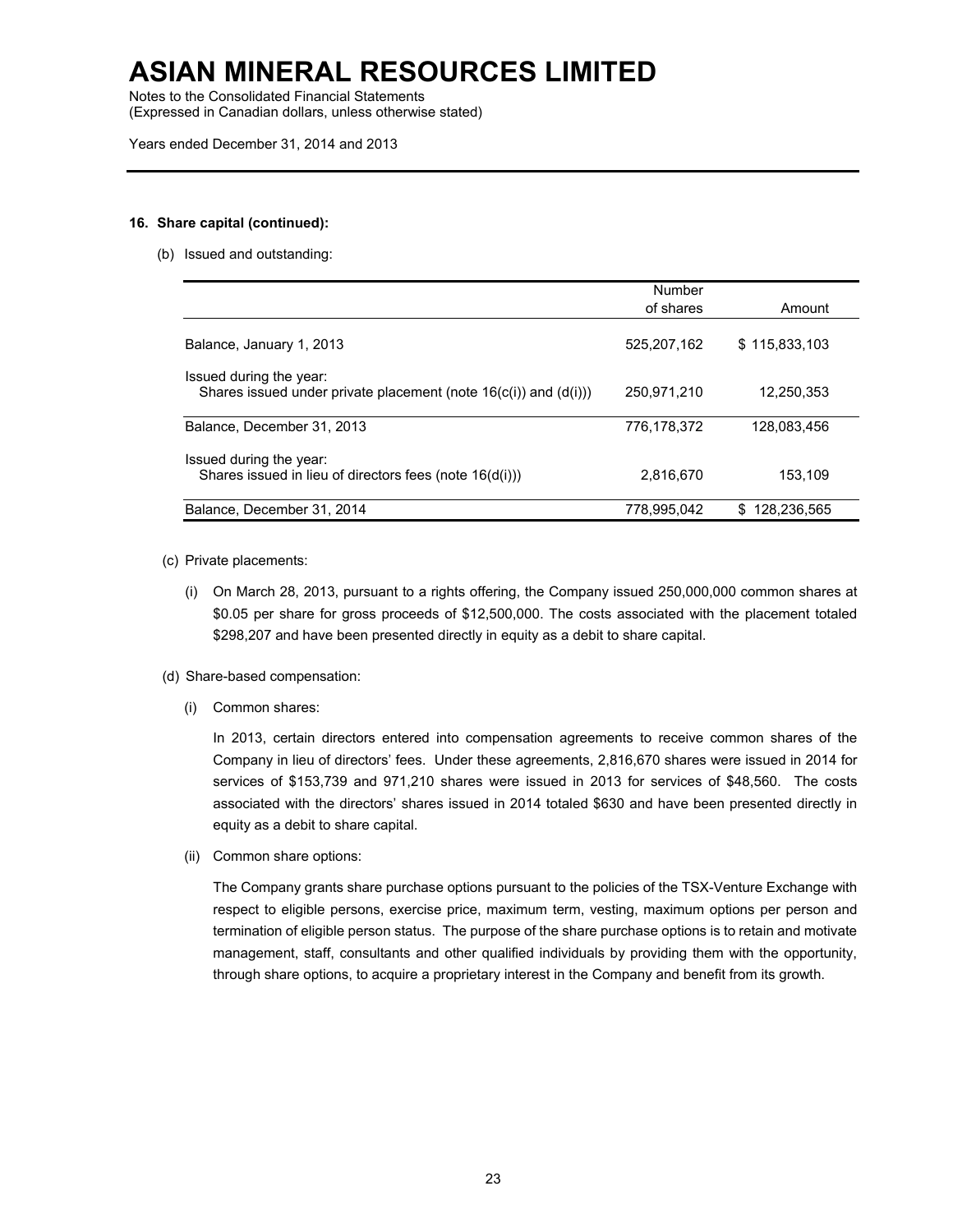Notes to the Consolidated Financial Statements (Expressed in Canadian dollars, unless otherwise stated)

Years ended December 31, 2014 and 2013

### **16. Share capital (continued):**

- (d) Share-based compensation (continued):
	- (ii) Common share options (continued):

2014 share option grants:

The Company granted 2,481,647 share options under the Company's share option plan on November 5, 2014. The options, which expire on November 5, 2019, are exercisable at \$0.05 per share. These options fully vested during the year ended December 31, 2014.

The Company granted 2,000,000 share options under the Company's share option plan on August 22, 2014. The options, which expire on August 22, 2019, are exercisable at \$0.05 per share and vest in equal quarterly installments of 500,000 options on September 30, 2014, December 31, 2014, March 31, 2015 and June 30, 2015, respectively.

The Company granted 3,651,176 share options under the Company's share option plan on February 3, 2014. The options, which expire on February 1, 2019, are exercisable at \$0.08 per share. These options fully vested during the year ended December 31, 2014.

2013 share option grants:

The Company granted 1,000,000 share options under the Company's share option plan on February 15, 2013. The options, which vested immediately on the grant date, expire on February 14, 2018 and are exercisable at \$0.05 per share.

The Company granted 6,000,000 share options to employees on August 23, 2013. The options, which expire on August 23, 2018, are exercisable at \$0.05 per share and vest in equal quarterly installments of 1,500,000 options on December 31, 2013, March 31, 2014, June 30, 2014 and September 30, 2014, respectively.

The Company granted 2,713,308 share options to directors, in lieu of directors' fees, on October 23, 2013. The options, which expire on October 23, 2018, are exercisable at \$0.05 per share and vest as to 1,290,892 options on October 23, 2013, 615,614 options on December 31, 2013 and 403,401 options on each of March 31 and June 30, 2014.

During the year ended December 31, 2014, vesting of share options to directors and employees resulted in \$317,678 (2013 - \$307,884) being recorded as share-based compensation expense. The compensation expense was estimated using the Black-Scholes Option Pricing model assuming a range of risk-free interest rates averaging 1.88% and a range of expected volatilities of between 72-107%, an expected dividend rate of nil and an expected life of five years.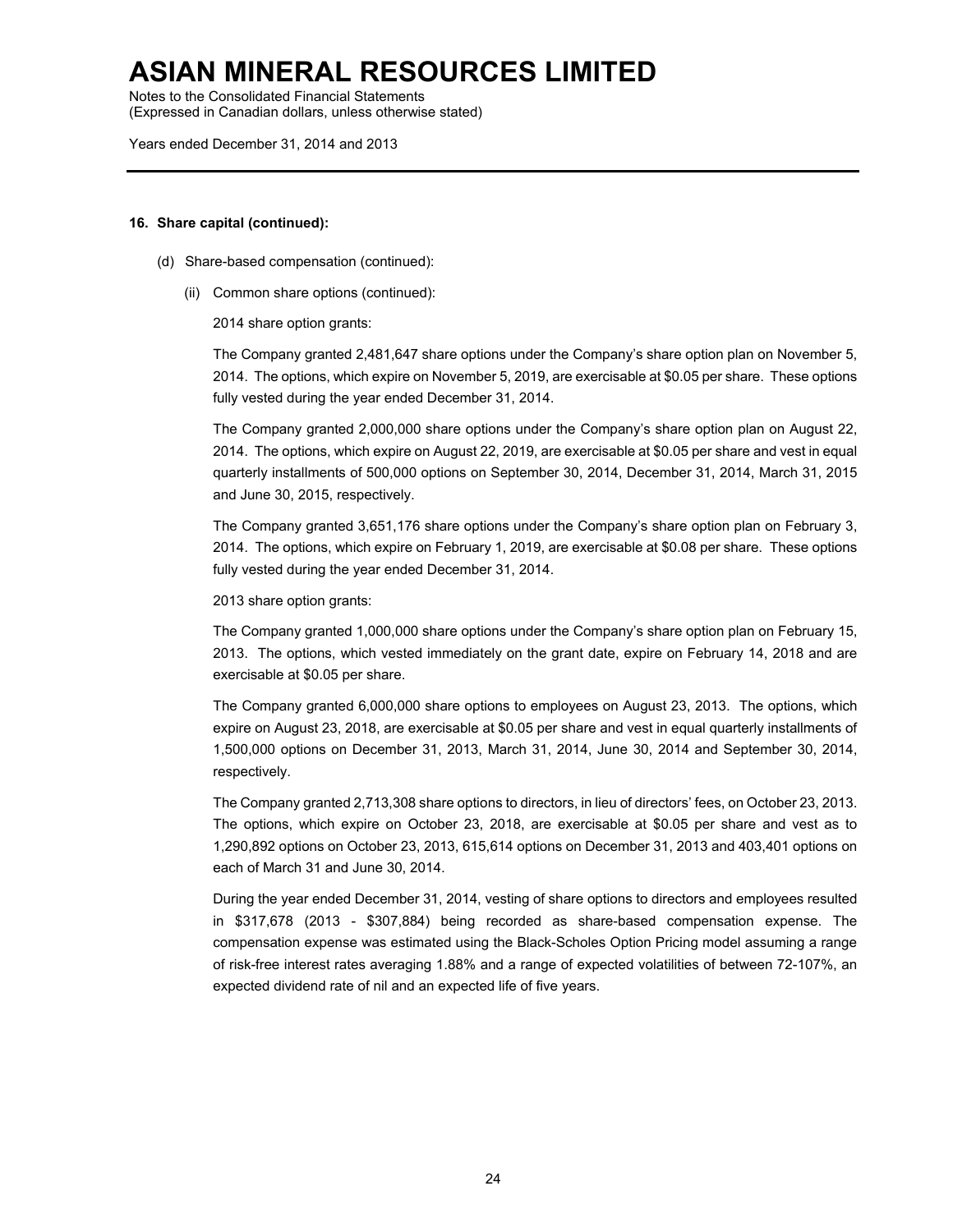Notes to the Consolidated Financial Statements (Expressed in Canadian dollars, unless otherwise stated)

Years ended December 31, 2014 and 2013

#### **16. Share capital (continued):**

(d) Share-based compensation (continued):

The continuity of outstanding share purchase options for the year ended December 31, 2014 is as follows:

| Expiry dates                            | Exercise<br>prices (1) | <b>Balance</b><br>December 31.<br>2013 | Granted   | Exercised                | Expired/<br>cancelled/<br>forfeited | Balance<br>December 31.<br>2014 |
|-----------------------------------------|------------------------|----------------------------------------|-----------|--------------------------|-------------------------------------|---------------------------------|
|                                         |                        |                                        |           |                          |                                     |                                 |
| July 1, 2014                            | \$0.11                 | 830.000                                |           |                          | (830,000)                           |                                 |
| July 17, 2017                           | \$0.10                 | 5,553,473                              |           | $\overline{\phantom{a}}$ | (1,545,956)                         | 4,007,517                       |
| November 16, 2017                       | \$0.10                 | 4.500.000                              |           | $\overline{\phantom{a}}$ | (2,100,000)                         | 2,400,000                       |
| February 14, 2018                       | \$0.05                 | 1.000.000                              |           |                          |                                     | 1,000,000                       |
| August 23, 2018                         | \$0.05                 | 6.000.000                              |           | $\overline{\phantom{a}}$ | (4,100,000)                         | 1,900,000                       |
| October 23, 2018                        | \$0.05                 | 2,713,308                              |           |                          |                                     | 2,713,308                       |
| February 1, 2019                        | \$0.08                 | $\overline{\phantom{a}}$               | 3.651.176 | $\overline{\phantom{a}}$ | (714, 242)                          | 2,936,934                       |
| August 22, 2019                         | \$0.05                 |                                        | 2.000.000 |                          |                                     | 2.000.000                       |
| November 5, 2019                        | \$0.05                 | $\overline{\phantom{a}}$               | 2.481.647 |                          |                                     | 2,481,647                       |
|                                         |                        | 20,596,781                             | 8,132,823 |                          | (9, 290, 198)                       | 19,439,406                      |
|                                         |                        |                                        |           |                          |                                     |                                 |
| Weighted average exercise price         |                        | \$0.08                                 | \$0.06    |                          | \$0.08                              | \$0.07                          |
| Weighted average remaining life (years) |                        | 4.01                                   | 13.58     |                          |                                     | 3.64                            |

(1) In February 2014, the exercise price on the share options expiring on February 14, August 23 and October 23, 2018 were reduced from \$0.10 to \$0.05, in conjunction with new Toronto Stock Venture Exchange guidelines on the minimum exercise price. In 2014, \$135,746 and \$77,154 were recognized due to change in exercise price for 2014 and 2013 respectively.

The continuity of outstanding share purchase options for the year ended December 31, 2013 is as follows:

|                                         | Exercise   | Balance<br>December 31.  |           |                          | Expired/<br>cancelled/ | Balance<br>December 31. |
|-----------------------------------------|------------|--------------------------|-----------|--------------------------|------------------------|-------------------------|
| Expiry dates                            | prices (1) | 2012                     | Granted   | Exercised                | forfeited              | 2013                    |
|                                         |            |                          |           |                          |                        |                         |
| January 22, 2013                        | \$1.55     | 200,000                  |           |                          | (200,000)              |                         |
| July 1, 2014                            | \$0.11     | 850.000                  |           |                          | (20,000)               | 830,000                 |
| July 17, 2017                           | \$0.10     | 5,553,473                |           |                          |                        | 5,553,473               |
| November 16, 2017                       | \$0.10     | 4,500,000                |           |                          |                        | 4,500,000               |
| February 14, 2018                       | \$0.05     | $\overline{\phantom{a}}$ | 1,000,000 | $\overline{\phantom{0}}$ |                        | 1.000.000               |
| August 23, 2018                         | \$0.05     |                          | 6.000.000 | $\overline{\phantom{0}}$ |                        | 6.000.000               |
| October 23, 2018                        | \$0.05     |                          | 2.713.308 |                          |                        | 2.713.308               |
|                                         |            | 11,103,473               | 9.713.308 |                          | (220,000)              | 20,596,781              |
|                                         |            |                          |           |                          |                        |                         |
| Weighted average exercise price         |            | \$0.13                   | \$0.05    |                          | \$1.42                 | \$0.08                  |
|                                         |            |                          |           |                          |                        |                         |
| Weighted average remaining life (years) |            | 4.37                     | 13.59     |                          |                        | 4.01                    |

As at December 31, 2014, 18,439,406 share purchase options were exercisable (2013 – 16,489,979 options). These options have a weighted average exercise price of \$0.07 (2013 - \$0.09).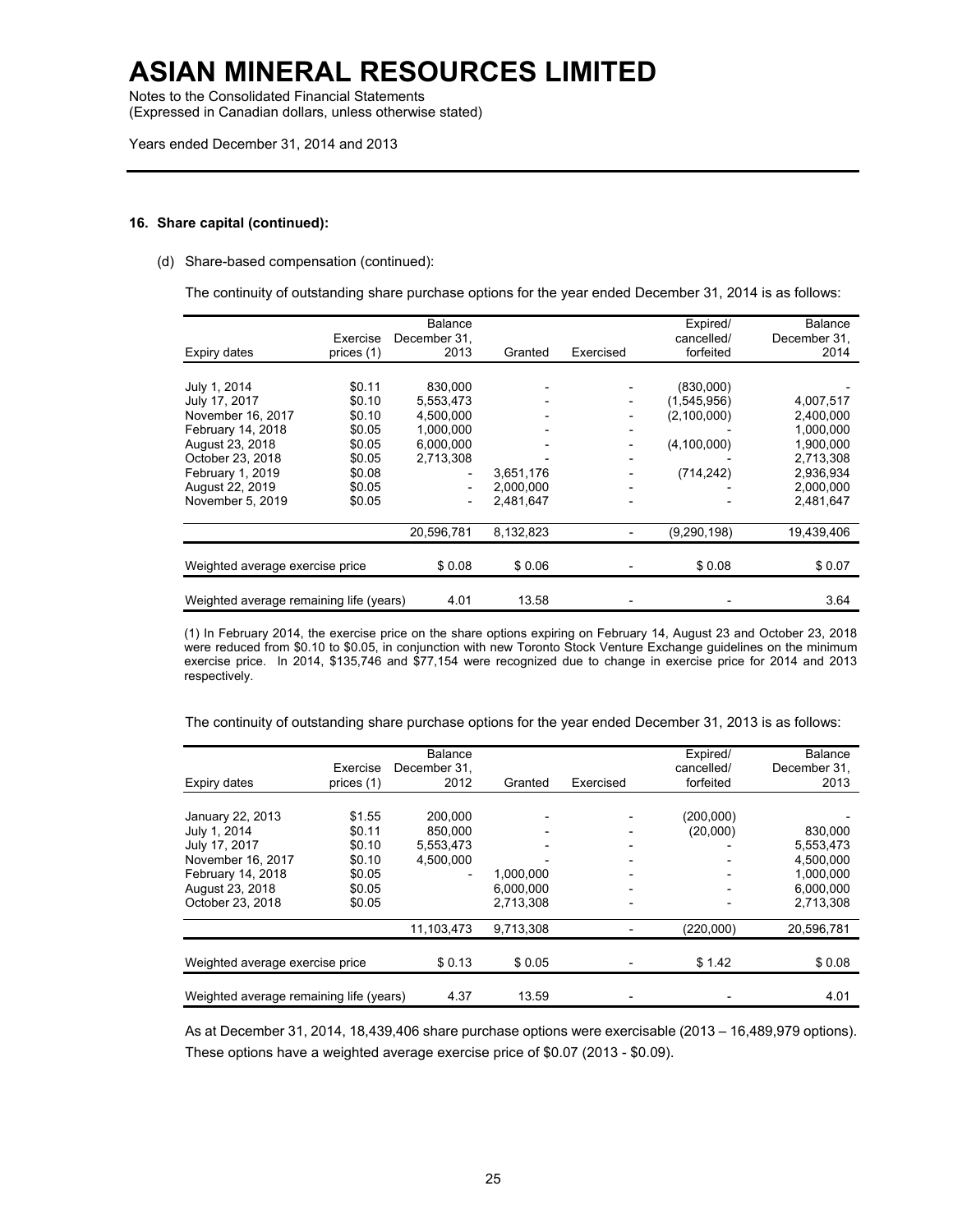Notes to the Consolidated Financial Statements (Expressed in Canadian dollars, unless otherwise stated)

### **16. Share capital (continued):**

(e) Share purchase warrants:

The continuity of outstanding share purchase warrants for the year ended December 31, 2014 is as follows:

| Expiry dates                            | Exercise<br>prices | <b>Balance</b><br>December 31,<br>2013 | Granted                  | Exercised                | Expired<br>cancelled     | Balance<br>December 31.<br>2014 |
|-----------------------------------------|--------------------|----------------------------------------|--------------------------|--------------------------|--------------------------|---------------------------------|
| May 25, 2017                            | \$0.10             | 54,166,667                             | $\overline{\phantom{0}}$ |                          |                          | 54,166,667                      |
| Weighted average exercise price         |                    | \$0.10                                 | $\overline{\phantom{0}}$ | $\overline{\phantom{0}}$ | $\overline{\phantom{a}}$ | \$0.10                          |
| Weighted average remaining life (years) |                    | 3.40                                   | $\overline{\phantom{0}}$ | $\overline{\phantom{0}}$ |                          | 2.40                            |

The continuity of outstanding share purchase warrants for the year ended December 31, 2013 is as follows:

| Expiry dates                            | Exercise<br>prices | <b>Balance</b><br>December 31,<br>2012 | Granted                  | Exercised                | Expired<br>cancelled     | <b>Balance</b><br>December 31,<br>2013 |
|-----------------------------------------|--------------------|----------------------------------------|--------------------------|--------------------------|--------------------------|----------------------------------------|
| May 25, 2017                            | \$0.10             | 54,166,667                             | $\overline{\phantom{a}}$ | $\overline{\phantom{a}}$ | $\overline{\phantom{0}}$ | 54,166,667                             |
| Weighted average exercise price         |                    | \$0.10                                 | -                        | $\overline{\phantom{0}}$ | $\overline{\phantom{a}}$ | \$0.10                                 |
| Weighted average remaining life (years) |                    | 4.40                                   | -                        | $\overline{\phantom{0}}$ | $\overline{\phantom{a}}$ | 3.40                                   |

## (f) Earnings per share ("EPS"):

The earnings and weighted average number of outstanding shares used in the calculation of basic and diluted earnings per share are as follows:

|                                                                               | December 31     |    | December 31    |
|-------------------------------------------------------------------------------|-----------------|----|----------------|
|                                                                               | 2014            |    | 2013           |
|                                                                               |                 |    |                |
| Earnings used in the calculation of basic EPS                                 | \$<br>6,505,019 | S  | (10, 807, 985) |
| Weighted average number of outstanding shares for the<br>purpose of basic EPS | 778,144,181     |    | 715,090,301    |
|                                                                               |                 |    |                |
| Shares to be issued for additional capital                                    | 1.004.681       |    |                |
| Weighted average number of outstanding shares used in the                     |                 |    |                |
| calculation of diluted EPS                                                    | 779.148.862     |    | 715,090,301    |
| Basic earnings (loss) per share                                               | \$<br>0.01      | \$ | (0.02)         |
| Diluted earnings (loss) per share                                             | \$<br>0.01      | \$ | (0.02)         |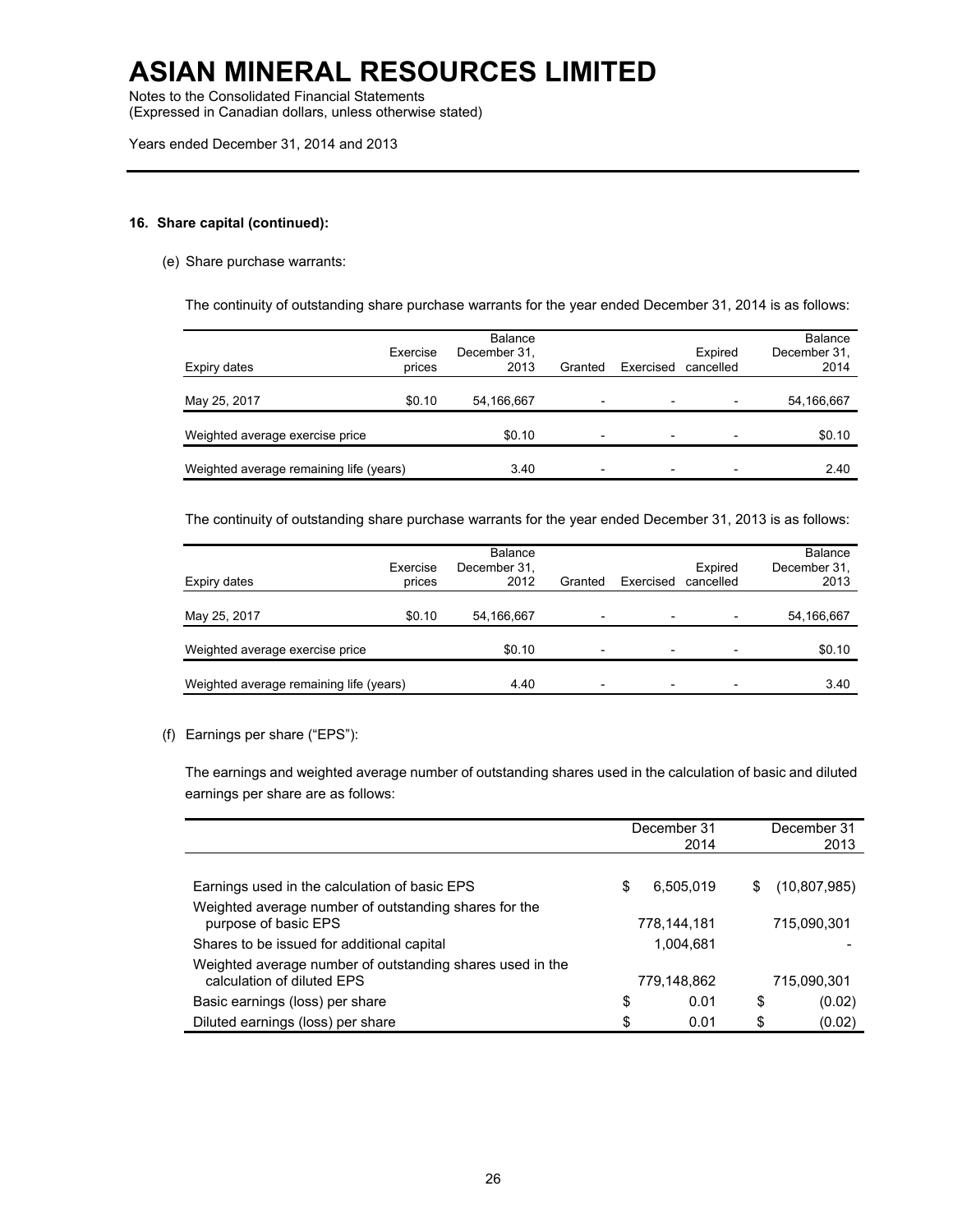Notes to the Consolidated Financial Statements

(Expressed in Canadian dollars, unless otherwise stated)

#### **17. Revenue:**

|                                        |     | 2014                        |   | 2013                      |
|----------------------------------------|-----|-----------------------------|---|---------------------------|
| Nickel concentrate sales<br>Export tax | S.  | 109,329,612<br>(21,510,685) | S | 11,368,856<br>(2,212,820) |
|                                        | \$. | 87,818,927                  |   | 9,156,036                 |

#### **18. Production costs:**

|                                                                                                                                     |    | 2014                                              |     | 2013                                               |
|-------------------------------------------------------------------------------------------------------------------------------------|----|---------------------------------------------------|-----|----------------------------------------------------|
| Mine production costs<br>Processing costs<br>Other production costs<br>Changes in inventories of finished goods and work in process | S  | 21,268,338<br>5,923,993<br>5,964,102<br>(614,070) | S   | 3,651,943<br>1,546,035<br>1,553,588<br>(2,509,520) |
| <b>Production costs</b><br>Depreciation and amortization                                                                            |    | 32,542,363<br>27,445,635                          |     | 4.242.046<br>1.249.720                             |
|                                                                                                                                     | \$ | 59,987,998                                        | \$. | 5,491,766                                          |

## **19. General and administrative expenses:**

|                               | 2014            | 2013             |
|-------------------------------|-----------------|------------------|
|                               |                 |                  |
| Salaries, wages and benefits  | \$<br>2,792,648 | \$<br>4,087,490  |
| Taxes and fees                | 1,433,797       | 979.164          |
| Professional and regulatory   | 700.808         | 2,438,801        |
| Insurance                     | 478,367         | 199,050          |
| Travel                        | 247,102         | 49.020           |
| Site administration           |                 | 1,353,746        |
| Depreciation and amortization |                 | 1,127,830        |
| Other                         | 636,560         | 793.695          |
|                               | \$<br>6,289,282 | \$<br>11,028,796 |

During the year ended December 31, 2014, the Company paid directors' fees in part through the issue of shares lieu of cash. The deemed cost of such shares was \$110,490 (2013: 119,309).

#### **20. Finance expense:**

|                                                                                           | 2014                            | 2013                         |
|-------------------------------------------------------------------------------------------|---------------------------------|------------------------------|
| Interest expense on bank term loan<br>Foreign contractor tax on interest expense<br>Other | 1,401,074<br>128,101<br>105.293 | 645,860<br>93,513<br>260,219 |
|                                                                                           | 1,634,468                       | 999,592                      |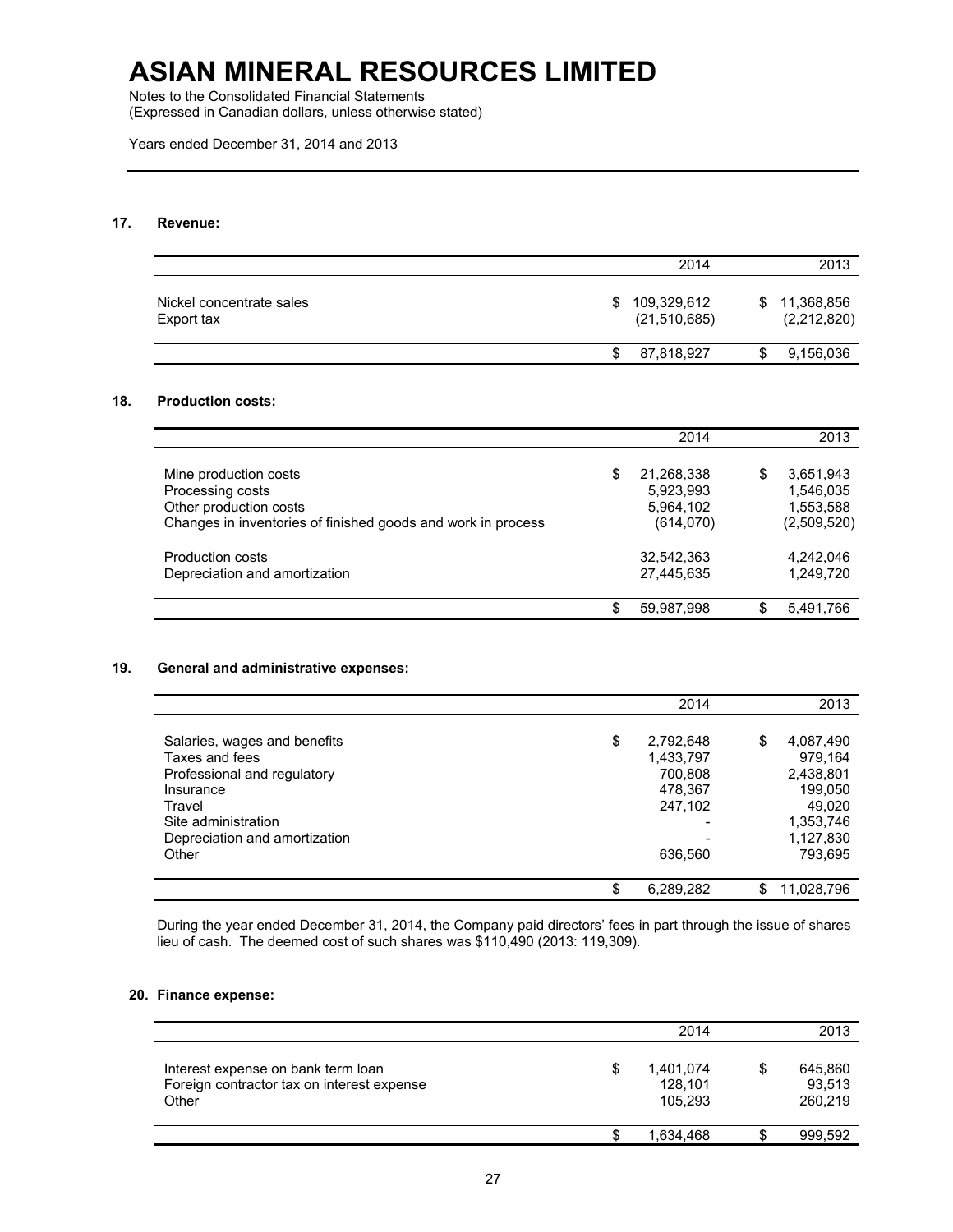Notes to the Consolidated Financial Statements (Expressed in Canadian dollars, unless otherwise stated)

Years ended December 31, 2014 and 2013

### **21. Related party transactions:**

(a) Balances receivable and payable:

The amounts due to related parties and included in accounts payable, are non-interest bearing, unsecured and due on demand, and comprise the following:

|                  | 2014         | 2013         |
|------------------|--------------|--------------|
| Due to directors | \$<br>31.667 | \$<br>70,748 |

Under share compensation agreements, \$27,500 (2013: \$70,748) was fulfilled by of the issuance of common shares of the Company in January 2015 (note 16(d(i))).

### (b) Key management personnel:

Key management personnel includes the salaries and consulting fees paid to the Company's senior officers and directors as follows:

|                                                                                                      | 2014                              |   | 2013               |
|------------------------------------------------------------------------------------------------------|-----------------------------------|---|--------------------|
| Salary and consulting fees<br>Directors' fees<br>Share-based payments, directors and senior officers | \$<br>753,586<br>4.167<br>428.168 | S | 583,935<br>347.129 |
|                                                                                                      | 1,185,921                         | S | 931.064            |

Share-based payments comprise the grant of share options to directors and employees, and the issuance of common shares to certain directors, in lieu of cash payment for director fees.

(c) Pala Investments Limited:

During 2012, as a result of a series of equity transactions, Pala Investments Limited ("Pala") became a controlling shareholder of the Company.

On March 28, 2013, Pala purchased 158,845,081 common shares of the Company pursuant to the exercise of its basic subscription privilege in full under the Company's rights offering (note 16(c)(i)). In addition, Pala purchased 88,762,232 common shares of the Company pursuant to a standby commitment provided as part of the rights offering.

As a result of this transaction, Pala owns and controls, directly or indirectly, 617,086,554 common shares of the Company and 54,166,667 share purchase warrants to purchase common shares of the Company (note 16(e)).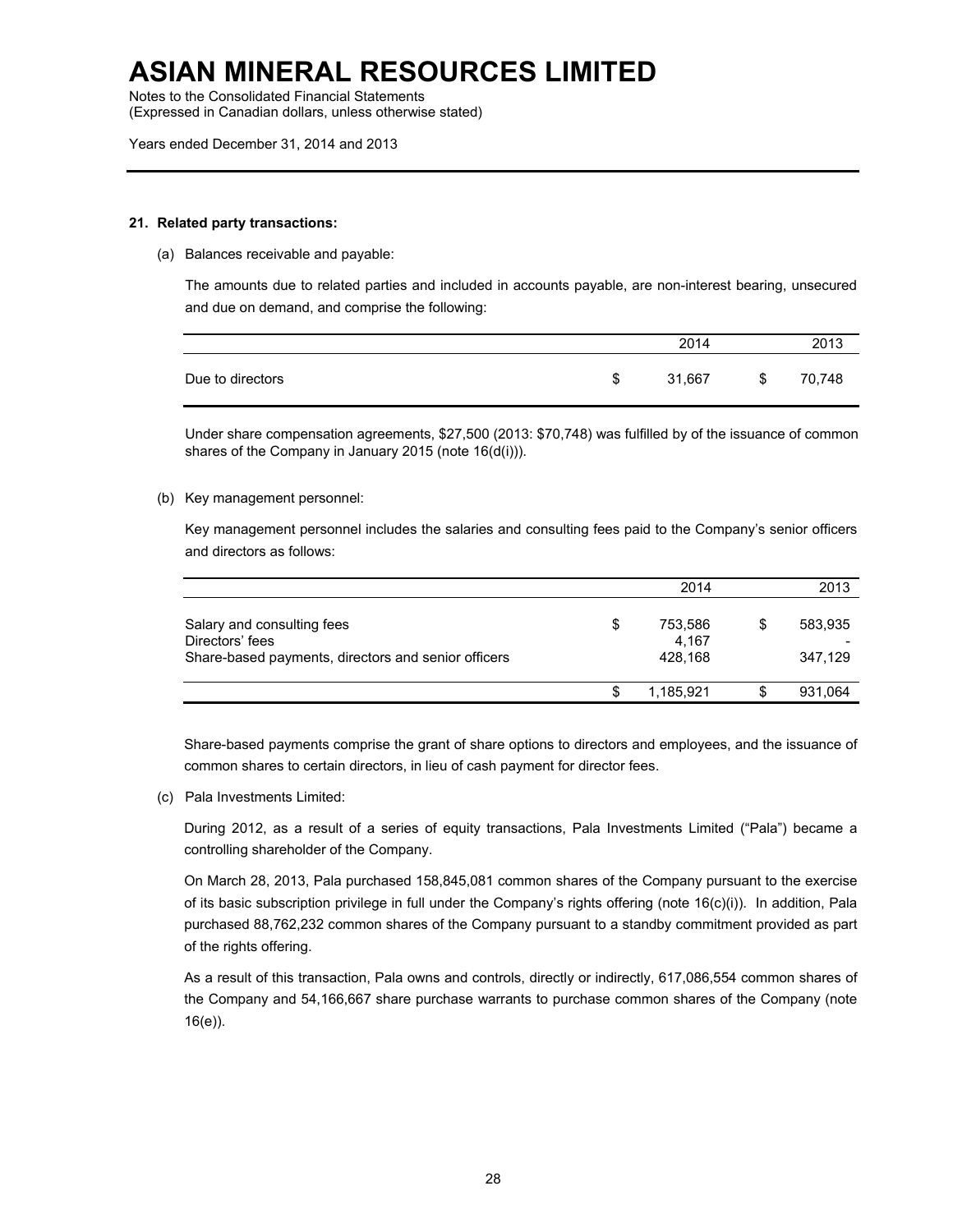Notes to the Consolidated Financial Statements (Expressed in Canadian dollars, unless otherwise stated)

Years ended December 31, 2014 and 2013

### **22. Segment information:**

The Company conducts its business as a single reportable operating segment, being the exploration and development of mineral properties in Vietnam. Geographical information is as follows:

| December 31, 2014          | Canada     | Vietnam       | Other      |    |            |
|----------------------------|------------|---------------|------------|----|------------|
|                            |            |               |            |    |            |
| Revenue                    | \$<br>-    | \$ 87,818,927 | \$         | S. | 87,818,927 |
| Interest income            | 1.911      | -             |            |    | 1.911      |
| Income (loss) for the year | (768, 668) | 7,458,099     | (184, 412) |    | 6,505,019  |
| Non-current assets         |            | 47,219,656    | 492,964    |    | 47,712,620 |
| Total assets               | 235,959    | 74,190,198    | 493,669    |    | 74,919,826 |
|                            |            |               |            |    |            |
|                            |            |               |            |    |            |

| December 31, 2013  | Canada                         | Vietnam          | Other                    | Total          |
|--------------------|--------------------------------|------------------|--------------------------|----------------|
| Sale revenue       | \$<br>$\overline{\phantom{a}}$ | 9.156.036<br>\$. | \$<br>-                  | 9,156,036<br>S |
| Interest income    | 74.133                         | -                | $\overline{\phantom{a}}$ | 74.133         |
| Loss for the year  | (1,422,270)                    | (9,385,643)      | (72)                     | (10, 807, 985) |
| Non-current assets | $\overline{\phantom{a}}$       | 57,210,338       | 677,323                  | 57,887,661     |
| Total assets       | 551.747                        | 71,947,585       | 678,081                  | 73,177,413     |

## **23. Supplemental cash flow information:**

|                                                                                                                               | 2014        |   | 2013       |
|-------------------------------------------------------------------------------------------------------------------------------|-------------|---|------------|
| Supplemental information:<br>Interest received                                                                                | \$<br>1.911 | S | 74,133     |
| Non-cash operating, financing and investing transactions:<br>Shares to be issued in lieu of cash in payment of directors fees | 27,500      |   | 70,748     |
| Transfer from construction-in-progress to PPE                                                                                 | 1,439,445   |   | 18,368,948 |
| Closure and rehabilitation increase in PPE                                                                                    | 83.112      |   | 100,360    |
| Shares issued in lieu of cash in payment of directors fees                                                                    | 82.990      |   | 48.560     |
| Movement from share-based payments reserve to deficit                                                                         |             |   |            |
| for forfeited options                                                                                                         | 310.116     |   | 162,551    |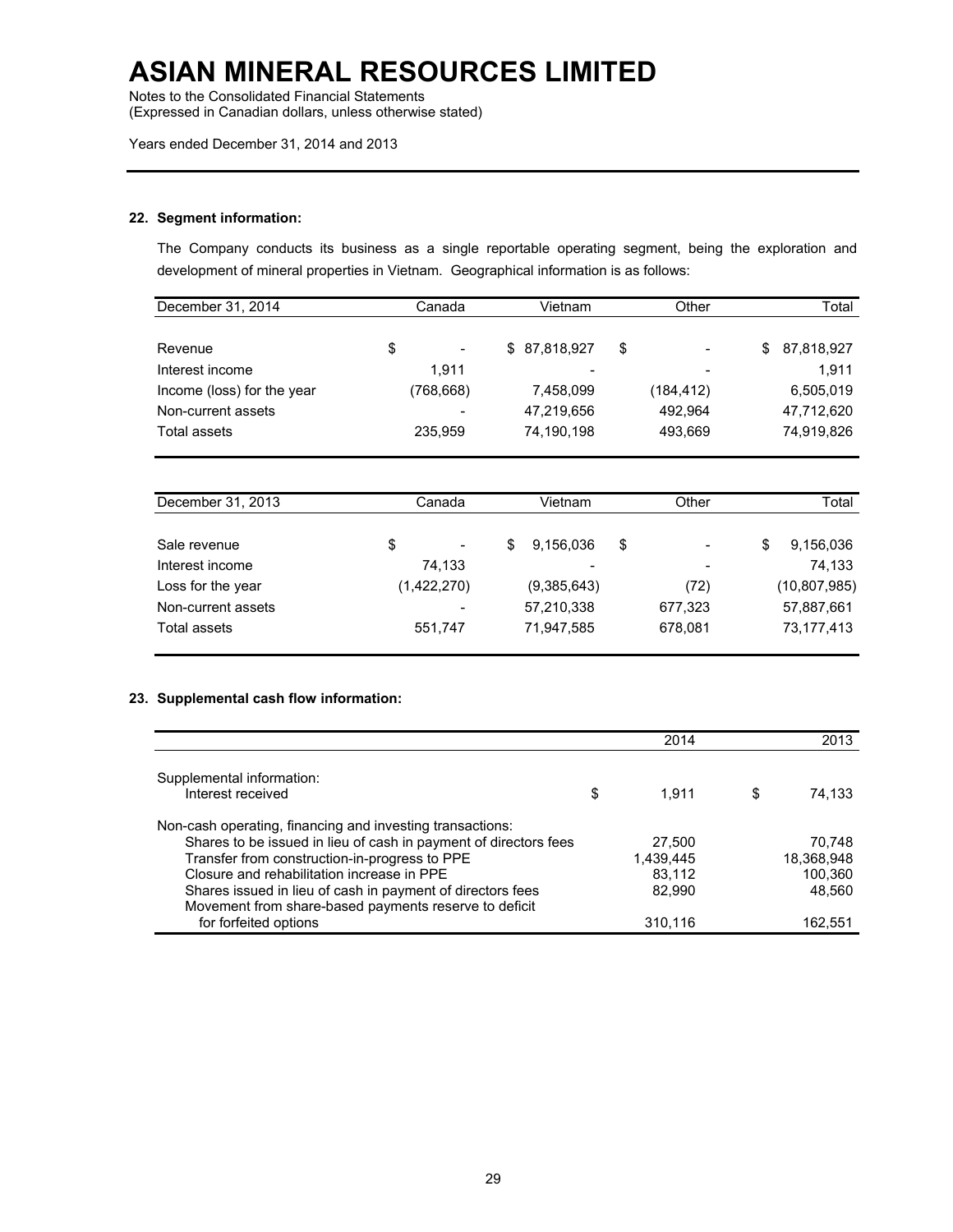Notes to the Consolidated Financial Statements (Expressed in Canadian dollars, unless otherwise stated)

Years ended December 31, 2014 and 2013

### **24. Financial risk management:**

(a) Credit risk:

Credit risk is the risk of an unexpected loss if a customer or third party to a financial instrument fails to meet its contractual obligations. The Company is subject to credit risk on the cash balances at the bank, its shortterm guaranteed investment certificates and accounts receivable. The majority of the Company's cash balances are held with LienViet Post Bank Vietnam which is part owned by the Vietnamese Government and in the view of the Board is considered trustworthy and a portion of funds are held with the ANZ Vietnam Bank Limited which is a creditworthy international bank. The Company only deals with reputable financial institutions and regularly assesses international exposure and market risk. The company has a small investment in Canadian based banking institutions, authorized under the Bank Act to accept deposits, which may be eligible for deposit insurance provided by the Canadian Deposit Insurance Corporation. As at December 31, 2014, the Company had trade receivables of \$9.7 million and other receivables of \$6.7 million which are not considered past due. The Company's accounts receivables comprise receivables on the sale of nickel concentrate with all sales made to Jinchuan Group Limited and due to the nature of the customer, the Board does not consider there to be any significant credit risk for receipt of revenues, which are paid within 30 days and value added tax receivables refundable by the Vietnamese government within 12 months.

(b) Liquidity risk:

Liquidity risk is the risk that the Company will not be able to meet its financial obligations as they fall due. The Company has in place a planning and budgeting process to aid in determining the funds required to support normal operating requirements on an ongoing basis, including its capital development and exploration expenditures. As at December 31, 2014, the Company had cash and cash equivalents of \$5.0 million (December 31, 2013 - \$6.4 million) and accounts payable and accrued liabilities of \$8.7 million (2013: \$9.9 million). The Company is currently negotiating a credit facility to finance working capital requirements.

(c) Market risk:

The Company's primary market risks include changes in foreign exchange and interest rates on financial instruments in other than Canadian dollars. At December 31, 2014, the Company had no hedging agreements in place with respect to metal prices or exchange rates.

(*i*) Currency risk:

The Company is exposed to the financial risks related to the fluctuation of foreign exchange rates. The Company has offices in Canada and Vietnam and holds cash in Canadian, United States, Vietnamese and Australian currencies in line with forecasted expenditures. A significant change in the currency exchange rates between the Canadian dollar relative to the US dollar, Vietnamese dong and Australian dollar could have an effect on the Company's results of operations, financial position or cash flows.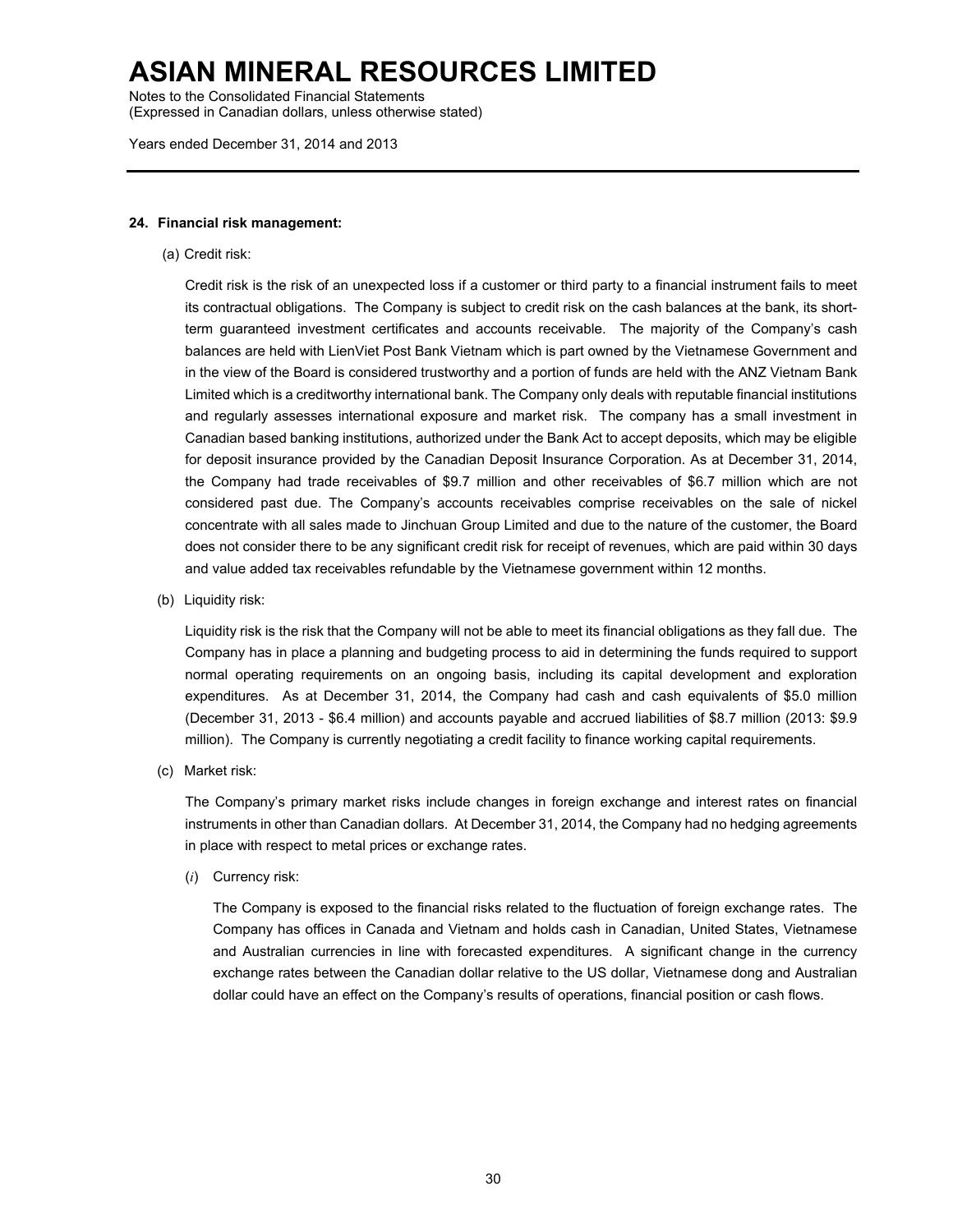Notes to the Consolidated Financial Statements (Expressed in Canadian dollars, unless otherwise stated)

Years ended December 31, 2014 and 2013

### **24. Financial risk management (continued):**

- (c) Market risk (continued):
	- (*i*) Currency risk (continued):

At December 31, 2014, the Company is exposed to currency risk through the following assets and liabilities denominated in US dollars:

|                                                                                              | 2014                                          |      | 2013                                  |
|----------------------------------------------------------------------------------------------|-----------------------------------------------|------|---------------------------------------|
| Cash and cash equivalents<br>Accounts receivable<br>Accounts payable and accrued liabilities | US\$ 4,164,243<br>14,102,537<br>(6, 298, 407) | US\$ | 5,107,359<br>1,379,527<br>(8,327,984) |
|                                                                                              | US\$11,968,373                                | US\$ | (1,841,098)                           |
| Canadian dollar equivalent (year-end)                                                        | \$13,884,423                                  |      | (1,958,198)                           |

A 10% appreciation of the Canadian dollar against the US dollar at December 31, 2014 would increase net income by \$1,388,442 for the year-ended December 31, 2014 (2013 – decrease net loss by \$195,820).

At December 31, 2014, the Company is exposed to currency risk through the following assets and liabilities denominated in Vietnamese Dong:

|                                                  |     | 2014                          |      | 2013                             |
|--------------------------------------------------|-----|-------------------------------|------|----------------------------------|
| Cash and cash equivalents<br>Accounts receivable | VND | 782,999,958<br>97.679.076.024 | VND. | 10,338,526,661<br>31.896.043.186 |
|                                                  | VND | 98,462,075,982                | VND. | 42,234,569,847                   |
| Canadian dollar equivalent (year-end)            | \$  | 5,316,952                     | \$   | 2,111,728                        |

A 10% appreciation of the Canadian dollar against the Vietnamese Dong at December 31, 2014 would result in an increase to net income of \$531,695 for the year-ended December 31, 2014 (2013 – decrease net loss by \$211,173).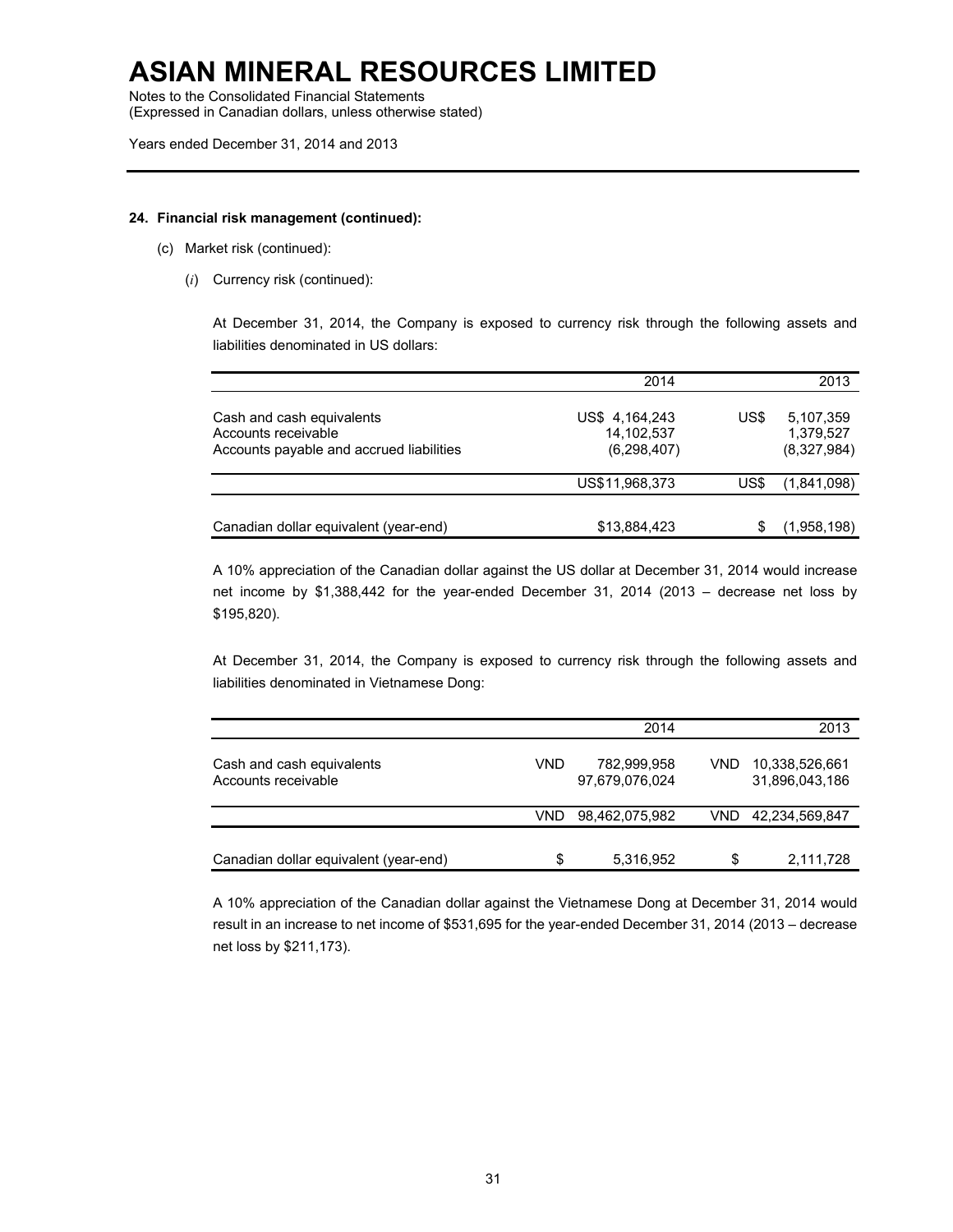Notes to the Consolidated Financial Statements (Expressed in Canadian dollars, unless otherwise stated)

### **24. Financial risk management (continued):**

- (c) Market risk (continued):
	- (*i*) Currency risk (continued):

At December 31, 2014, the Company is exposed to currency risk through the following assets and liabilities denominated in Australian dollars:

|                                       |     | 2014                     |     | 2013    |
|---------------------------------------|-----|--------------------------|-----|---------|
| Cash and cash equivalents             | A\$ | $\overline{\phantom{a}}$ | A\$ | 121,716 |
|                                       | A\$ |                          | A\$ | 121,716 |
| Canadian dollar equivalent (year-end) |     | $\overline{\phantom{0}}$ | \$  | 115,579 |

A 10% appreciation of the Canadian dollar against the Australian dollar at December 31, 2014 would result in a nil change to net income for the year-ended December 31, 2014 (2013 – decrease net loss by \$11,558).

(*ii*) Interest rate risk:

Interest rate risk is the risk that the fair value or future cash flows of a financial instrument will fluctuate because of changes in market interest rates.

The Company's cash and cash equivalents attract interest at floating rates and have maturities of 90 days or less. The interest is typical of Canadian banking rates, which are at present historically low; however, the Company's conservative investment strategy mitigates the risk of deterioration to capital invested. A change of 100 basis points in the interest rate would not be material to the consolidated financial statements.

(*iii*) Commodity price risk:

Nickel, copper and cobalt prices have historically fluctuated significantly and are affected by numerous factors outside of the Company's control, including, but not limited to, industrial and retail demand, central bank lending, forward sales by producers and speculators, levels of worldwide production, short-term changes in supply and demand due to speculative hedging activities and certain other factors. The Company has not engaged in any hedging activities to reduce its exposure to commodity price risk. Revenue from the sale of concentrates is based on prevailing market prices which is subject to adjustment upon final settlement. For each reporting period until final settlement, estimates of metal prices are used to record sales. At December 31, 2014 there are 1,528 tonne of nickel, 528 tonne of copper and 22 tonne of cobalt which do not have a final settlement price and the estimated revenues have been recognized at current market prices.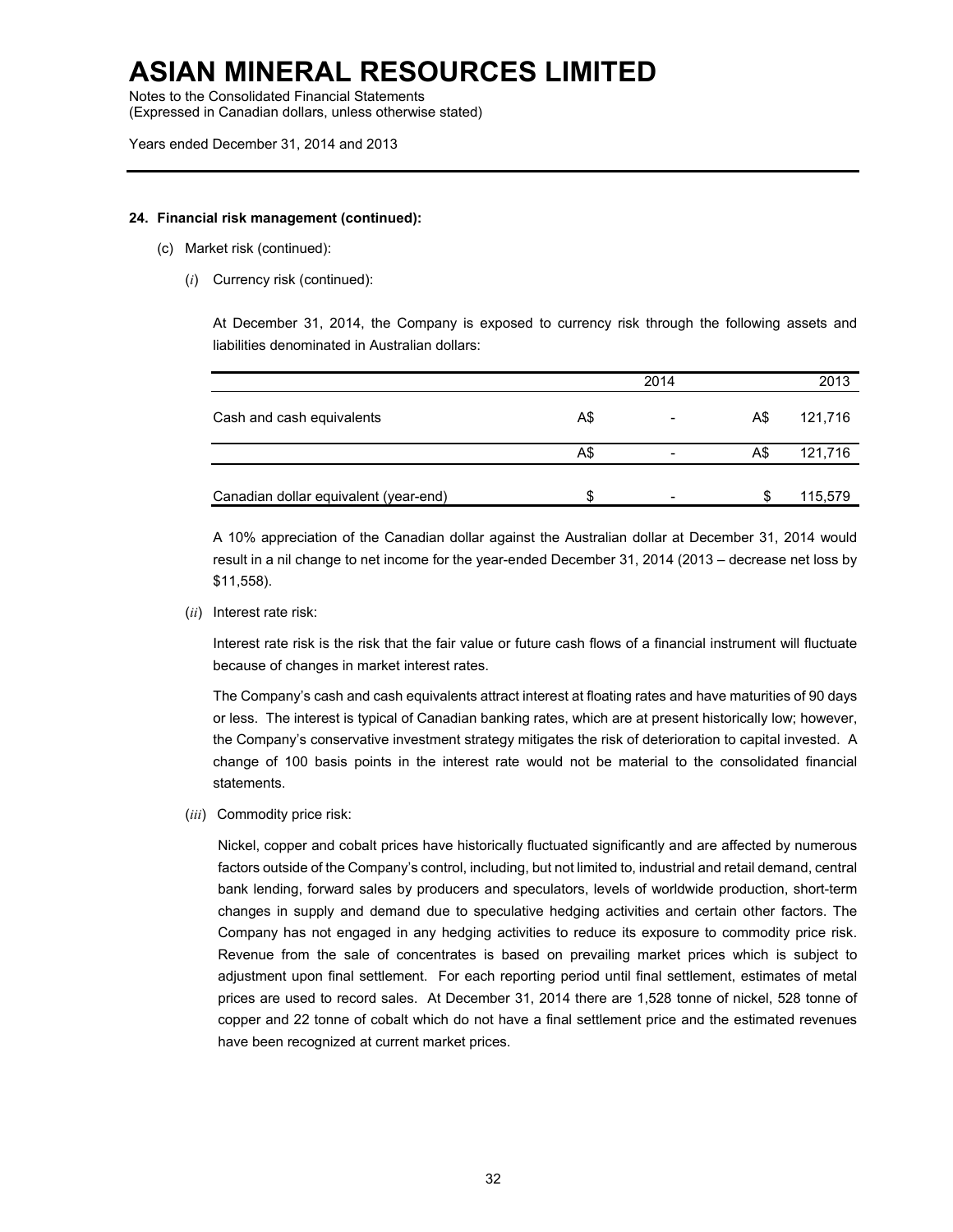Notes to the Consolidated Financial Statements (Expressed in Canadian dollars, unless otherwise stated)

### **24. Financial risk management (continued):**

(d) Financial assets and liabilities:

As at December 31, 2014, the carrying and fair values of our financial instruments by category are as follows:

|                                                                                             | Loans and<br>receivables<br>\$ | Financial<br>liabilities<br>\$ | Carrying<br>value<br>\$ | Fair value<br>\$        | Less than 1<br>vear<br>\$ | 1 to $3$<br>years<br>\$ |
|---------------------------------------------------------------------------------------------|--------------------------------|--------------------------------|-------------------------|-------------------------|---------------------------|-------------------------|
| Financial assets                                                                            |                                |                                |                         |                         |                           |                         |
| Cash and cash equivalent                                                                    | 5,001,954                      |                                | 5,001,954               | 5.001.954               | 5,001,954                 |                         |
| Accounts receivable and<br>prepaid expenses                                                 | 16,341,270                     |                                | 16,341,270              | 16,341,270              | 16,341,270                |                         |
| Total financial assets                                                                      | 21,343,224                     |                                | 21,343,224              | 21,343,224              | 21,343,224                |                         |
| <b>Financial liabilities</b><br>Trade payables and<br>accrued liabilities<br>Bank term loan | ٠                              | 8,659,099<br>18,562,208        | 8,659,099<br>18,562,208 | 8,659,099<br>18,562,208 | 8,659,099<br>9,280,742    | 9,281,466               |
| Total financial liabilities                                                                 | -                              | 27,221,307                     | 27,221,307              | 27,221,307              | 17,939,841                | 9.281.466               |

(e) Fair value:

All financial instruments measured at fair value are categorized into one of three hierarchy levels, described below, for disclosure purposes. Each level is based on the transparency of the inputs used to measure the fair values of assets and liabilities:

- Level 1 Values based on unadjusted quoted prices in active markets that are accessible at the measurement date for identical assets and liabilities.
- Level 2 Values based on quoted prices in markets that are not active or model inputs that are observable either directly or indirectly for substantially the full contractual term of the asset or liability.

The Company determines the fair value of provision sales and the embedded derivative related to its trade receivables based on the quoted forward commodity price obtained from the London Metals Exchange. The embedded derivative related to trade receivables is therefore classified as a Level 2 financial asset.

Level 3 - Values based on prices or valuation techniques that require inputs that are both unobservable and significant to the overall fair value measurement.

The carrying values of cash and cash equivalents, accounts receivable and accounts payable and accrued liabilities approximate their respective fair values due to the short-term nature of these instruments. The carrying value of the bank term loan approximates its fair value due to the existence of floating market-based interest rates.

The Company has no financial assets or liabilities included in Level 1 or 3 of the fair value hierarchy.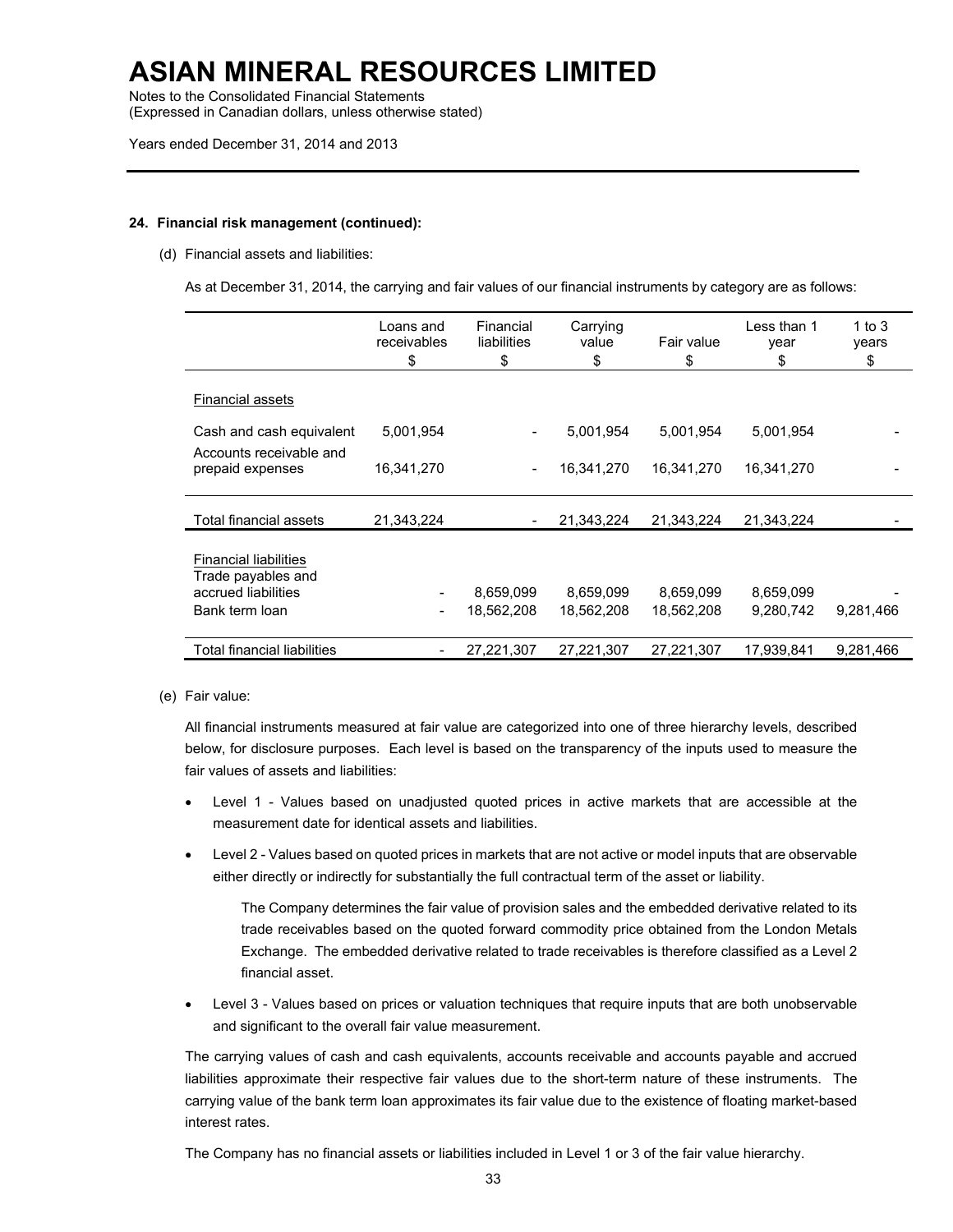Notes to the Consolidated Financial Statements (Expressed in Canadian dollars, unless otherwise stated)

Years ended December 31, 2014 and 2013

## **25. Income tax:**

The Company's income tax recovery differs from the amounts computed by applying the Vietnam statutory rate of 22% (2013 – 25%) as follows:

|                                                                                                                                                                                                        | 2014                                                                   | 2013                                                                  |
|--------------------------------------------------------------------------------------------------------------------------------------------------------------------------------------------------------|------------------------------------------------------------------------|-----------------------------------------------------------------------|
| Loss for the year before income tax                                                                                                                                                                    | \$<br>6,505,019                                                        | \$<br>(10,824,158)                                                    |
| Expected tax recovery<br>Foreign tax rates different from Vietnam Statutory rates<br>Change in unrecognized deferred tax assets<br>Other<br>Change in future tax rate on opening temporary differences | \$<br>(1,431,104)<br>619,027<br>2,952,741<br>(320, 897)<br>(1,819,766) | \$<br>2,706,040<br>507,915<br>(1,779,981)<br>(12, 831)<br>(1,421,143) |
| Deferred income tax recovery                                                                                                                                                                           | \$                                                                     | \$                                                                    |
| Unrecognized deferred tax assets<br>Deferred financing costs<br>Mineral property interest                                                                                                              | \$<br>144,174<br>1,860,772                                             | \$<br>211,253<br>2,247,038                                            |
| Property and equipment<br>Provision for site closure and reclamation<br>Net operating losses:                                                                                                          | 5,410,697<br>79,814                                                    | 6,712,689<br>78,923                                                   |
| Vietnam<br>Canada                                                                                                                                                                                      | 4,029,810                                                              | 1,425,843<br>3,802,261                                                |
|                                                                                                                                                                                                        | \$<br>11,525,267                                                       | \$<br>14.487.007                                                      |

As at December 31, 2014, the Company had tax losses of:

| Tax loss |              | Expire between |
|----------|--------------|----------------|
| Canada   | \$15,351,658 | 2015 and 2035  |
| Vietnam  | \$22.794.440 | 2014 and 2019  |

At December 31, 2014, the Company had deductible temporary differences other than tax losses of \$37,305,649 (2013 - \$36,959,372) for which deferred tax assets have not been recognized because it is not probable that future taxable profits will be available against which the Company can utilize the benefits.

There is no taxable temporary difference with respect to investments in subsidiaries that has not been recognized as at December 31, 2014.